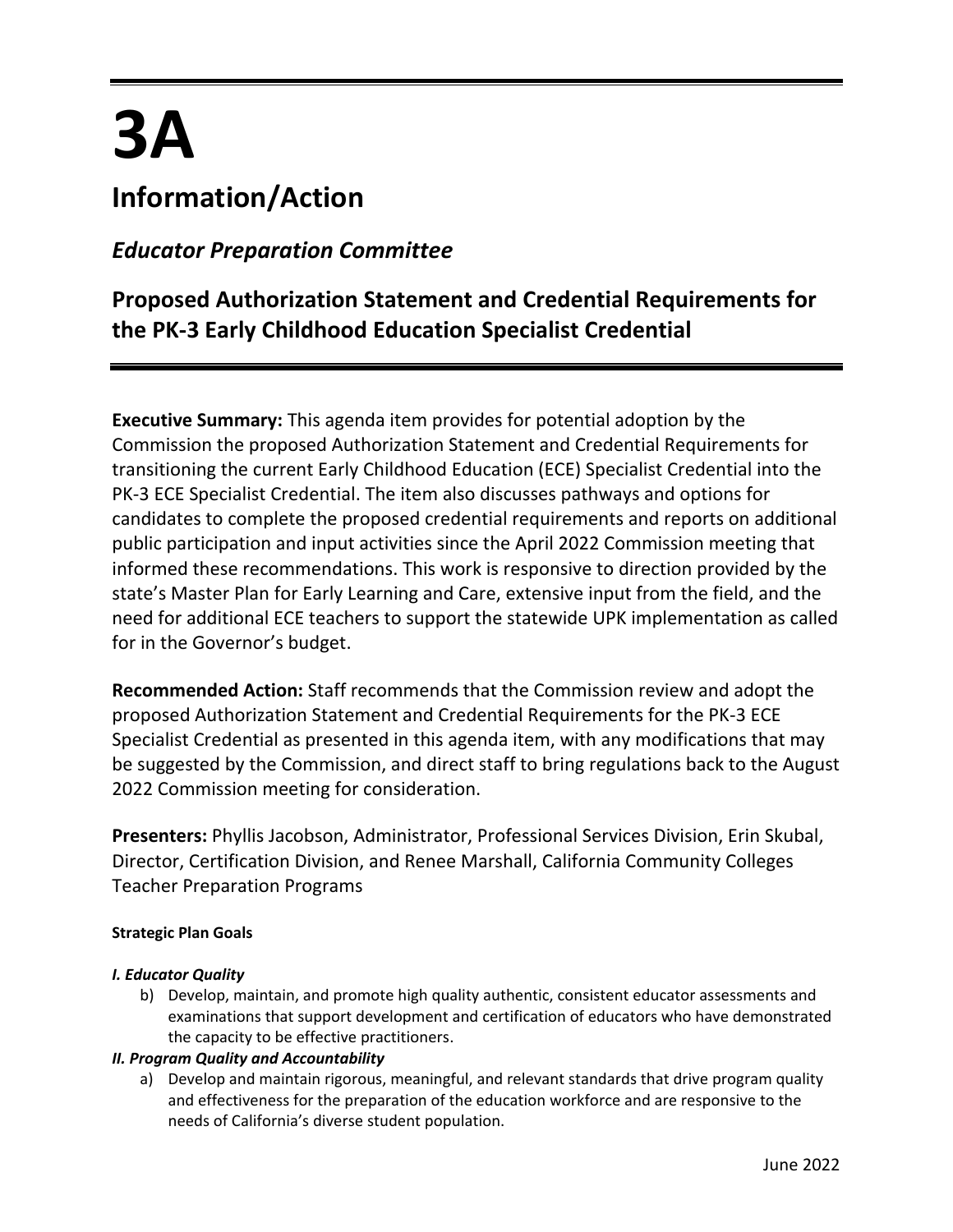# **Proposed Authorization Statement and Credential Requirements for the PK-3 Early Childhood Education Specialist Credential**

### **Introduction**

This agenda item provides for potential adoption by the Commission the proposed Authorization Statement and Credential Requirements for transitioning the current Early Childhood Education (ECE) Specialist Credential into the PK-3 ECE Specialist Credential. The item also discusses pathways and options for candidates to complete the proposed credential requirements and reports on additional public participation and input activities since the April 2022 Commission meeting that informed these recommendations. This work is responsive to direction provided by the state's Master Plan for Early Learning and Care, extensive input from the field, and the need for additional ECE teachers to support the statewide UPK implementation as called for in the Governor's budget.

### **Background**

The Commission has had an intentional focus on transformative work in early childhood education (ECE) over the past several years. Staff has provided regular updates on this work to the Commission in a series of prior agenda items and reports, as documented in [Appendix A.](#page-22-0) In October 2020, California's Health and Human Services Agency released the Master Plan for [Early Learning and Care,](https://www.chhs.ca.gov/home/master-plan-for-early-learning-and-care/) establishing a vision of ensuring that all California children thrive physically, emotionally, and educationally in their early years through access to high-quality early learning and care resources; equitable opportunities for the workforce that advance equitable outcomes for children; and greater efficiencies through structures for continuous improvement. In addition, the Master Plan also called for establishing a PK-3 credential. The Governor's 2022 budget provided millions of dollars for implementing universal transitional kindergarten (UTK) to serve all four-year-olds as well as for moving forward towards implementing universal preschool (UPK) on a phase-in basis, potentially serving children as young as two years old in the future. These bold statewide initiatives will require an additional large number of qualified early childhood teachers, with estimates ranging from 7,000-16,000 additional teachers needed who have the necessary knowledge, skills, and abilities to provide developmentally appropriate learning opportunities for all young children, working collaboratively in partnership with parents/guardians and classroom aides to support children's growth, development, and learning.

At the [September 2021](https://www.ctc.ca.gov/docs/default-source/commission/agendas/2021-09/2021-09-2a.pdf?sfvrsn=14b325b1_2) Commission meeting, staff presented the background and rationale for the Commission's recent work in developing a reoriented ECE Specialist Credential that would authorize service in any of grades PK-3 to meet the state's needs for UTK/UPK teachers, and described the development process in which the ECE Credentialing Workgroup engaged to develop the drafts presented to the Commission for initial review at that meeting. The list of Workgroup members is provided in [Appendix B,](#page-23-0) and the meeting dates and objectives are summarized in [Appendix C.](#page-25-0) The proposed PK-3 ECE Specialist Credential is purposefully designed to help meet the unprecedented need for qualified ECE teachers representing a diverse workforce reflective of the children and families/guardians they will serve in grades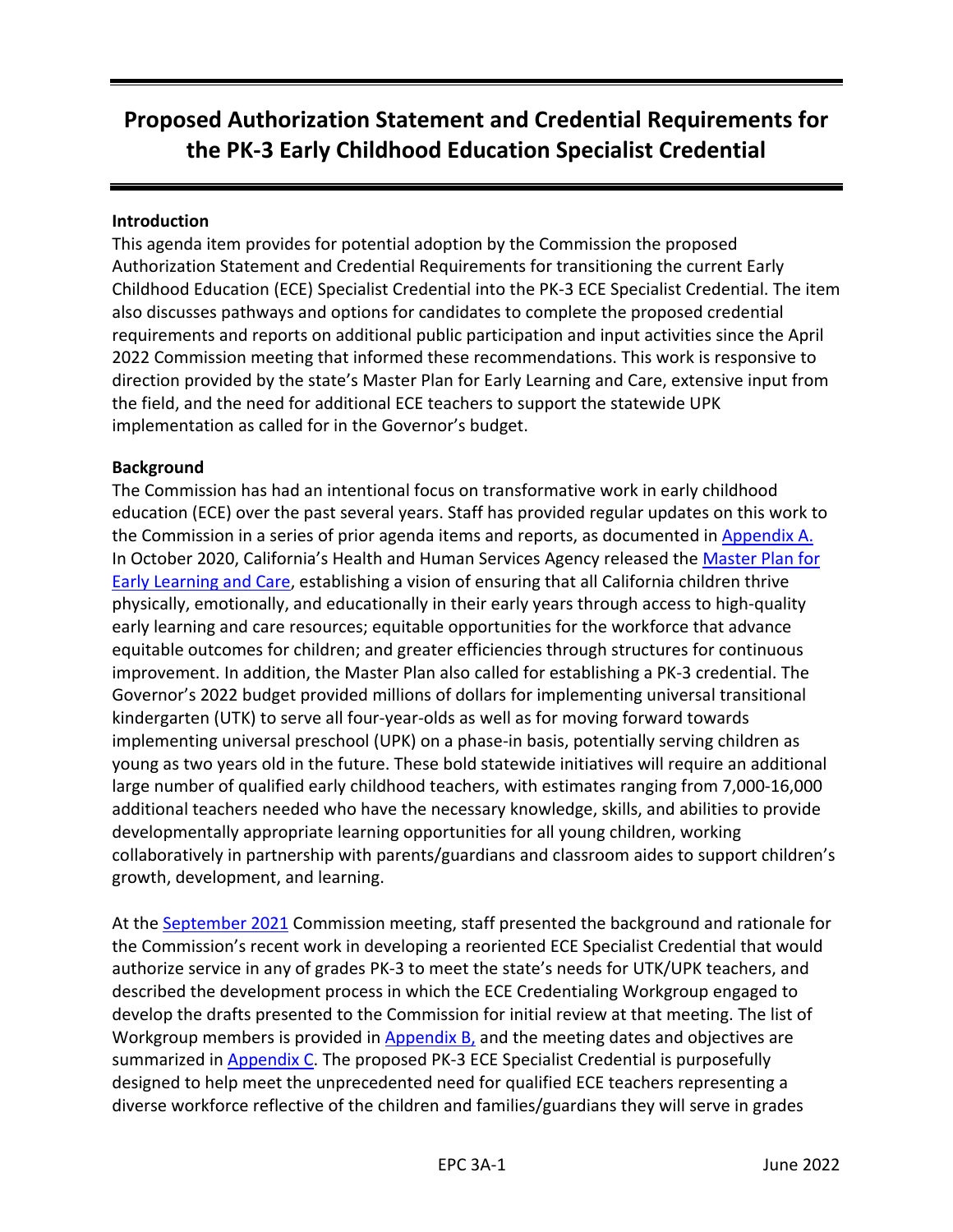PK-3. If adopted by the Commission, employers will have multiple options for staffing TK classrooms, including the PK-3 ECE Specialist Credential, the Multiple Subject Credential, and Intern credentials leading to either of these full credentials.

The proposed PK-3 ECE Specialist Credential has also been intentionally designed to recognize and provide pathways for those who hold a bachelor's degree and have already gained background experience and expertise in early childhood education through their work in programs within California's mixed delivery early childhood education system (e.g., California State Preschool Program, Head Start, private preschools, and others), to have an expedited pathway to earning the credential and beginning to teach in the PK-3 environment. Recent data from the Center for the Study of Child Care Employment at UC Berkeley indicates that as many as 73% of ECE Center Directors, 56% of center-based teachers, 25% of center-based assistant teachers/aides, 82% of Head Start teachers, and 30% of family childcare providers already hold a bachelor's degree as of 2020.

This is a significant source of potential new teachers for serving in grades PK-3 to help support statewide UTK/UPK implementation if these experienced individuals are able to expeditiously meet the proposed PK-3 credential requirements.

The PK-3 ECE Specialist Credential would also provide accelerated pathways for current Multiple Subject Credential holders as well as Child Development Teacher Permit (CDP) holders with a BA degree to earn the credential and begin serving as quickly as possible in UPK/UTK settings. Although Multiple Subject Credential holders are already authorized by their credential to teach any of grades PK-12 in a self-contained setting, these teachers may also want to add the PK-3 authorization to document specific expertise in early childhood education as an option for meeting apportionment requirements under  $EC 48000(g)(4)$  for serving in a Transitional Kindergarten assignment.

At the [April 2022](https://www.ctc.ca.gov/docs/default-source/commission/agendas/2022-04/2022-04-3h.pdf?sfvrsn=5afb27b1_3) Commission meeting staff presented drafts of the proposed Authorization Statement, Teaching Performance Expectations, Credential Requirements, and Program Standards for the proposed PK-3 ECE Specialist credential, along with a summary of the feedback received to date from a variety of public input and engagement activities. The Commission directed staff to move forward with the ECE Specialist Credential development process and provide further opportunities for public input and engagement relative to the credential, its requirements and candidate pathways prior to the June 2022 Commission meeting.

This agenda item is the first of two ECE-related agenda items for the Commission's consideration at the June 2022 Commission meeting. This first item focuses on two key elements for establishing the reimagined PK-3 ECE Specialist Credential: the proposed Authorization Statement for the credential and the proposed Credential Requirements and candidate pathways for meeting the proposed requirements. A companion ECE agenda item addresses two additional components for establishing the PK-3 ECE Specialist Credential: the PK-3 ECE Specialist Teaching Performance Expectations and Program Standards for preparation programs for this credential. This second ECE agenda item also provides the next steps in the process, should the Commission take action to approve staff recommendations for adoption of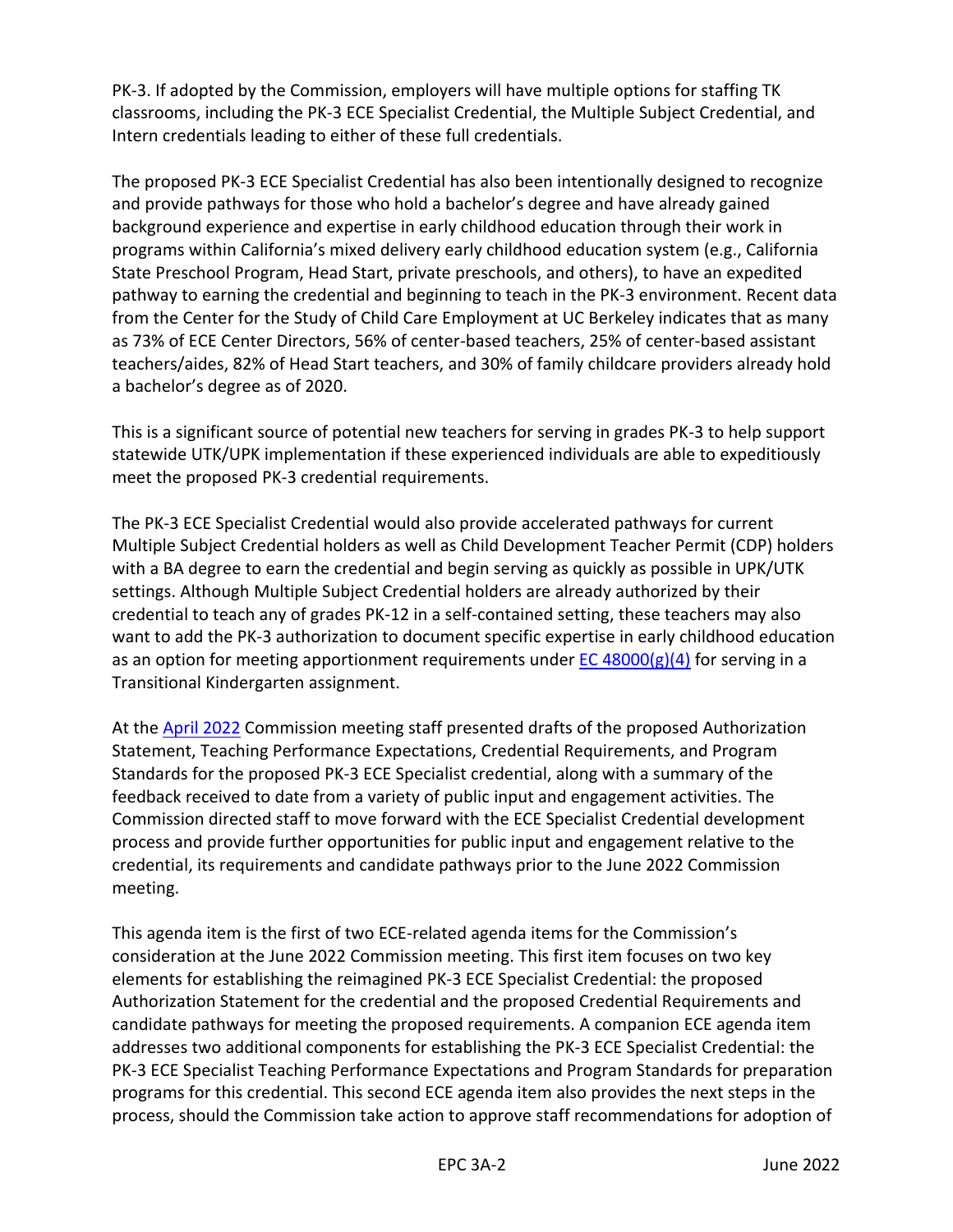the four credentialing components (Authorization Statement, Credential Requirements and Candidate Pathways, Teaching Performance Expectations, and Program Standards) presented within the two companion ECE agenda items.

### **Overview: Statutory Requirements for Preparing and Credentialing California Teachers**

The foundational work described in both the April 2022 Commission [agenda item](https://www.ctc.ca.gov/docs/default-source/commission/agendas/2022-04/2022-04-3h.pdf?sfvrsn=5afb27b1_3) 3H as well as in all of the prior related agenda items and documents listed in Appendix A addresses key aspects of how California prepares and credentials its teachers. Section 44225 of the Education Code (EC) outlines the broad authority of the Commission to establish credential and other requirements while various other sections of statute provide additional specificity regarding the requirements for single, multiple, and education specialist credentials. These statutory requirements for a California teaching credential include:

- Bachelor's degree from a regionally accredited institution of higher education (EC 44225)
- Basic Skills competency (EC 44259)
- Subject Matter Competency (EC 44282)
- Teacher Preparation Program, including Clinical Practice (EC 44225)
- Teaching Performance Assessment (EC 44259 and 44320.2)
- Reading Instruction Competency Assessment (Multiple Subject and Education Specialist only) (EC 44259 and 44283)

Unlike multiple and single subject credentials, however, the PK-3 ECE Specialist Credential falls solely under the provisions of EC 44265 (a) that addresses the statutory requirements for Specialist credentials. For the three Specialist credentials cited in EC 44265 (Bilingual Specialist, Early Childhood Education Specialist, and Education Specialist), only three credential requirements are indicated: (1) a bachelor's degree; (2) completion of a preparation program; and (3) any other standards that may be established by the Commission. Since the PK-3 ECE Specialist credential would be under the provisions of EC 44265(a), the question arises, therefore, of what standards in addition to a bachelor's degree and completion of a preparation program the Commission would deem appropriate for earning the PK-3 ECE Specialist Credential. The Commission has the authority to include any credential requirements it deems appropriate for the PK-3 ECE Specialist Credential, but it is not mandated to identify requirements beyond a bachelor's degree and completion of a preparation program.

In their discussions of this question, the Commission's ECE Credentialing Workgroup noted that the proposed PK-3 ECE Specialist credential will potentially authorize the holder to teach any of grades PK-3 inclusive, and that these grades overlap with the authority provided by the Multiple Subject credential for the holder also to teach any of grades PK-3 (in addition to higher grade levels within a self-contained classroom setting). Because of the similarity in authorization scope and grade levels served between these two credentials, the ECE workgroup recommended that the PK-3 credential requirements should be similar in scope and in rigor to those required of multiple subject credential candidates, although the focus of PK-3 ECE Specialist credential preparation programs would clearly be in child development/early childhood education and developmentally appropriate practices across the PK-3 grade range.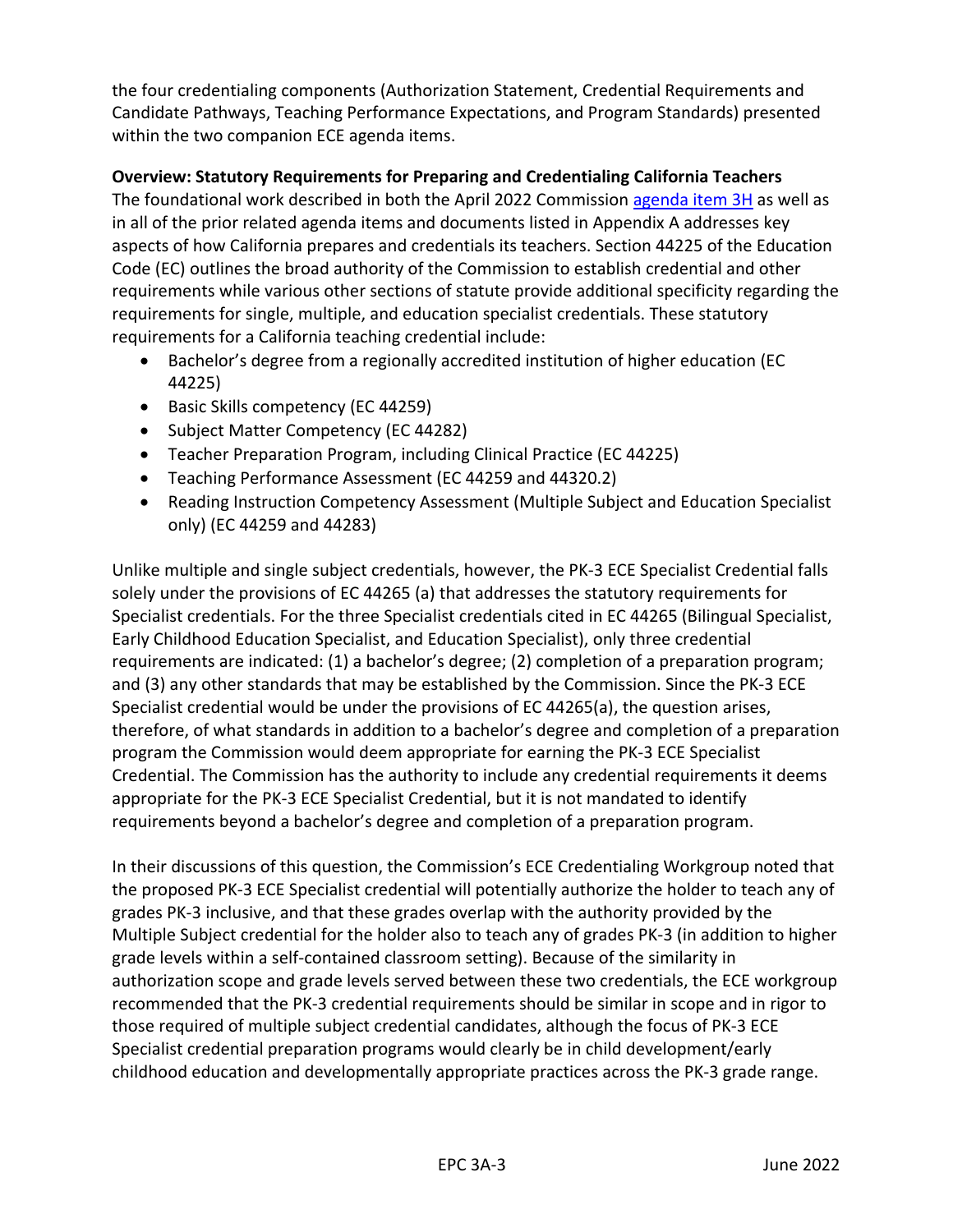The ECE Credentialing Workgroup put a good deal of thought towards how candidates from a variety of backgrounds and experiences might be able to meet these similar credential requirements, and how quickly different groups of candidates might be able to move through the credentialing process and be ready to serve as a PK-3 teacher. The group's deliberations resulted in the extensive information previously provided in the charts within [agenda item 3H](https://www.ctc.ca.gov/docs/default-source/commission/agendas/2022-04/2022-04-3h.pdf?sfvrsn=5afb27b1_3) at the April 2022 Commission meeting. Since that time, additional input from the field through a survey conducted in mid-April-early May 2022 [\(Appendix D\)](#page-27-0); focus groups conducted in May 2022 [\(Appendix E\)](#page-43-0); presentations, conversations, and discussions with multiple communities of interest in the field; and a final discussion prior to the June 2022 Commission meeting with the ECE Credentialing Workgroup on June 2, 2022, have resulted in some changes and some streamlining in both the proposed credential requirements and how candidates with relevant ECE preparation and experience could move through the credentialing process, as discussed in context below.

### **Establishing the PK-3 ECE Specialist Credential**

Two steps are necessary to establish the PK-3 ECE Specialist Credential. First the scope of authorized services must be defined in an authorization statement, and second, the specific requirements for earning the credential must be defined. Both of these elements of the credential need to be approved by the Commission and then enacted in Title 5 regulations in order to establish the credential. The proposed authorization statement and requirements are presented below.

### **1. Proposed Authorization Statement for the PK-3 ECE Specialist Credential**

Every credential issued by the Commission contains an authorization statement that frames what services the credential holder is allowed to perform. Below is the text of the proposed Authorization Statement for the PK-3 ECE Specialist Credential for potential adoption by the Commission:

*"This credential authorizes the holder to teach all subjects in a self-contained general education classroom setting and, as a self-contained classroom teacher, to team teach or to regroup students across classrooms, in preschool through grade three."* 

No changes to the proposed Authorization Statement for the PK-3 ECE Specialist Credential have been made since the [April 2022](https://www.ctc.ca.gov/docs/default-source/commission/agendas/2022-04/2022-04-3h.pdf?sfvrsn=5afb27b1_3) Commission meeting.

### **2. Proposed Requirements for the PK-3 ECE Specialist Credential and Pathways for Candidates to Meet the Proposed Requirements**

Table 1 below lists the proposed requirements for the PK-3 ECE Specialist Credential for potential adoption by the Commission. A summary of the public input received relative to the proposed credential requirements follows the table.

The proposed Credential Requirements for the PK-3 ECE Specialist Credential are based in applicable provisions of the Education Code, in Commission policy and precedent for providing multiple candidate options for meeting requirements, including early completion options, and in the need and intent to provide a meaningful, rigorous, but feasible bridge between two heretofore separate licensing approaches, the Child Development Permit structure and the Multiple Subject Credential structure. At the same time, however, the PK-3 ECE Specialist Credential requirements need to be as fair and equitable as possible to candidates from both of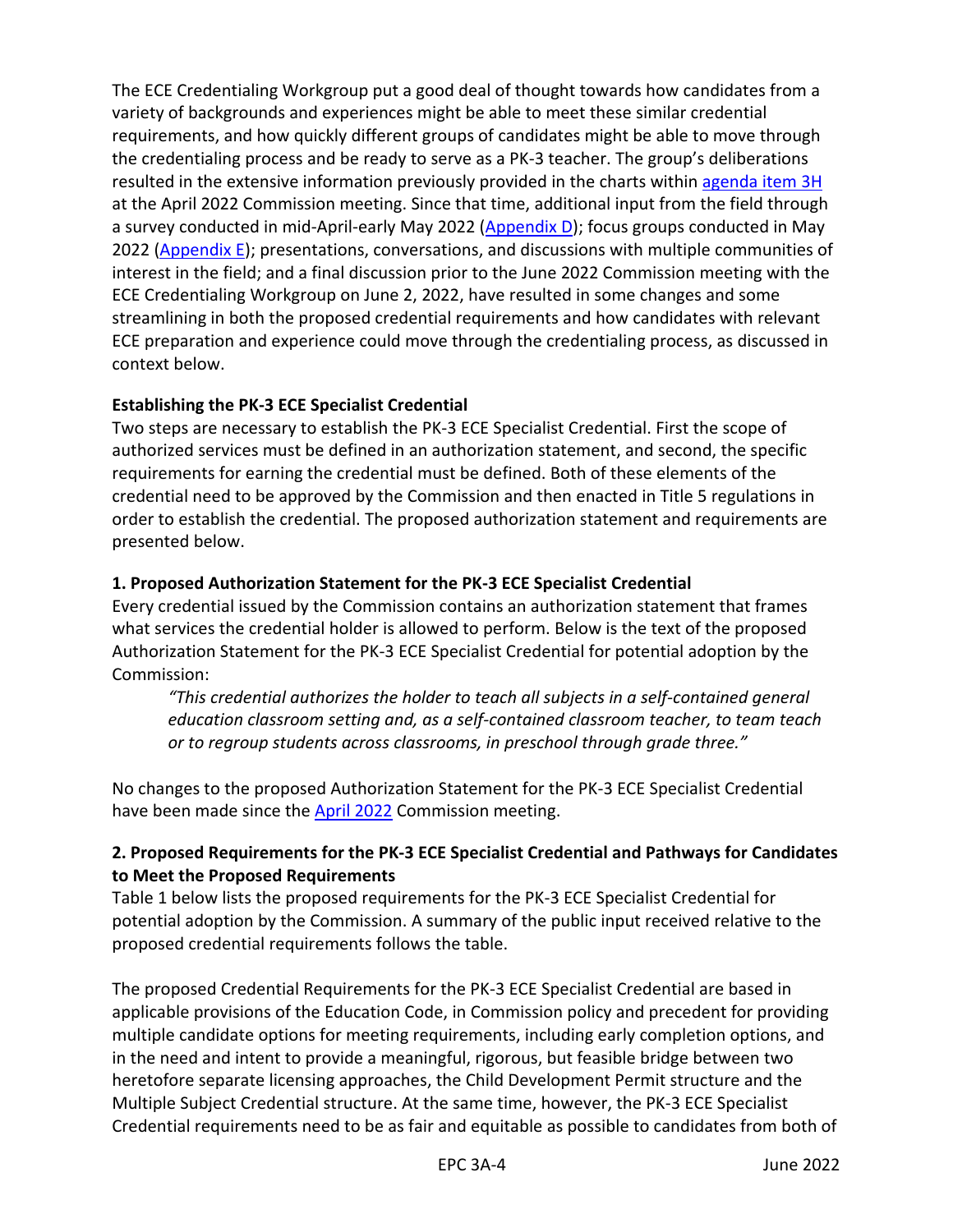these two licensing systems, through recognizing candidates' prior experiences, preparation, and coursework, and in valuing, respecting, and recognizing their earned wisdom and knowledge in the field. The proposed PK-3 Credential Requirements provided in Table 1 attempt to accomplish all of these intents and purposes and provide pathways for a variety of candidates from a variety of backgrounds to move forward as expeditiously as possible so that candidates may begin their preparation for earning the proposed PK-3 ECE Specialist Credential and become credentialed as soon as possible to serve California's youngest learners in grades PK-3.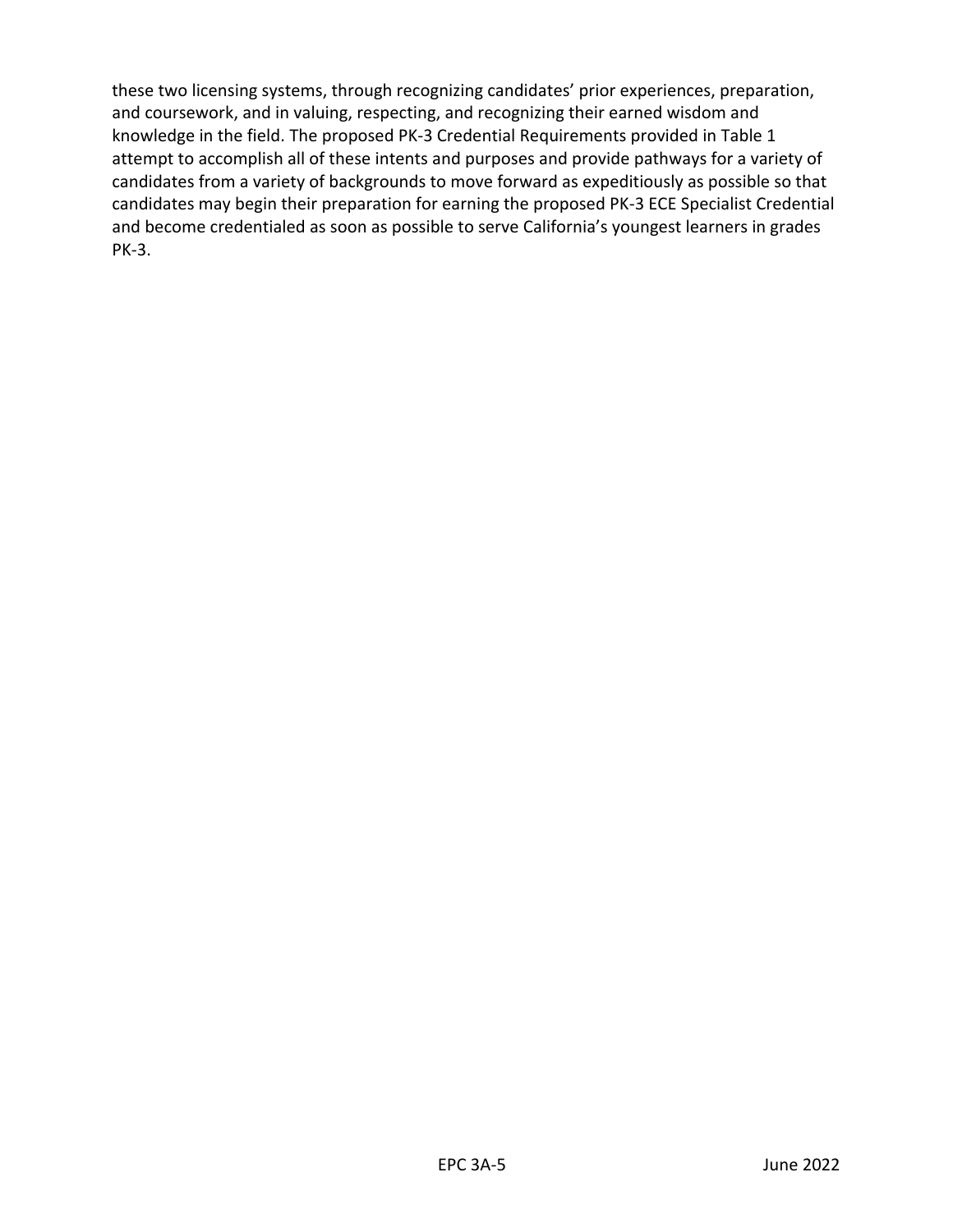| Proposed                                                                      |                                                                                                                                                                                                                                                                                                                                                                                                                                                                                                                                                                                                                                                                                             |                                                                                                                                                                                                                                                                                                                                                                                                                                                                                                                                                                                                                                                                                        |
|-------------------------------------------------------------------------------|---------------------------------------------------------------------------------------------------------------------------------------------------------------------------------------------------------------------------------------------------------------------------------------------------------------------------------------------------------------------------------------------------------------------------------------------------------------------------------------------------------------------------------------------------------------------------------------------------------------------------------------------------------------------------------------------|----------------------------------------------------------------------------------------------------------------------------------------------------------------------------------------------------------------------------------------------------------------------------------------------------------------------------------------------------------------------------------------------------------------------------------------------------------------------------------------------------------------------------------------------------------------------------------------------------------------------------------------------------------------------------------------|
| <b>Requirements for the</b><br><b>PK-3 ECE Specialist</b>                     | <b>Description of the Requirement</b>                                                                                                                                                                                                                                                                                                                                                                                                                                                                                                                                                                                                                                                       | Proposed Pathways and Options for Meeting the<br><b>Credential Requirement</b>                                                                                                                                                                                                                                                                                                                                                                                                                                                                                                                                                                                                         |
| <b>Credential</b>                                                             |                                                                                                                                                                                                                                                                                                                                                                                                                                                                                                                                                                                                                                                                                             |                                                                                                                                                                                                                                                                                                                                                                                                                                                                                                                                                                                                                                                                                        |
| Bachelor's degree                                                             | A Bachelor's degree awarded by a regionally accredited<br>institution of higher education (Note: The degree also<br>serves as demonstration of basic competency in English<br>reading, mathematics, and writing as well as of competency<br>in core curriculum areas)                                                                                                                                                                                                                                                                                                                                                                                                                       | Hold any bachelor's or higher degree from a regionally<br>accredited institution of higher education                                                                                                                                                                                                                                                                                                                                                                                                                                                                                                                                                                                   |
| Subject Matter<br>Knowledge:<br>Child Growth,<br>Development, and<br>Learning | Depth and breadth of knowledge of child growth,<br>development, and learning across multiple domains,<br>including but not limited to:<br>Children's physical, social/emotional,<br>language/multiple language, academic, cognitive,<br>typical and atypical development<br>Foundational content knowledge documents in the<br>field (e.g., the Preschool Learning Foundations and the<br>K-3 academic content standards adopted by the State<br><b>Board of Education)</b><br>How to observe and evaluate children's growth,<br>development, and learning in the early childhood<br>setting<br>Safety, health and nutrition in early childhood<br>environments<br>Early childhood pedagogy | Hold a degree in Child Development/Early Childhood<br>Education<br><b>OR</b><br>Option A: Hold a bachelor's degree or higher in any<br>other subject with at least 24 units of CD/ECE<br>Option B: Completion of 24 units of ECE/CD coursework<br>offered through a regionally accredited 2- or 4-year<br>institution of higher education. (Note: Can be met by<br>coursework developed through the Curriculum<br>Alignment Project (CAP 8) or similar coursework that<br>addresses child development and early childhood<br>pedagogy by a four-year institution)<br>Option C: The Commission may want to consider<br>developing a CSET in CD/ECE as an additional candidate<br>option |
|                                                                               | Family engagement                                                                                                                                                                                                                                                                                                                                                                                                                                                                                                                                                                                                                                                                           |                                                                                                                                                                                                                                                                                                                                                                                                                                                                                                                                                                                                                                                                                        |

# **Table 1: Proposed PK-3 ECE Specialist Credential Requirements and Candidate Pathways for Meeting the Requirements**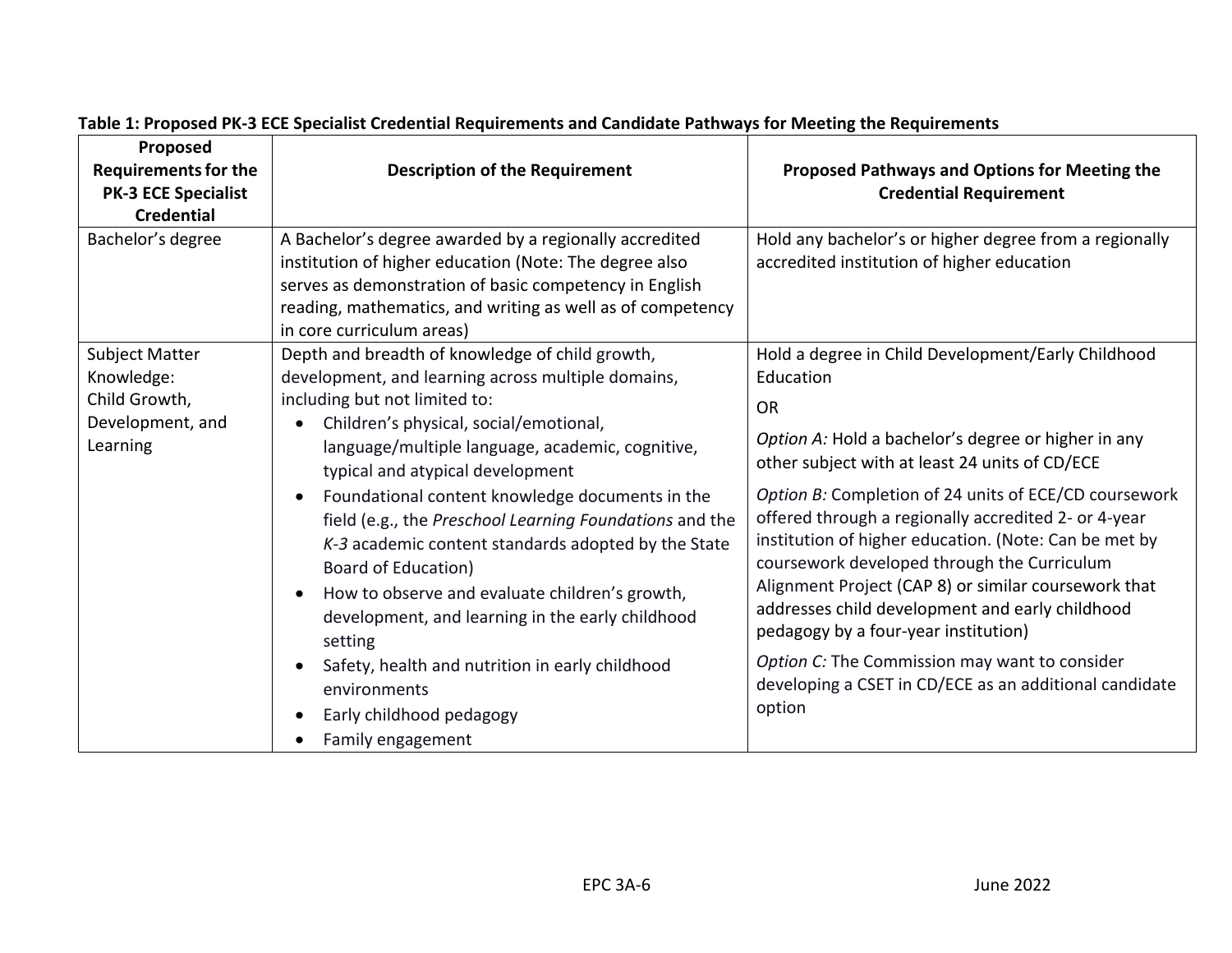| Proposed<br><b>Requirements for the</b><br><b>PK-3 ECE Specialist</b><br><b>Credential</b> | <b>Description of the Requirement</b>                                                                                                                                                                                                                                                                                                                                                                                                                                                                                                                                                                                                                                                                                                                                                                                                                                                                                                                                                                                                                                                                                                                                                           | Proposed Pathways and Options for Meeting the<br><b>Credential Requirement</b>                                                                                                                                                                                                                                                                                                                                                                                                                                                                                                                                                                                                                                                                                                                                                                                                                                                                                                                        |
|--------------------------------------------------------------------------------------------|-------------------------------------------------------------------------------------------------------------------------------------------------------------------------------------------------------------------------------------------------------------------------------------------------------------------------------------------------------------------------------------------------------------------------------------------------------------------------------------------------------------------------------------------------------------------------------------------------------------------------------------------------------------------------------------------------------------------------------------------------------------------------------------------------------------------------------------------------------------------------------------------------------------------------------------------------------------------------------------------------------------------------------------------------------------------------------------------------------------------------------------------------------------------------------------------------|-------------------------------------------------------------------------------------------------------------------------------------------------------------------------------------------------------------------------------------------------------------------------------------------------------------------------------------------------------------------------------------------------------------------------------------------------------------------------------------------------------------------------------------------------------------------------------------------------------------------------------------------------------------------------------------------------------------------------------------------------------------------------------------------------------------------------------------------------------------------------------------------------------------------------------------------------------------------------------------------------------|
| Commission-approved<br><b>Teacher Preparation</b><br>Program                               | Approved preparation programs are required to meet<br>Commission standards and include both coursework and<br>clinical practice that helps candidates learn, practice, and be<br>assessed on the Commission's adopted Teaching<br>Performance Expectations (TPEs).<br>Coursework addressing the scope of the TPEs includes but<br>is not limited to:<br>Applying knowledge of PK-3 aligned standards and<br>curriculum (including arts, music, science,<br>history/social science, physical education) to develop<br>learning opportunities and activities with and for<br>children<br>PK-3 aligned developmentally appropriate pedagogy/<br>methods and practices, including Universal Design for<br>Learning (UDL) to support executive functioning,<br>sensory development, inquiry<br>PK-3 aligned literacy and language development,<br>including the teaching of reading<br>PK-3 aligned Mathematics methods<br>Teaching multiple language learners<br>Early identification of special needs, including dyslexia<br>Using information from observation and assessment<br>of young children's learning to identify learning goals,<br>plan learning opportunities, and facilitate learning | The teacher preparation program requirement can be<br>met by completing any Commission-approved program<br>model:<br>Integrated undergraduate preparation programs<br>Combined community college, baccalaureate,<br>and/or post-baccalaureate programs<br>Fifth-year post-baccalaureate preparation<br>programs<br>Teacher Residency programs<br><b>Intern Preparation programs</b><br>Registered apprenticeships (when available)<br>Commission-accredited teacher preparation programs<br>have the flexibility to grant equivalencies for meeting<br>program requirements. These flexibilities may include<br>granting equivalency for prior experience and/or prior<br>coursework, as determined by the individual teacher<br>preparation program.<br>The teacher preparation program, including Clinical<br>Practice, may be waived for:<br>Candidates who hold a valid Child Development<br>teacher or higher-level Permit, have met the<br>subject matter knowledge requirement, and<br>either: |
|                                                                                            | activities                                                                                                                                                                                                                                                                                                                                                                                                                                                                                                                                                                                                                                                                                                                                                                                                                                                                                                                                                                                                                                                                                                                                                                                      | (a) have six (6) years of experience in public or                                                                                                                                                                                                                                                                                                                                                                                                                                                                                                                                                                                                                                                                                                                                                                                                                                                                                                                                                     |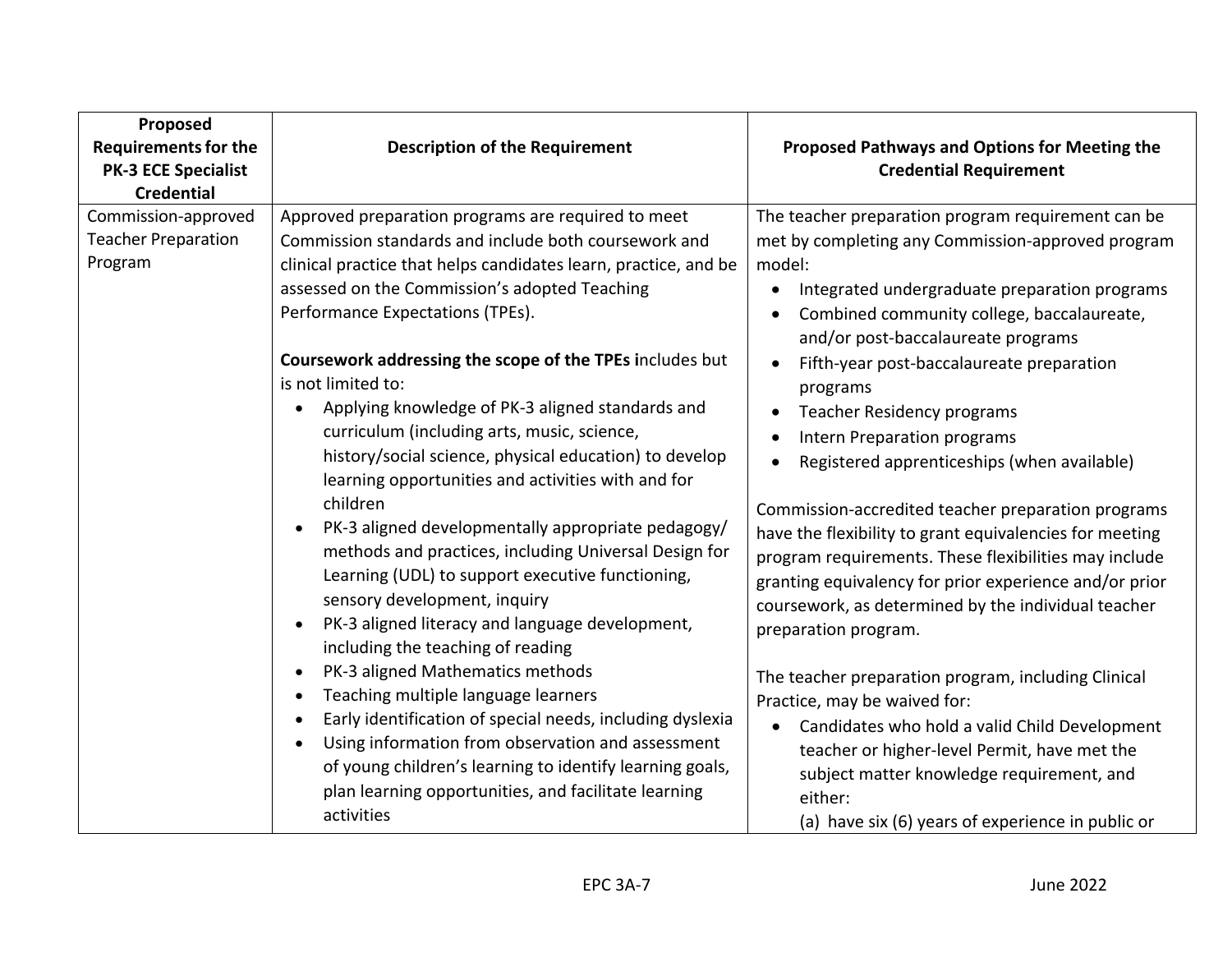| Proposed<br><b>Requirements for the</b><br><b>PK-3 ECE Specialist</b><br><b>Credential</b> | <b>Description of the Requirement</b>                                                                                                                                                                                                                                                                                                                                                               | <b>Proposed Pathways and Options for Meeting the</b><br><b>Credential Requirement</b>                                                                                                                                                                                                                                                                                              |
|--------------------------------------------------------------------------------------------|-----------------------------------------------------------------------------------------------------------------------------------------------------------------------------------------------------------------------------------------------------------------------------------------------------------------------------------------------------------------------------------------------------|------------------------------------------------------------------------------------------------------------------------------------------------------------------------------------------------------------------------------------------------------------------------------------------------------------------------------------------------------------------------------------|
|                                                                                            | Inclusion practices, including differentiated learning to<br>meet all children's needs<br>Working and communicating collaboratively and in<br>partnership with families/guardians to help support<br>children's growth, development, and learning<br>Clinical Practice includes 600 hours distributed across both<br>Pre-K/TK and K-3, with a minimum of 200 hours in Pre-K and<br>200 hours in K-3 | private center-based child care and<br>development programs $1$ and complete<br>coursework that addresses K-3 curriculum,<br>assessment and pedagogy, methods of<br>teaching reading, and teaching multilingual<br>learners EC (44253.3) OR<br>(b) demonstrate knowledge of K-3 curriculum,<br>assessment, and pedagogy, methods of<br>teaching reading, and teaching multilingual |
|                                                                                            | <b>Teaching Performance Assessment</b><br>Candidates complete the ECE TPA (when available) or the<br>Multiple Subject TPA, consistent with the clinical<br>practice/clinical placement grade level assignment                                                                                                                                                                                       | learners (EC 44253.3) by passing a Multiple<br>Subject TPA within a K-3 classroom setting<br>Candidates who hold a valid Multiple Subject<br>Credential and either:                                                                                                                                                                                                                |
|                                                                                            | <b>Reading Instruction Competence Assessment</b><br>For candidates who do not have a multiple subject<br>credential, PK-3 ECE Specialist Credential Programs will be<br>required to address the literacy standards and the literacy<br>TPEs adopted by the Commission in 2022 and will be<br>required to locally assess candidate knowledge, skills, and                                            | meet the subject matter knowledge<br>a)<br>requirement (24 units) and complete a<br>methods course that includes a focus on PK<br>curriculum, assessment, and developmentally<br>appropriate pedagogy <sup>2</sup> OR<br>meet the subject matter knowledge<br>b)                                                                                                                   |

<sup>1</sup> Parallel with *EC* 44259.2 for private school teachers seeking a credential

<sup>&</sup>lt;sup>2</sup> Parallel to Title 5 80449 requirements for adding a credential area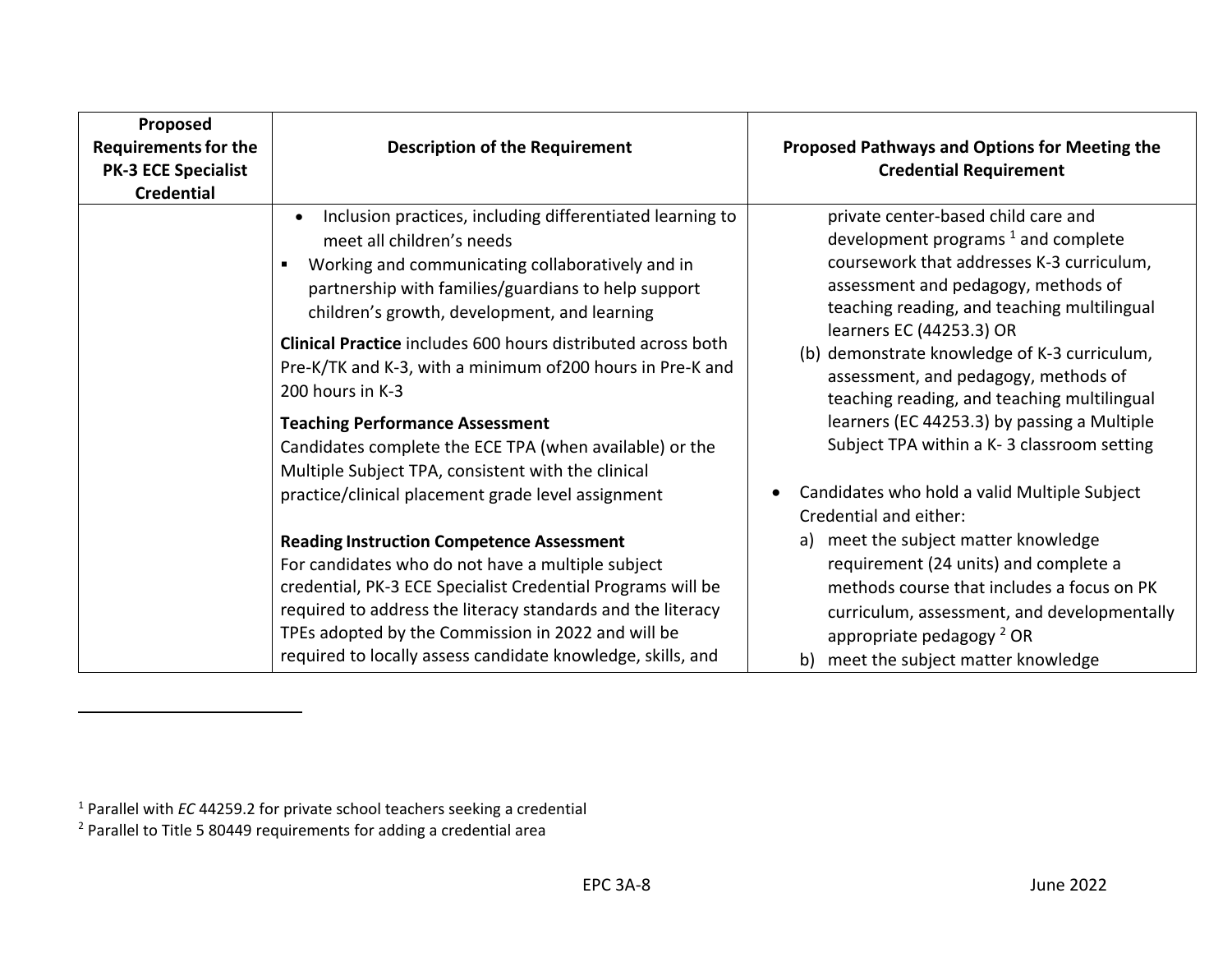| Proposed<br><b>Requirements for the</b><br><b>PK-3 ECE Specialist</b><br><b>Credential</b> | <b>Description of the Requirement</b>                                                                                                                                                                                                            | <b>Proposed Pathways and Options for Meeting the</b><br><b>Credential Requirement</b>                                                                                                                                                                                                                                                                                                                                                                                                                                                                                                                                                                                                              |
|--------------------------------------------------------------------------------------------|--------------------------------------------------------------------------------------------------------------------------------------------------------------------------------------------------------------------------------------------------|----------------------------------------------------------------------------------------------------------------------------------------------------------------------------------------------------------------------------------------------------------------------------------------------------------------------------------------------------------------------------------------------------------------------------------------------------------------------------------------------------------------------------------------------------------------------------------------------------------------------------------------------------------------------------------------------------|
|                                                                                            | abilities related to the teaching of reading, including<br>dyslexia. A new literacy performance assessment is<br>currently in development and will be available for use in                                                                       | requirement (24 units) and pass an ECE TPA<br>(when available)                                                                                                                                                                                                                                                                                                                                                                                                                                                                                                                                                                                                                                     |
|                                                                                            | 2025. When the new literacy performance assessment<br>becomes available, programs will embed this assessment in<br>their coursework and clinical practice experiences and will<br>support candidates to complete this performance<br>assessment. | <b>Options for meeting the Reading Instruction</b><br><b>Competence Assessment requirement:</b><br>a) Hold a valid Multiple Subject credential<br>Complete literacy coursework that meets the<br>b)<br>Commission's standards and TPEs and includes a<br>locally developed embedded performance<br>assessment until the Literacy performance<br>assessment is available<br>For current Child Development Permit holders<br>C)<br>with a bachelor's degree, complete coursework<br>in methods of teaching reading during induction<br>and require the RICA or the new Literacy<br>9performance assessment for the Clear<br>credential (five years would be allowed to<br>complete this requirement) |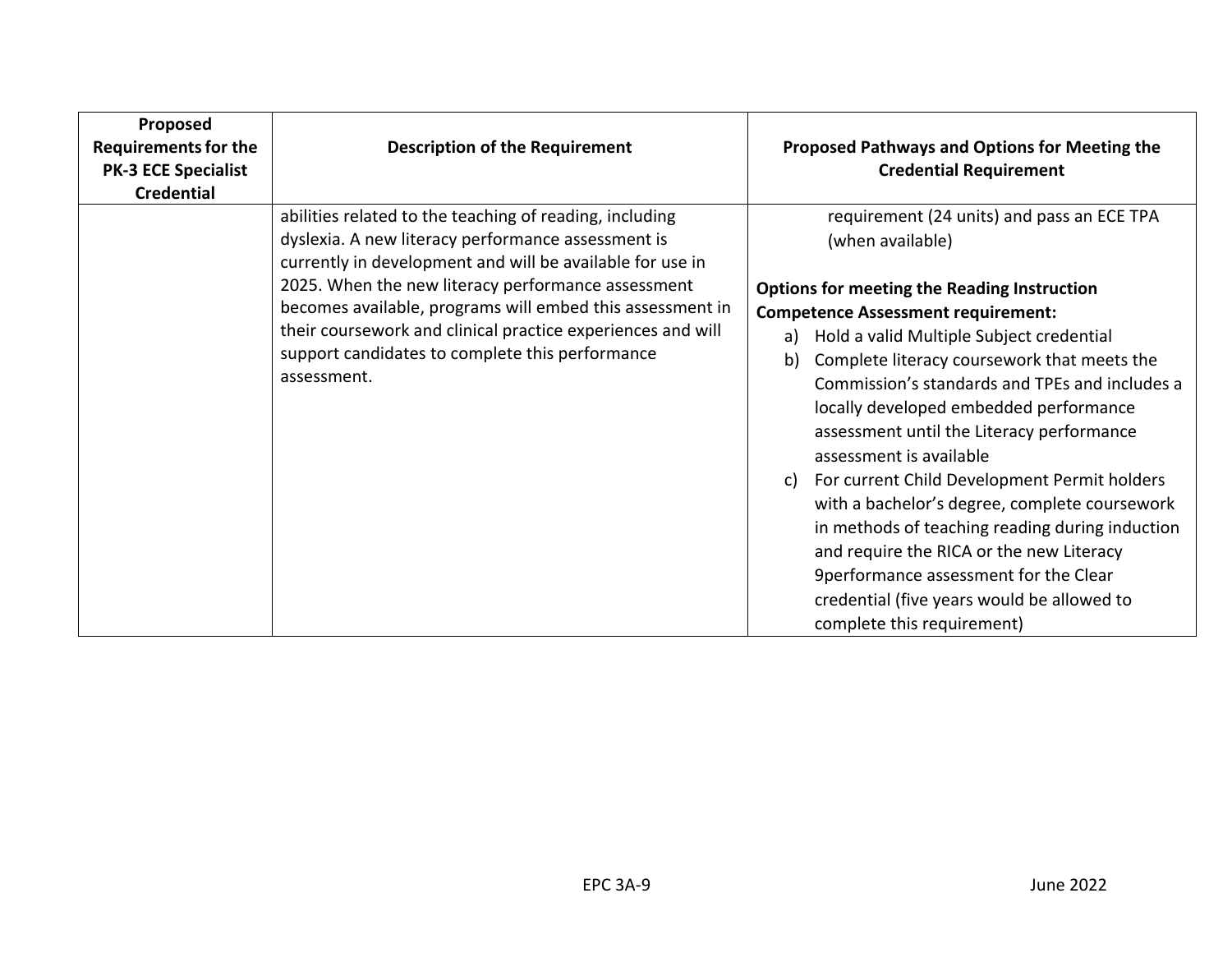### **Discussion of the Proposed PK-3 Early Childhood Specialist Credential Requirements Bachelor's Degree Requirement**

The emerging consensus from the ECE Credentialing Workgroup and the field is that the holding of an earned bachelor's degree or higher from a regionally accredited institution of higher education should meet not only the statutory requirement for the degree but also serve as demonstration of candidate competency in English reading, writing, and mathematics as well as demonstration of candidate knowledge of the broad content areas that support the core curriculum applicable to grades PK-3. This approach would provide all current Child Development Permit holder candidates for the PK-3 ECE Specialist Credential who have a bachelor's degree and all current Multiple Subject credential holders an expedited pathway to meet these several requirements without having to take an additional examination or complete additional coursework.

### **Subject Matter Knowledge Requirement**

The emerging consensus from the field and the ECE Credentialing Workgroup is that the Commission should adopt an early childhood developmental approach to defining the necessary subject matter knowledge for the PK-3 ECE Specialist Credential. Staff proposes that child development (including child and adolescent development, human development, early childhood studies and other related majors) serve as the core subject matter knowledge requirement for the PK-3 ECE Specialist Credential. Candidates for the credential who do not hold degrees in one of these areas could meet the subject matter knowledge requirement by completing 24 units of coursework, including but not limited to:

- Children's physical, social/emotional, language/multiple language, academic, cognitive, typical and atypical development
- Foundational content knowledge documents in the field (e.g., the *Preschool Learning Foundations* and the *K-3* academic content standards adopted by the State Board of Education)
- How to observe and evaluate children's growth, development, and learning in the early childhood setting
- Safety, health and nutrition in early childhood environments
- Early childhood pedagogy
- Family engagement

These topics are typically included in coursework offered by both two-year and four-year institutions of higher education offering pathways to the Child Development Permit (e.g., the CAP-8 coursework developed by the Curriculum Alignment Project and similar coursework developed by four-year institutions of higher education) and/or towards a degree in Child Development/Early Childhood Education. Since coursework applicable to the proposed Subject Matter Knowledge requirement is available in both the 2-year and the 4-year higher education systems, candidates from both the Child Development Permit structure and the Multiple Subject Credential structure would have/have had opportunities to complete these coursework units. The units applicable to meeting this requirement must be offered by a regionally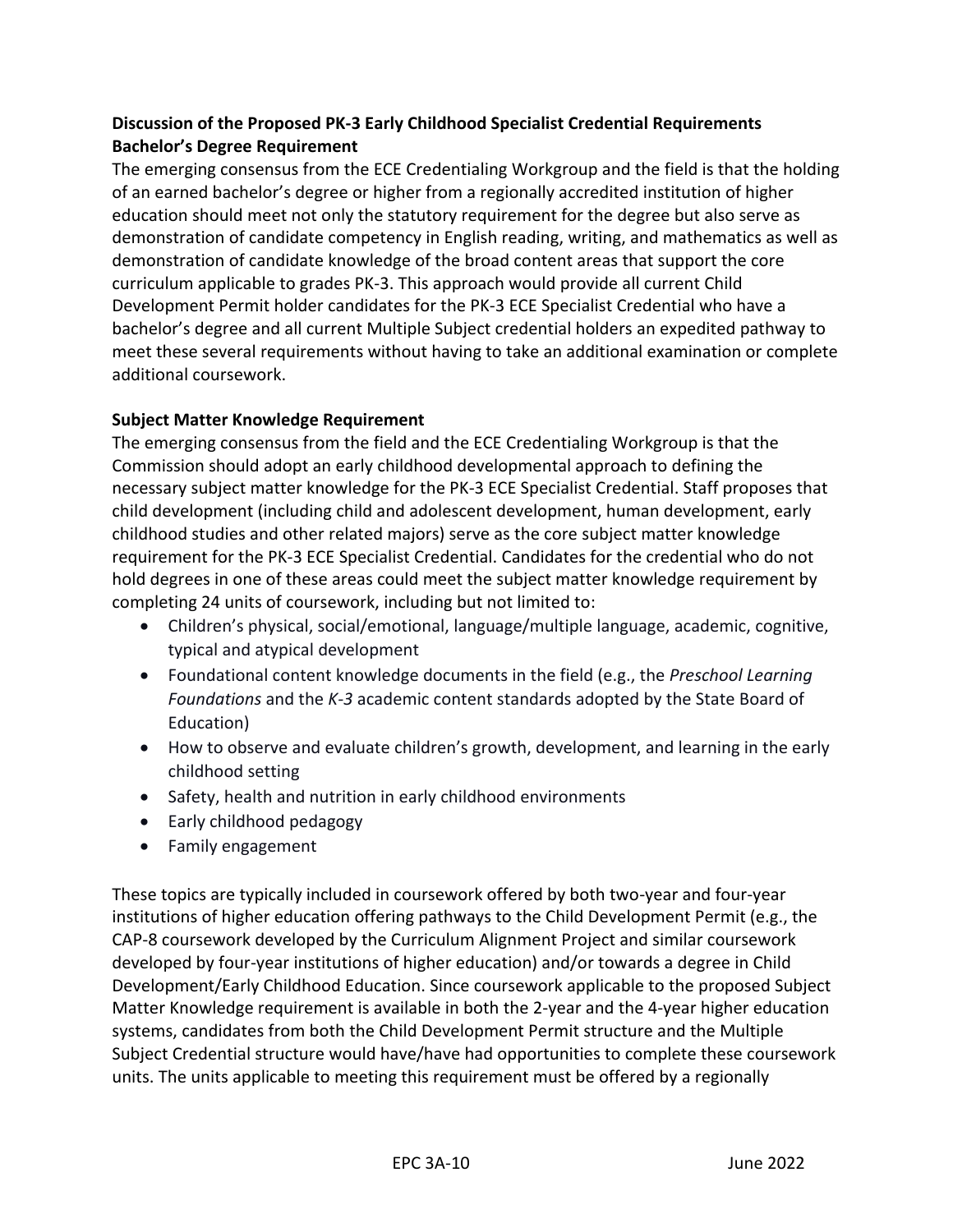accredited institution of higher education, must be degree-applicable to an AA or higher degree, must be non-remedial and non-professional development coursework units.

### **ECE/CD Subject Matter Requirements and Apportionment Requirements for Staffing Transitional Kindergarten (TK) Classrooms**

Staff notes that under the provisions of Education Code 48000 (g)(4), teachers first assigned to teach Transitional Kindergarten after July 1, 2015, must meet an additional ECE coursework or preschool classroom teaching experience requirement by August 1, 2023, in order for their employer to receive apportionment (funding) from the California Department of Education (CDE) for that TK class. This requirement is not a credentialing requirement, and this apportionment requirement is under the purview of the CDE rather than the Commission. There is, however, a unique opportunity to build a bridge for Multiple Subject credential holders teaching Transitional Kindergarten who are subject to meeting this requirement under EC 48000 (g)(4) to earn the PK-3 ECE Specialist Credential by meeting the 24-unit subject matter requirement for the PK-3 ECE Specialist credential as part of preparation for the credential, and in so doing these teachers would simultaneously meet the applicable apportionment requirement.

The subject matter requirement proposed for Commission adoption for the PK-3 ECE Specialist Credential would establish child development and early childhood education as the foundational knowledge base for this credential. The requirements for earning a Child Development Teacher Permit include completion of the following three core courses: Child Growth and Development, Early Childhood Curriculum and Pedagogy, and Child, Family, and Community. These three courses are augmented by a variety of other courses to make up the total of the 24 units required for the Child Development Teacher Permit. Using the CAP-8 coursework as an example only, the remaining courses making up the total of 24 units include topics such as Observation and Assessment, Principles and Practices of Teaching Young Children, Health, Safety and Nutrition, Teaching in a Diverse Society, and Practicum.

### **The Teacher Preparation Program Requirement**

The statutory Teacher Preparation Program requirement for the PK-3 ECE Specialist Credential is perhaps the most complex to explain and includes the most options for candidates from both the Child Development Permit structure and the Multiple Subject Credential structure to meet this requirement.

Commission approved teacher preparation programs leading to PK-3 ECE Specialist Credential need to meet the Commission's adopted Program Standards. Commission approved preparation programs address both coursework and clinical practice that helps candidates learn, practice, and be assessed on the adopted TPEs. The proposed PK-3 ECE TPEs (provided in the companion June 2022 ECE agenda item) share a common core set of expectations with the multiple and single subject and the education specialist TPEs, although they specialize in PK-3 curriculum and developmentally appropriate practice.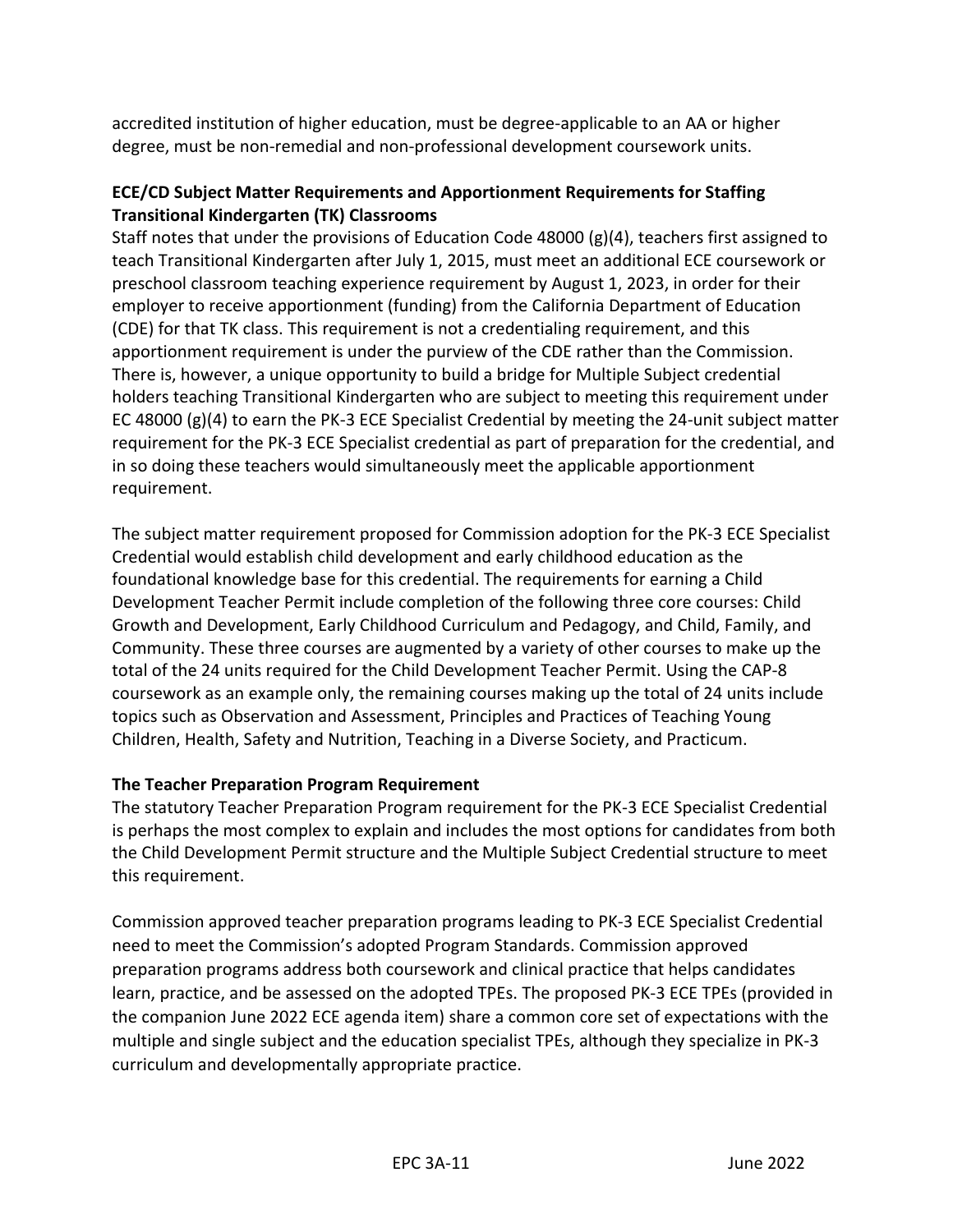There are currently five distinct teacher preparation program models that differ in approach to how and where teacher preparation coursework and clinical practice experience may be organized and delivered but all preparation program models address the same applicable Program Standards for the credential sought. These program models are:

- Integrated undergraduate preparation programs
- Combined community college, baccalaureate, and/or post-baccalaureate programs, sometimes referred to as 2+2 or 2+2+1 program pathways
- Fifth-year post-baccalaureate preparation programs
- Teacher Residency programs
- Intern Preparation programs

It is possible that in the future, additional teacher preparation programs such as, for example, registered apprenticeships and other models, may become available for candidates.

### *Expedited Options for Child Development Permit Candidates for the PK-3 ECE Specialist Credential*

Candidates for the PK-3 ECE Specialist Credential who need to complete a full teacher preparation program may enroll in and complete any Commission-approved teacher preparation program model.

The major consideration with respect to teacher preparation for Child Development Teacher or higher-level Permit holder candidates for the PK-3 ECE Specialist Credential is the need for these candidates to gain knowledge, experience, and ability with K-3 curriculum and pedagogy.

To help Child Development Permit candidates for the PK-3 ECE Specialist Credential apply their prior knowledge, experience, and earned wisdom in the field towards meeting the teacher preparation program requirement, staff notes that preparation programs have the flexibility to grant equivalencies for meeting program requirements. These flexibilities may include granting equivalency for prior experience and/or prior coursework, as determined by the individual teacher preparation program. It is possible that holders of a Child Development Permit with a bachelor's degree may already have met some of these preparation program requirements. This would be determined on an individual basis by the candidate's preparation program.

Staff is also proposing that Child Development Teacher or higher-level Permit holders who have a minimum of six years of experience teaching in the field and who meet the subject matter knowledge requirement be able to use the approach authorized in statute for teacher credential candidates with private school experience to waive the teacher preparation program, including the Clinical Practice component, for the PK-3 ECE Specialist credential, if they also complete coursework that addresses K-3 curriculum, assessment and pedagogy, methods of teaching reading, and teaching multilingual learners EC (44253.3).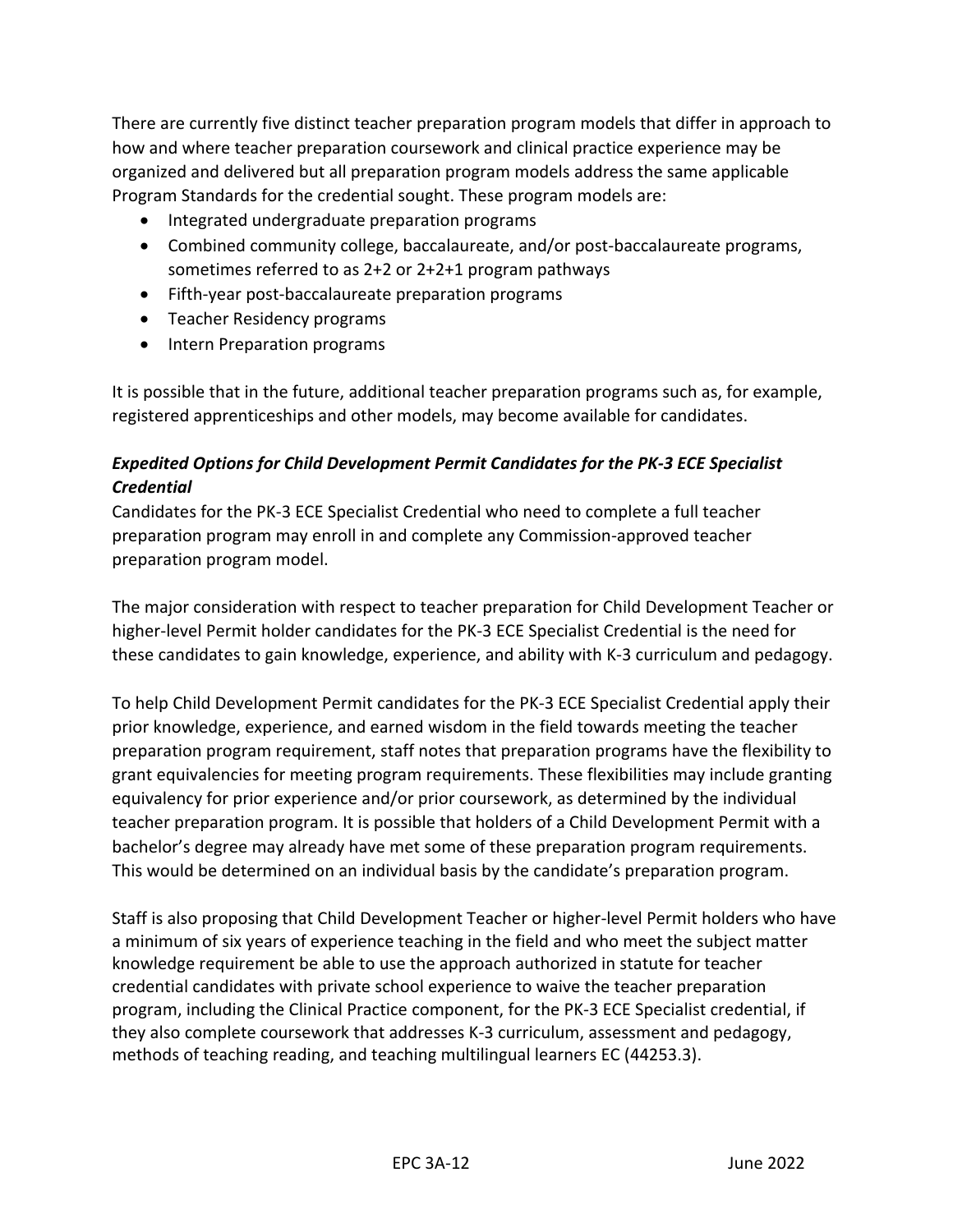Staff is also proposing that candidates who hold a valid Child Development teacher or higherlevel Permit and have met the subject matter knowledge requirement may waive the teacher preparation requirement, including the Clinical Practice requirement, if they demonstrate knowledge of K-3 curriculum, assessment, and pedagogy, methods of teaching reading, and teaching multilingual learners (EC 44253.3) by passing a Multiple Subject TPA within a K- 3 classroom setting.

### *Expedited Options for Multiple Subject Credential Holder Candidates for the PK-3 ECE Specialist Credential*

The major consideration with respect to PK-3 ECE Specialist Credential teacher preparation for Multiple Subject Credential holders is the need for additional teacher preparation in the specific area of early childhood developmentally appropriate practice for PK.

To address this issue without placing undue teacher preparation program requirements on already-credentialed teachers, staff is proposing that the PK-3 ECE Specialist Credential teacher preparation program, including Clinical Practice, may be waived for Multiple Subject credential holders who meet the subject matter knowledge requirement (24 units of CD/ECE coursework) and complete a methods course that includes a focus on PK curriculum, assessment, and developmentally appropriate pedagogy (parallel to Title 5 80449 requirements for adding a credential area) OR who meet the subject matter knowledge requirement (24 units) and pass an ECE TPA (when available).This approach also allows Multiple Subject credential holders to meet requirements both for the PK-3 ECE Specialist Credential and for the apportionment requirement under EC 48000 (g)(4).

### **Additional Public Input Activities Since the April 2022 Commission Meeting**

In accordance with the direction provided at the April 2022 Commission meeting, a variety of additional public participation and input activities were conducted between April-June 2022 regarding the PK-3 ECE Specialist Credential, its requirements, candidate pathways and options. These activities have included a survey regarding the proposed credential requirements and pathways, virtual focus groups about the credential targeted for different types of participants, and virtual discussions, presentations, and conversations with multiple groups and audiences in the field. Summaries of the key takeaways from these activities are provided below, with additional supporting data provided in the respective Appendices indicated. Any changes or modifications made based on the additional public input are also discussed below.

### *a. Public Input Survey on Credential Requirements*

A public input survey regarding the proposed PK-3 ECE Specialist Credential requirements and candidate options/pathways was made available for interested individuals during late Aprilearly May 2022. This survey was based on the information originally provided in Tables 2-8 of the [April 2022](https://www.ctc.ca.gov/docs/default-source/commission/agendas/2022-04/2022-04-3h.pdf?sfvrsn=5afb27b1_3) ECE agenda item. There was a total of 376 survey respondents. Not all respondents, however, responded to all questions on the survey. Respondents were allowed to select as many options as they wished to indicate support for within the multiple-choice questions.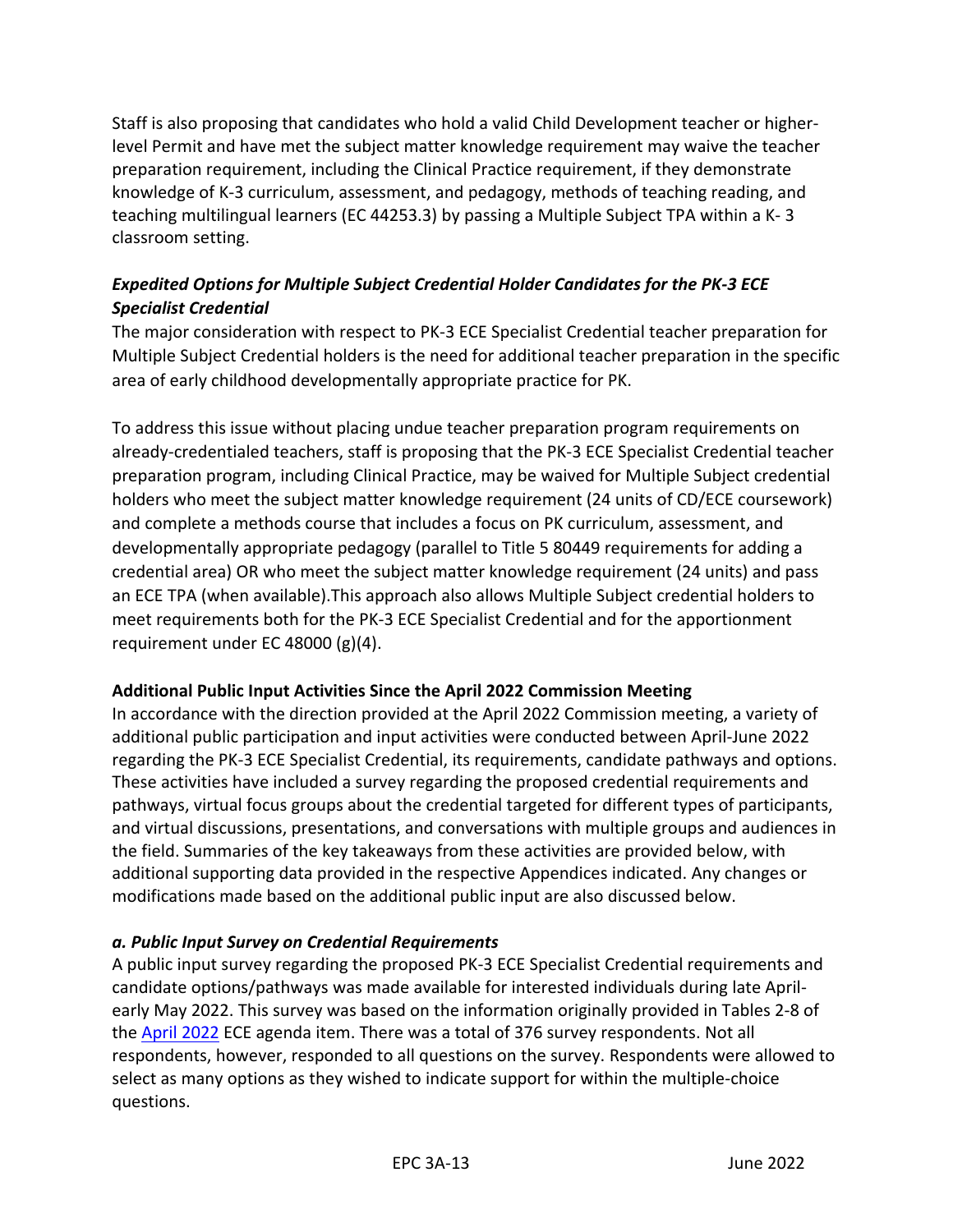The survey data strongly, and in some instances moderately strongly, support the proposed credential requirements presented in Table 1. With respect to the *Subject Matter Knowledge requirement*, the top survey response relating to what options should meet the Subject Matter Knowledge requirement strongly supported the options proposed for Commission adoption in Table 1, with 285 respondents selecting the bachelor's degree in Child Development, including 24 units of ECE/Child Development option for meeting the Subject Matter Knowledge requirement. The second highest support by respondents was for the option to complete 24 units of Child Development-aligned coursework, with 231 respondents also selecting this option.

With respect to the *Teacher Preparation Program requirement*, survey respondents also strongly supported the expedited program completion and/or waiver options proposed for Commission adoption in Table 1. The top choice supported by respondents was the expedited pathway for Child Development Permit holders with a bachelor's degree and experience, with additional preparation focused on K-3 standards and pedagogy, with 300 respondents selecting this option. The Intern teacher preparation pathway, which provides teacher salary as the teacher of record while candidates are completing preparation, was also strongly supported by respondents, with 226 respondents selecting this option. With slightly lesser support at 207 respondents selecting this option was the expedited pathway for experienced Multiple or Single Subject Credential holders with additional preparation focused on adding PK Learning Foundations and pedagogy, as needed to meet the 24 ECE unit requirement for TK Funding under EC 48000 (g)(4).

With respect to the *Clinical Practice requir*ement within the teacher preparation program, survey respondents also strongly supported counting prior experience, prior practicum-related coursework, and prior supervised work experience towards meeting this credential requirement, as included in Table 1 as options proposed for Commission adoption. The top option, supported by 338 respondents, was that prior work experience in a center-based preschool program or setting as the teacher of record should count towards meeting the clinical practice requirement. Prior Early Childhood clinical practice hours in a 2-year Community College (e.g., Prior clinical practice hours through Community College introductory lab, supervised field experiences such as a Practicum course) was an option supported by 278 respondents.

Also with respect to the *hours that should be required for Clinical Practice*, there was a wider spread among the respondents in terms of how many hours should be required for clinical practice. The highest number of respondents selected 600 hours, with 300 hours as the next most selected response.

There was also a wider spread among the respondents with respect to the *Teaching Performance Assessment requirement*, with at least 60 comments received expressing the viewpoint that the TPA should be eliminated or not required or expressing some other concern with candidate assessments. Given the sentiment expressed by these respondents, it might be expected that fewer respondents overall indicated support for choices relating to implementing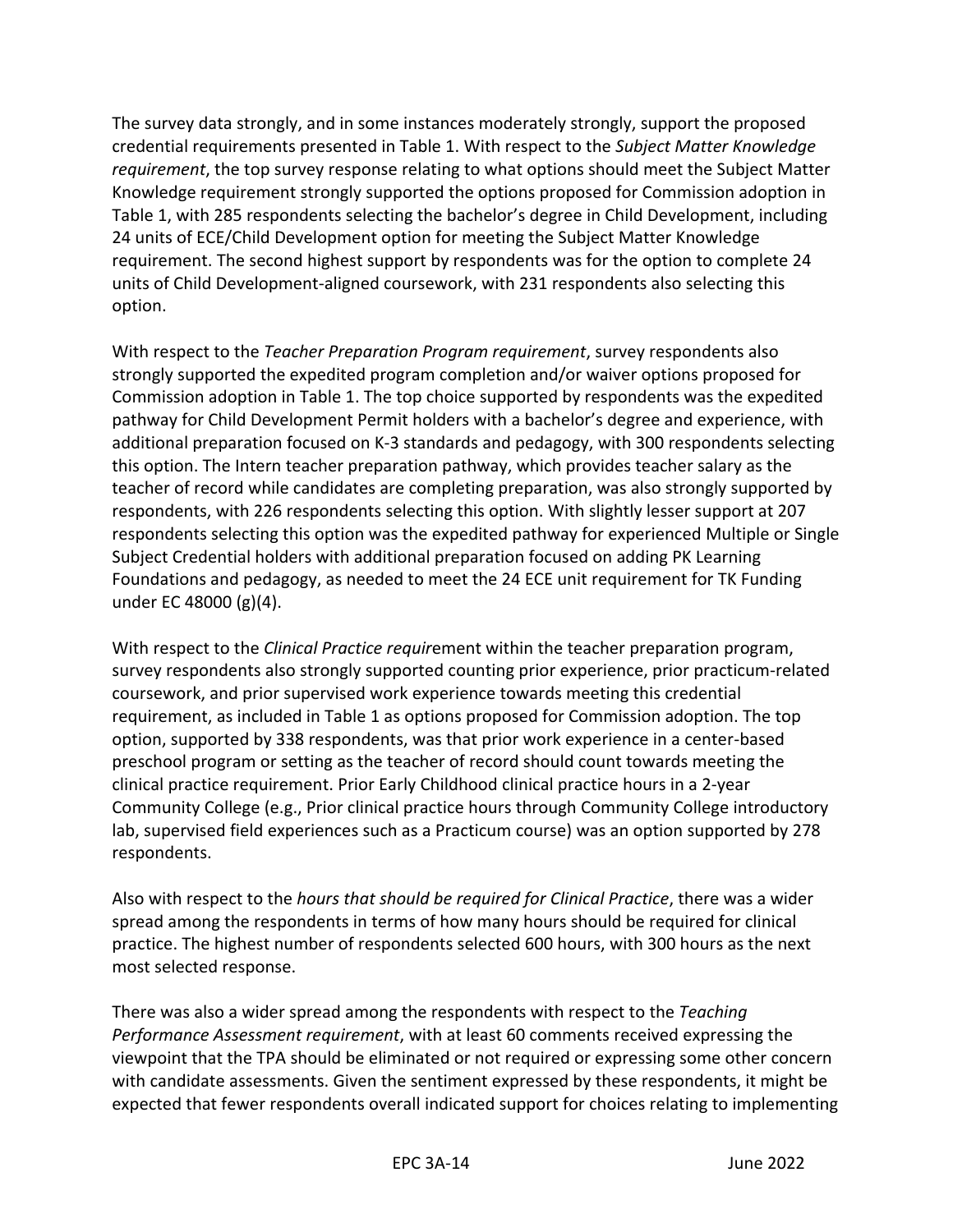the TPA requirement. Of those responding to the multiple choices provided in this question, 122 respondents indicated that they would prefer only the ECE Teaching Performance Assessment, when available. The second highest choice of respondents, at 101 respondents, was that a new TPA should be developed that combines elements of the Multiple Subject and the PK-3 ECE Specialist TPEs.

Staff notes that to provide maximum flexibility to candidates and to programs, and to expedite candidates' ability to enter and complete preparation and earn the proposed PK-3 ECE Specialist Credential, Table 1 includes the option for using either the ECE TPA or the Multiple Subject TPA, depending on and consistent with the candidate's clinical practice placement.

Finally, with respect to the *Reading Instruction Competency requirement*, a significant number of survey respondents, at 190 respondents, indicated that the current RICA should not be required and suggested instead that there be only program reading coursework and program level assessments of candidates' reading competency. The second highest option, indicated by 128 survey respondents, is to postpone the literacy competency assessment until such time as the new literacy performance assessment is available, and to rely until that time on local program reading coursework and local program assessments of candidates' reading instruction competence. Few respondents chose to support requiring the current RICA examination (43 respondents)

As the results of the PK-3 ECE Specialist Credential Requirements survey strongly or moderately strongly supported many of the options provided in Table 1, no additional changes have been made to the proposed PK-3 ECE Specialist Credential Requirements as shown in Table 1. Staff notes, however, that following input and feedback received during the April 2022 Commission meeting, Table 1 was modified to expand the range of options and expedited pathways for candidates presented to interested communities on the survey, and that based on the survey results, no further changes have been made to Table 1.

The full staff report of the data obtained through the Credential Requirements survey is provided in [Appendix D.](#page-27-0)

### *b. Virtual Focus Group Sessions with ECE Candidates and ECE Organizations*

A series of nine virtual focus group sessions for ECE candidates and ECE organizations regarding the PK-3 ECE Specialist Credential and potential impacts for candidates and programs was held during two weeks in early May 2022. Facilitation for these sessions was provided by Commission staff and by Renee Marshall, an experienced independent ECE field consultant. The schedule, target participants and number of participants per focus group session are provided in the table below. The focus groups included a 10-minute presentation from CTC staff including UPK/TK initiatives permit requirements and proposed components of the PK-3 ECE Specialist Credential to provide a context for the discussion. After the conclusion of the presentation, three reflective questions were asked of each group that included:

1. How might a PK-3 credential impact an individual, student, or staff members professional career choice or pathway?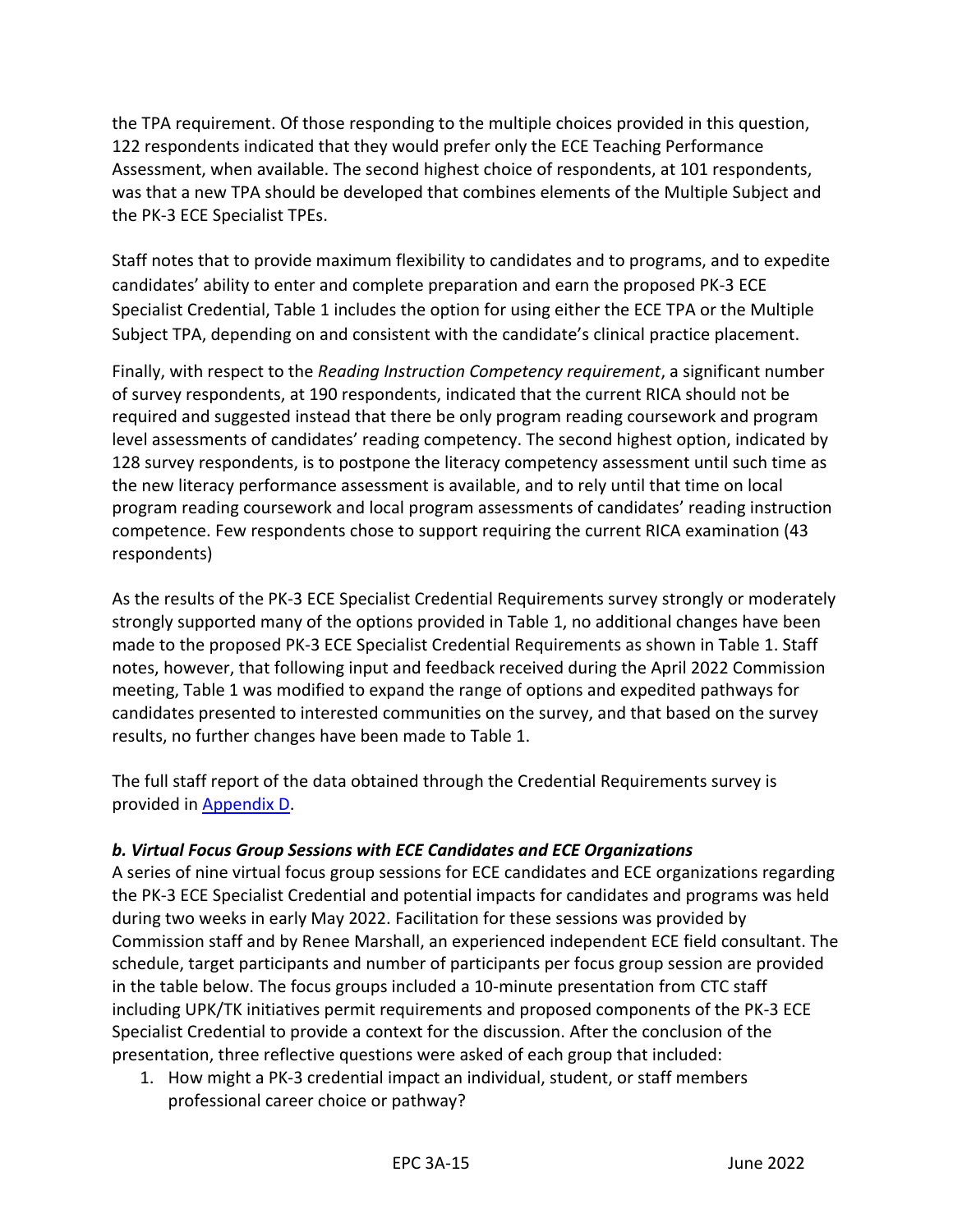- 2. What will an individual, student, or staff member need for support?
- 3. What opportunities or challenges will an individual, student or staff member see with implementing this new credential?

The specific questions asked of the different types of participants are provided in [Appendix E.](#page-43-0) Notes taken during each focus group session were subsequently reviewed and summarized by staff.

| Date and Time                                         | <b>Target Participants</b><br>(Note: Other types of participants also joined these<br>sessions)                                                                                                                                                        | <b>Number of</b><br><b>Participants</b> |
|-------------------------------------------------------|--------------------------------------------------------------------------------------------------------------------------------------------------------------------------------------------------------------------------------------------------------|-----------------------------------------|
| Saturday, May 7<br>12:30-1:30 pm                      | Recently employed ECE teachers                                                                                                                                                                                                                         | 12                                      |
| Monday, May 9<br>12:30-1:30 pm                        | Community college (ECE) students                                                                                                                                                                                                                       | 11                                      |
| Monday, May 9<br>4:00-5:00 pm                         | <b>ECE Community of Practice (ECE CoP)</b>                                                                                                                                                                                                             | 17                                      |
| Wed., May11<br>12:00-1:30 pm                          | <b>CCCTPP (CA Community Colleges Teacher Preparation</b><br>Programs)                                                                                                                                                                                  | 8                                       |
| Thursday, May 12<br>3:00-4:00 pm                      | Orange County California State Preschool (CSPP)<br><b>Program Directors</b>                                                                                                                                                                            | 9                                       |
| Friday, May 13<br>9:10-10:30 am                       | Los Angeles Regional Leaders                                                                                                                                                                                                                           | $\overline{7}$                          |
| Friday, May 13<br>Between 3-4:30<br>(flexible timing) | ECE/EDU Symposium focus group                                                                                                                                                                                                                          | 15                                      |
| Saturday, May 14<br>9:00-10:00 am                     | Partnerships in Education, Articulation, and<br>Collaboration in Higher Education (PEACH), California<br><b>Community Colleges Early Childhood Educators</b><br>(CCCECE), CalBaccs, Online Education Resources/Zero<br>Textbook Cost (OER/ZTC), CCCTPP | 24                                      |
| Saturday May 14<br>11:00 am-12 pm                     | High School Dual Enrollment students (Note: only<br>community college students attended this session)                                                                                                                                                  | 4                                       |

**Table 2: Focus Group Sessions with ECE Candidates and ECE Organizations**

**Participants Grand Total: 107**

### **Feedback from the ECE Focus Group Sessions**

The feedback focus group sessions covered a wide range of discussion topics stimulated by the focus group questions [\(Appendix E\)](#page-43-0) and expanded upon by the participants. Many comments were supportive of the credential and its requirements along with suggestions for ongoing improvements, and some expressed concerns about how the system as a whole could be more supportive of candidates and programs in the process. It was evident that participants were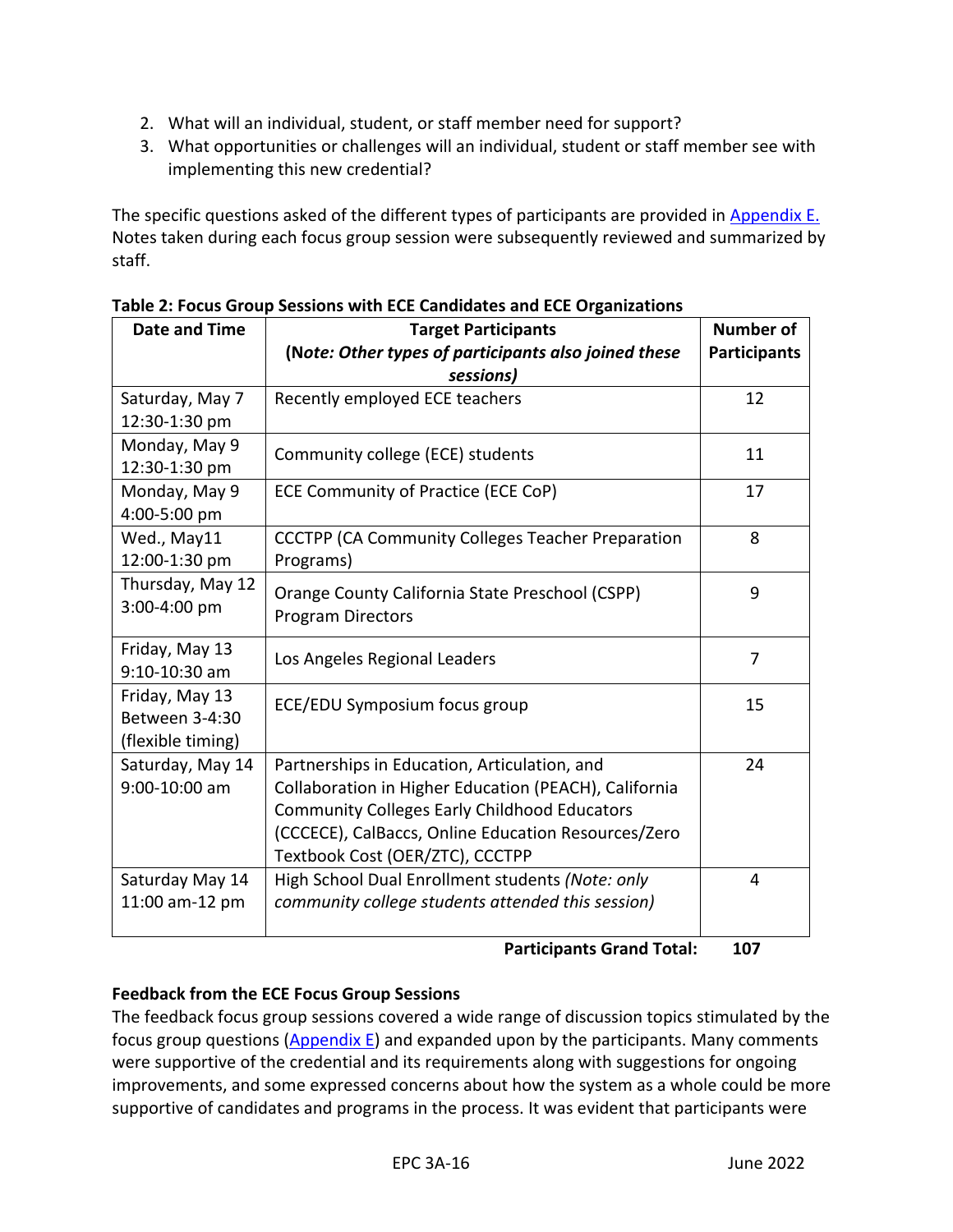interested in contributing their knowledge and experiences to the PK-3 ECE Specialist Credential development work and implementation processes for the future.

Some of the common feedback themes that ran through the variety of focus group sessions were:

*1. Appreciation and enthusiasm for the opportunities the PK-3 credential might bring for those already in the ECE field.* Many participants expressed gratitude that an avenue for increased earning and more secure employment with benefits would result from making a PK-3 credential available. Some respondents expressed personal and individual concerns about being able to meet credential requirements such as examinations (e.g., CSET, RICA), clinical practice requirements, and affordable options for enrolling in and completing teacher preparation programs.

*2. Appreciation and support for the idea of valuing, recognizing, and crediting the prior knowledge, experience, and expertise of existing staff from all parts of the mixed delivery system.* Participants commonly supported incorporating ways for their prior learning, experiences and expertise to count towards meeting credential requirements. There was a concomitant concern expressed for the need to support developmentally appropriate understandings and practices within teacher preparation programs and also a concern that teacher preparation faculty with K-12 experience would not necessarily have this deep understanding and knowledge of developmentally appropriate practices in early childhood pedagogy.

*3. A desire to improve on what participants saw as Information and communication gaps.*  Participants consistently across the focus groups expressed a lack of information about ECE credentialing in general and teacher preparation requirements and programs and financial support for enrolling in and completing preparation in particular. For example, both working participants who are supporting themselves and their families, and community college candidate participants, were concerned that they would not be able to leave their jobs to complete student teaching as that was the only teacher preparation model with which they were familiar. They were unaware that there were additional preparation program models that provided potential financial support, and/or other fiscal resources such as the Golden State Teacher Grant for example, that might assist and support them to earn a credential. They felt that their ECE employers were also unaware of this information or how to access information about teacher credentialing and licensure beyond the Child Development Permit. Staff notes that improving communications and making information about credentialing more readily available to those in the mixed delivery ECE system is also an area for future increased efforts by the Commission.

*4. Concern for effects establishing a PK-3 ECE Specialist Credential might have on current preschool providers, especially in the mixed delivery context.* Participants were concerned that a significant movement of both teachers/staff as well as children from the current preschool programs offerings to UTK would create significant shortages in the preschool sector. Staff notes that this employment-related issue is not within the Commission's purview and that the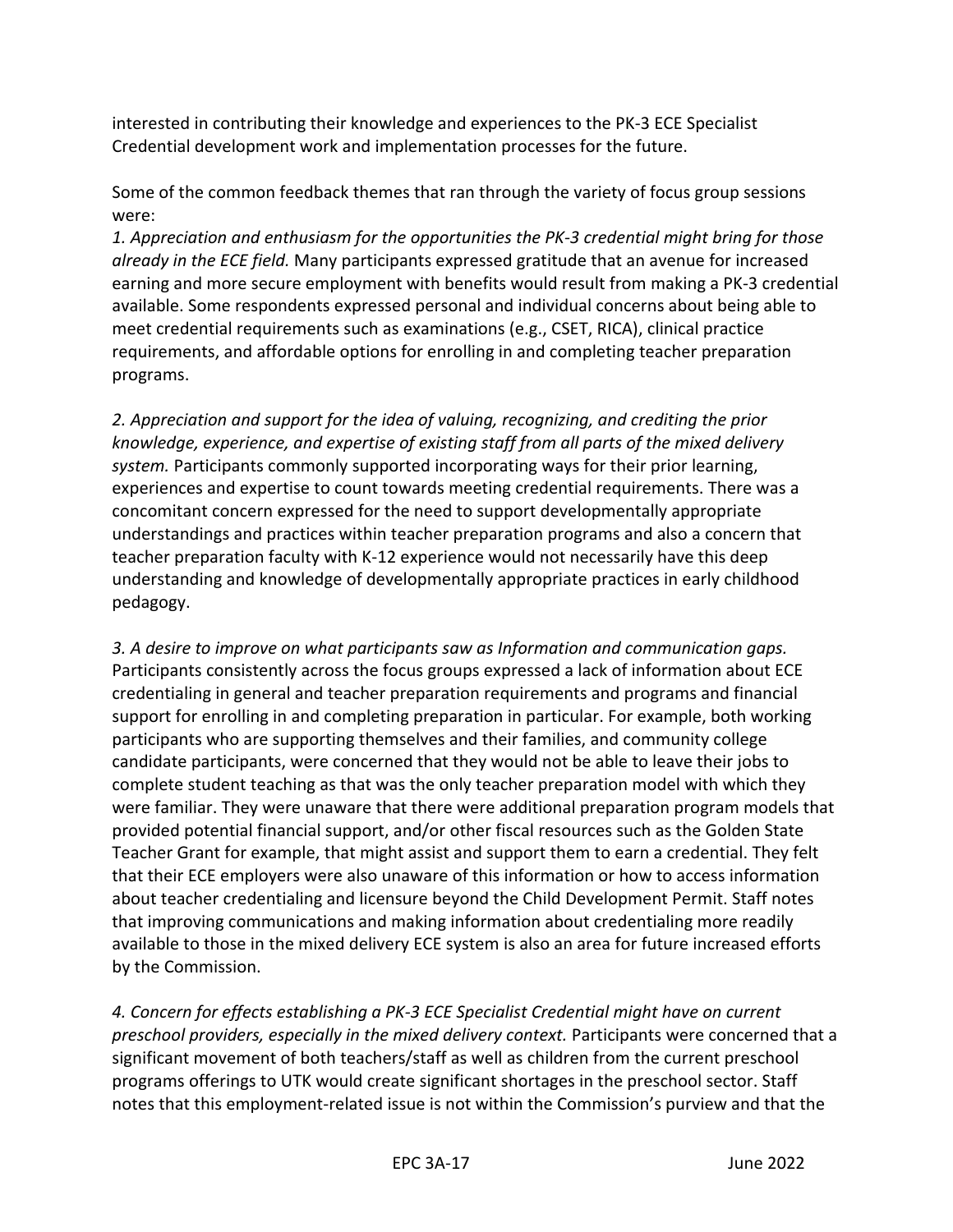Child Development Permit structure would be reviewed for potential revisions in the near future.

*5. Suggestion that training be provided to school administrators about developmentally appropriate practices, supportive ECE environments, how to support ECE teachers, and assure that school facilities are ready and appropriate for preschool age children.* Staff notes that this has been a common theme in other public feedback received, and that preparation for school administrators with respect to ECE will be part of future CTC standards work.

*6. Suggestion that existing structural issues between preparation in the two-year system and the four-year system be addressed.* Many participants noted the current structural issues between the systems of higher education such as (a) the need for clear transfer pathways, (b) acceptance of lower division classes completed at community colleges by four year institutions, (c) time and support for collaboration and building trust across systems and programs, (d) advisement consistency and availability for candidates interested in an ECE career across all IHE segments, (e) differences in where programs are located in their respective institutions may influence their resources and ability to collaborate effectively, and (f) general needs for building a seamless experience for candidates. Staff notes that initial conversations around these topics are already beginning to take place, and that joint communities of practice across the two-and four-year institutional systems have developed through local and regional efforts that can also be further supported in the future.

### *c. Additional Discussions, Conversations and Presentations with Groups and Organizations in the Field*

Commission staff, including the Executive Director, Deputy Director, Division Directors, Administrators, and Consultants, have engaged with multiple groups and organizations in the field since the April 2022 Commission meeting, as summarized in Table 2 below.

| <b>Date</b> | <b>Group/Organization</b>       | Presenter(s)     | <b>Topic(s) Discussed</b>    |
|-------------|---------------------------------|------------------|------------------------------|
| 4/22/22     | Riverside and San               | Mary Vixie Sandy | <b>Staffing Transitional</b> |
|             | Bernardino County Joint         | Amy Reising      | Kindergarten, EC             |
|             | <b>Personnel Administrators</b> |                  | 48000, updates on the        |
|             |                                 |                  | PK-3 ECE Specialist          |
|             |                                 |                  | Credential                   |
| 4/24/22     | Executive Committee, CSU        | Mary Vixie Sandy | <b>Staffing Transitional</b> |
|             | Deans of Education              |                  | Kindergarten, EC             |
|             |                                 |                  | 48000, updates on the        |
|             |                                 |                  | PK-3 ECE Specialist          |
|             |                                 |                  | Credential                   |

### **Table 2: Additional Presentations to Groups and Organizations in the Field**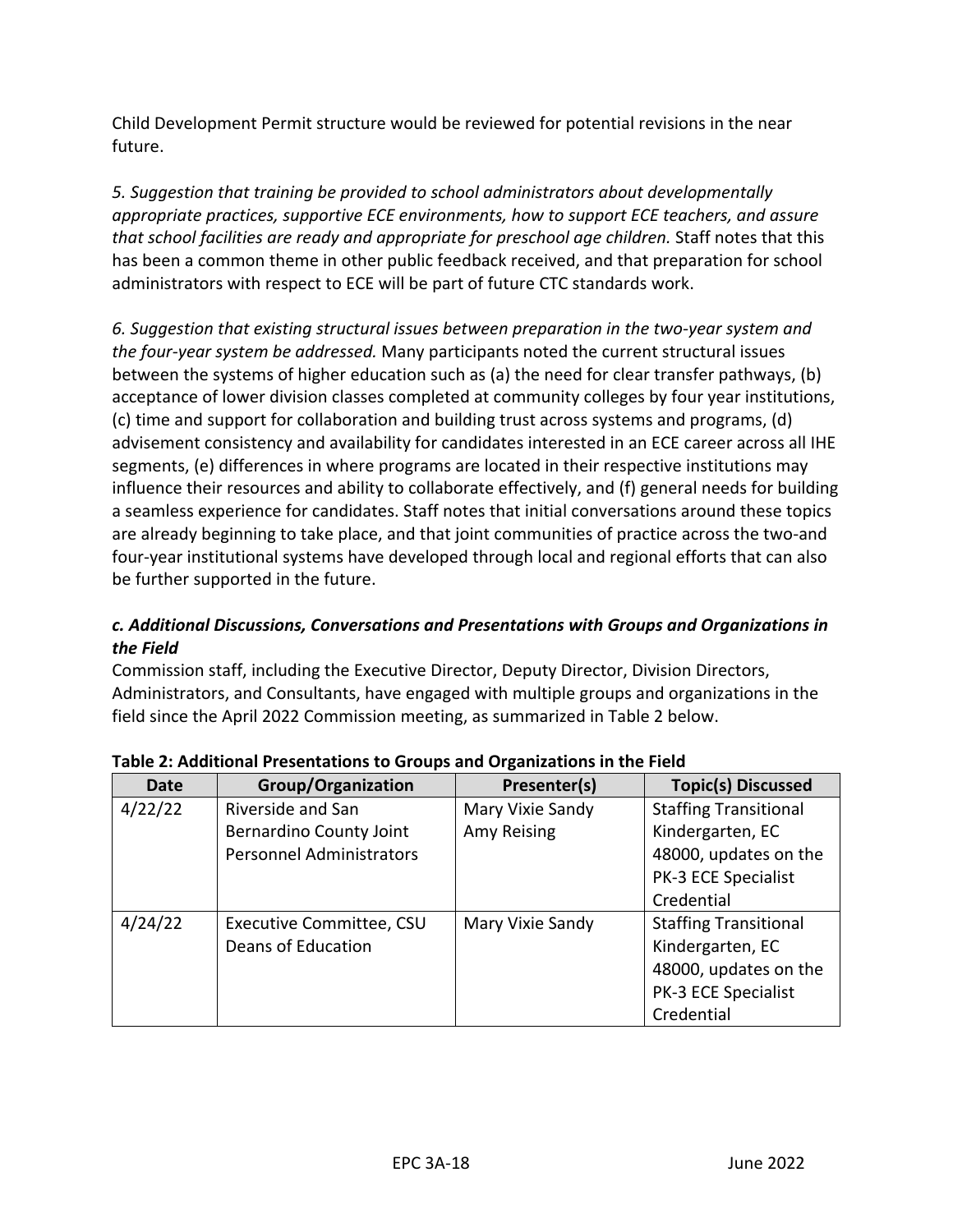| <b>Date</b> | <b>Group/Organization</b>          | Presenter(s)     | <b>Topic(s) Discussed</b>    |
|-------------|------------------------------------|------------------|------------------------------|
| 5/2/22      | <b>AICCU Deans of Education</b>    | Mary Vixie Sandy | <b>Staffing Transitional</b> |
|             |                                    |                  | Kindergarten, EC             |
|             |                                    |                  | 48000, updates on the        |
|             |                                    |                  | PK-3 ECE Specialist          |
|             |                                    |                  | Credential                   |
| 5/3/22      | <b>ACSA Human Resources</b>        | Phyllis Jacobson | <b>Staffing Transitional</b> |
|             | Council                            |                  | Kindergarten; EC             |
|             |                                    |                  | 48000, updates on the        |
|             |                                    |                  | PK-3 ECE Specialist          |
|             |                                    |                  | Credential                   |
| 5/5/22      | <b>ACSA ECE Curriculum Council</b> | Phyllis Jacobson | <b>Staffing Transitional</b> |
|             |                                    | David DeGuire    | Kindergarten, EC             |
|             |                                    |                  | 48000, updates on the        |
|             |                                    |                  | PK-3 ECE Specialist          |
|             |                                    |                  | Credential, grant            |
|             |                                    |                  | funding sources and          |
|             |                                    |                  | opportunities                |
| 5/10/22     | <b>ECE Teaching Performance</b>    | Phyllis Jacobson | <b>Staffing Transitional</b> |
|             | Assessment Design Team             | Debra Keeler     | Kindergarten, EC             |
|             |                                    |                  | 48000, updates on the        |
|             |                                    |                  | PK-3 ECE Specialist          |
|             |                                    |                  | Credential, grant            |
|             |                                    |                  | funding sources and          |
|             |                                    |                  | opportunities                |
| 5/11/22     | Santa Barbara COE                  | Debra Keeler     | <b>Staffing Transitional</b> |
|             |                                    |                  | Kindergarten, EC             |
|             |                                    |                  | 48000, updates on the        |
|             |                                    |                  | PK-3 ECE Specialist          |
|             |                                    |                  | Credential, grant            |
|             |                                    |                  | funding sources and          |
|             |                                    |                  | opportunities                |
| 5/19/22     | <b>UMass Global ECE</b>            | Phyllis Jacobson | <b>ECE Careers and the</b>   |
|             | candidates                         |                  | PK-3 ECE Specialist          |
|             |                                    |                  | Credential                   |

### **Summary and Conclusion**

Since the April 2022 Commission meeting, and pursuant to Commission direction, staff have provided multiple outreach opportunities for public input and feedback into the work to develop a retooled PK-3 Early Childhood Education (ECE) Specialist credential. Overall, and across all public input opportunities, medium to strong support was found, with modifications as noted above in this agenda item, for the proposed Authorization Statement and Credential Requirements for the proposed PK-3 ECE Specialist Credential as presented in this agenda item.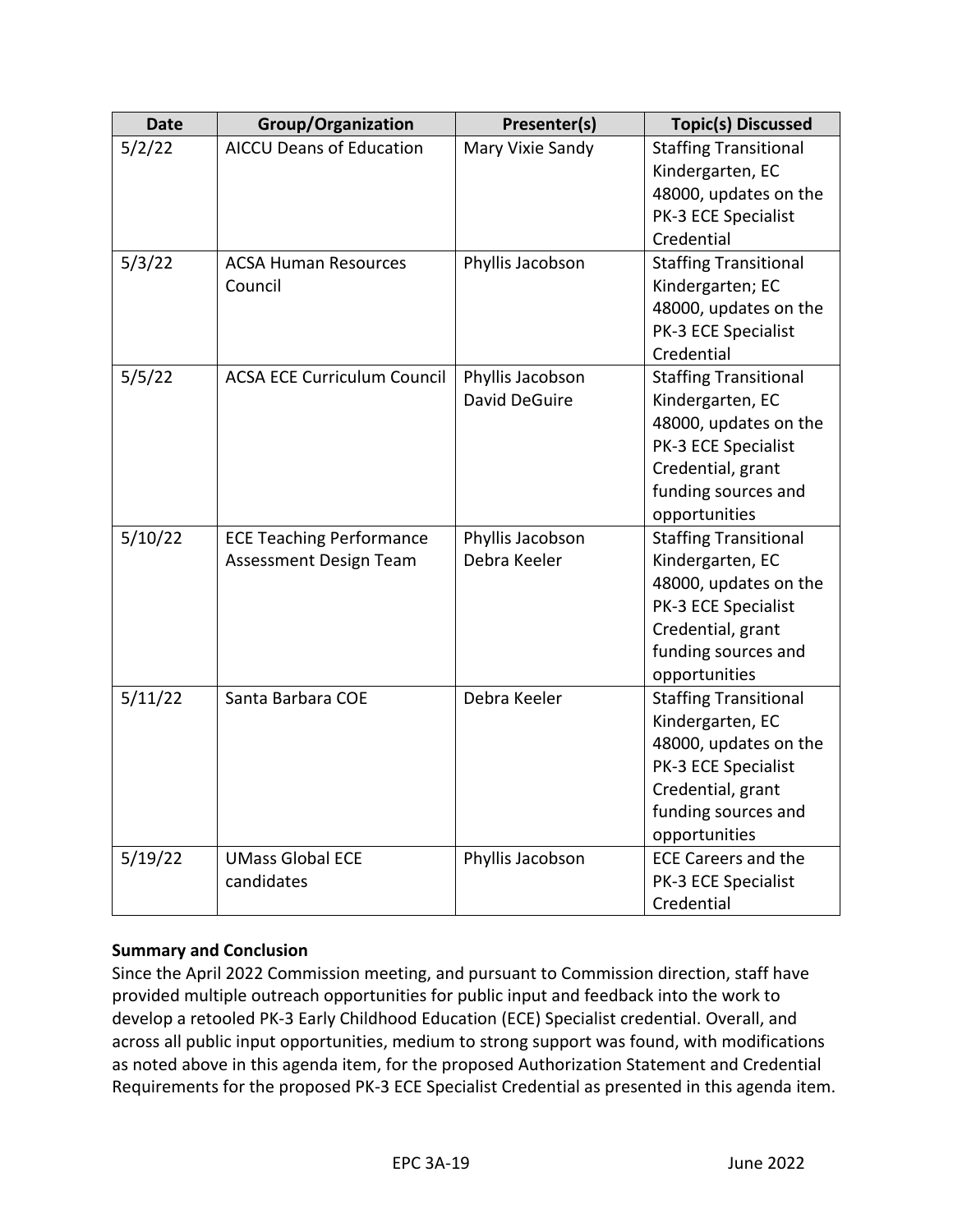Staff notes that if the Commission adopts the foundational components of the proposed PK-3 ECE Specialist credential as presented in this and the companion June 2022 ECE agenda item, staff will be providing technical assistance to the field in implementing the provisions and requirements if and as adopted by the Commission, will be continuing to gather feedback from the field during the initial years of implementation, and will continue to inform the Commission in future ECE agenda item updates.

### **Staff Recommendation**

Staff recommends that the Commission review and adopt the proposed Authorization Statement and Credential Requirements for the PK-3 ECE Specialist Credential as presented in this agenda item, with any modifications that may be suggested by the Commission, and direct staff to bring regulations back to the August 2022 Commission meeting for consideration.

### **Next Steps**

If the Commission approves the proposed Authorization Statement and Credential Requirements presented in this agenda item, with any potential modification as may be made by the Commission, the next step will be to move forward with developing the regulatory package for implementing the Commission's actions. This work would occur in tandem with the work to develop regulations for the remaining two components for establishing the PK-3 ECE Specialist Credential, the Teaching Performance Expectations and the Program Standards for the credential. These two components are addressed in the companion June 2022ECE agenda item.

| <b>Activity</b>                                                                                                                                                                             | <b>Description</b>                                                                                                                                                             | <b>Expected Time Frame for</b><br><b>Completion</b> |
|---------------------------------------------------------------------------------------------------------------------------------------------------------------------------------------------|--------------------------------------------------------------------------------------------------------------------------------------------------------------------------------|-----------------------------------------------------|
| Continue to engage with the<br>ECE field and communities of<br>interest about the PK-3 ECE<br>Specialist Credential                                                                         | Opportunities to engage in<br>dialogue and other<br>communications with ECE<br>entities and organizations in<br>the field and other<br>communities of interest in<br>this work | Ongoing                                             |
| Update the Commission on<br>efforts to develop and refine<br>requirements for the PK-3<br><b>ECE Specialist Credential and</b><br>consider draft regulations to<br>establish the credential | Potentially adopt draft<br>regulations establishing the<br>credential and set date for a<br>public hearing.                                                                    | <b>August 2022 Commission</b><br>meeting            |

The timeline and activities for the regulatory process are shown in the chart below.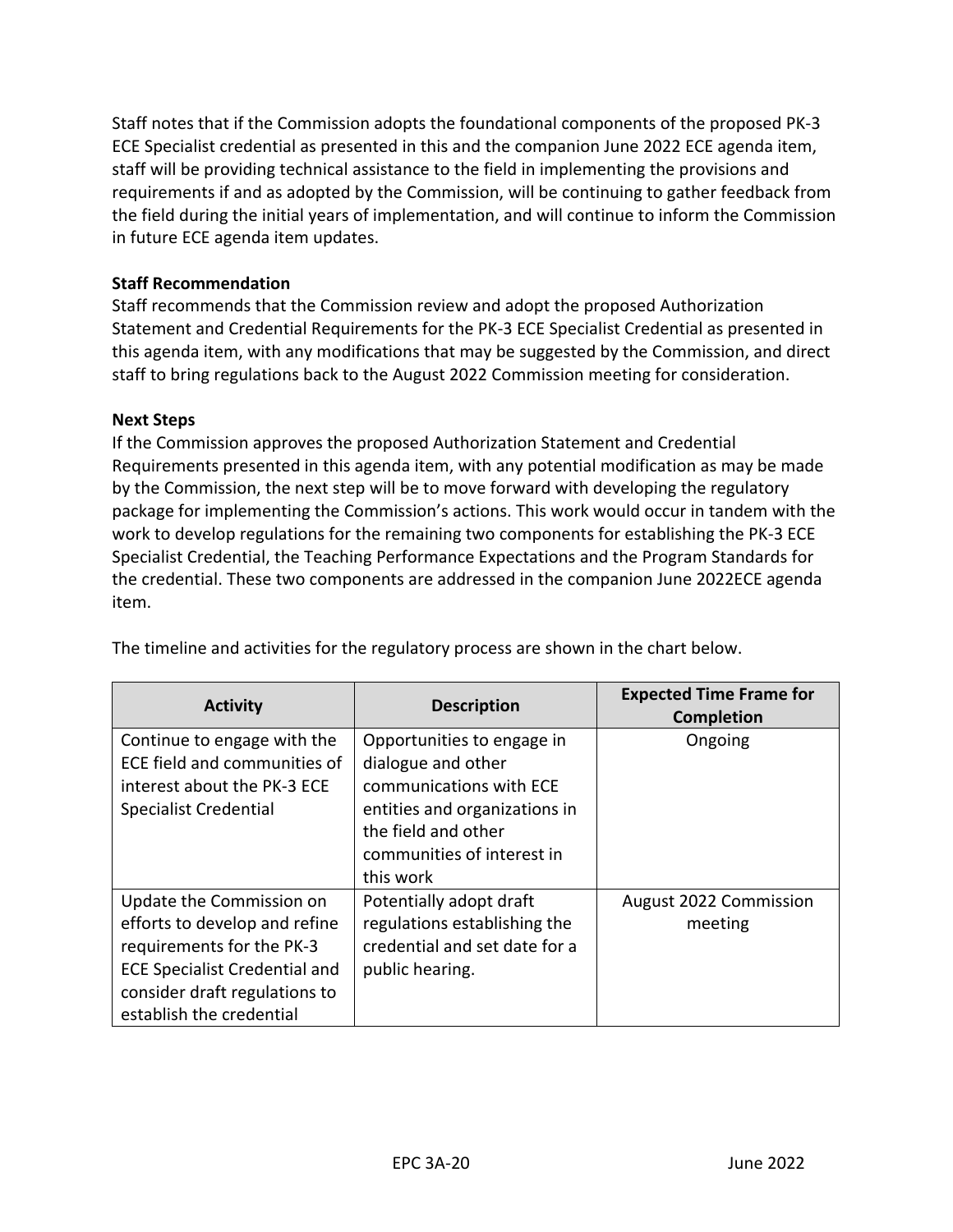| <b>Activity</b>                                                                                                                         | <b>Description</b>                                                                                                                                        | <b>Expected Time Frame for</b><br><b>Completion</b> |
|-----------------------------------------------------------------------------------------------------------------------------------------|-----------------------------------------------------------------------------------------------------------------------------------------------------------|-----------------------------------------------------|
| Following public hearing,<br>Regulations moved forward<br>to Office of Administrative<br>Law (OAL) for review and<br>potential approval | Following public hearing<br>process, regulations will be<br>sent to the Office of<br>Administrative Law in mid-<br>late August 2022 for final<br>approval | November 2022                                       |

*Note:* The timeline in the companion June 2022 ECE agenda item moves this timeline forward into the program development, review and approval processes should the Commission adopt the four components to establish the PK-3 ECE Specialist Credential.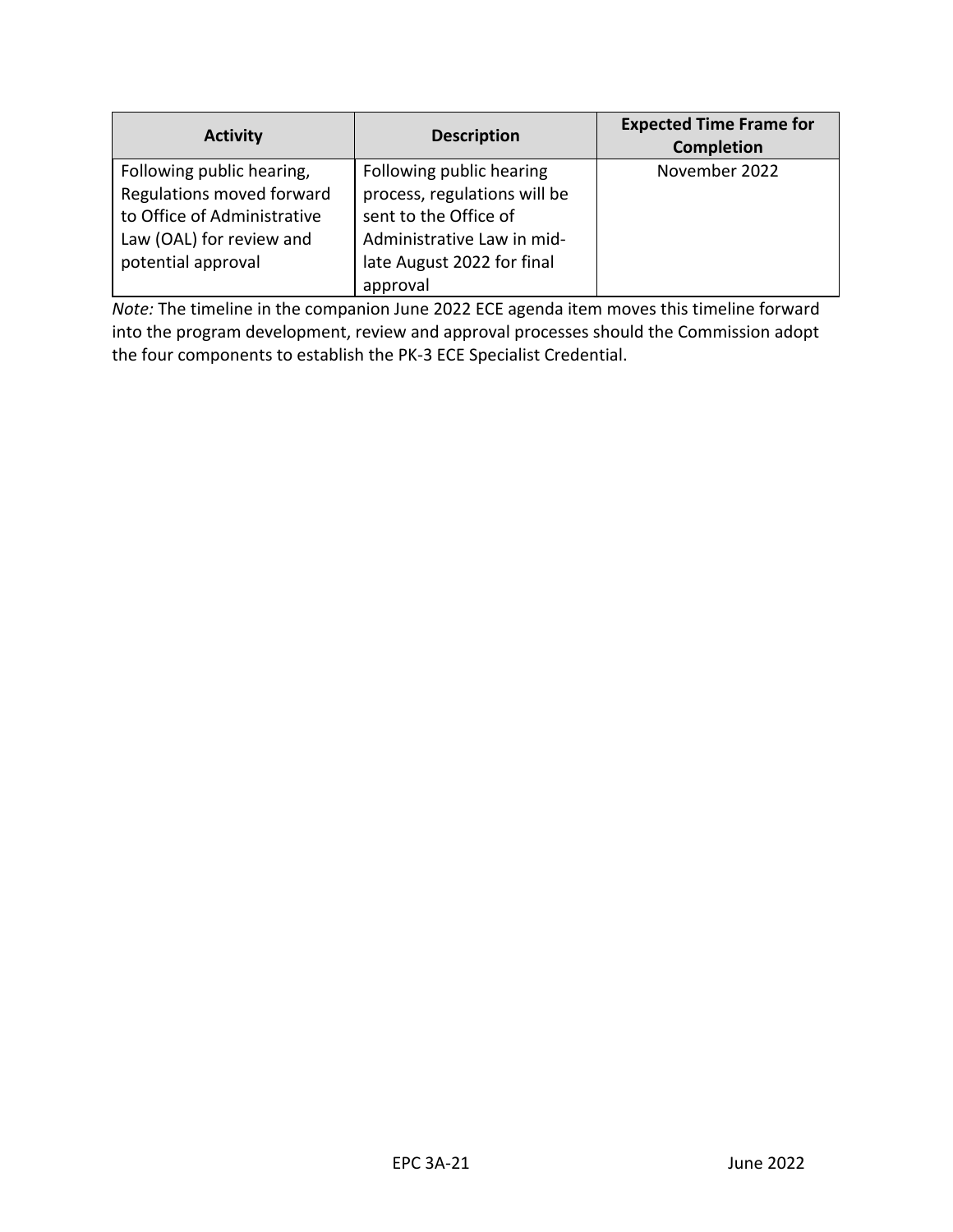# **Appendix A**

### **Prior Related Agenda Items and Reports**

- <span id="page-22-0"></span>• Between 2015-17 the Commission's Child Development Permit Advisory Panel (CDP AP) reviewed the requirements for earning and renewing a Child Development Permit. Recommendations were presented to the [Commission Agenda in October 2017.](https://www.ctc.ca.gov/commission/agendas/2017-10/october-2017-commission-agenda)
- Between 2017 and 2019 [Teaching Performance Expectations](https://www.ctc.ca.gov/docs/default-source/educator-prep/standards/ece-performance-expectations-pdf.pdf?sfvrsn=2#:~:text=The%20ECE%20Teaching%20Performance%20Expectations%20%28ECE-TPEs%29%20represent%20the,learn%20and%20practice%20in%20preparation%20programs%20in%20California.) for the Child Development Permit were developed, and extensively reviewed by the field. Performance expectations focused on assisting, teaching, mentoring, and leading in an ECE setting were adopted by the Commission in 2019.
- Program [Guidelines](https://www.ctc.ca.gov/docs/default-source/educator-prep/standards/ece-program-guidelines-pdf.pdf?sfvrsn=ba5b53b1_6#:~:text=ECE%20Program%20Guidelines%203%20April%202019%20The%20program,support%20learning%20and%20access%20for%20all%20young%20children.) for preparation leading to the Child Development Permit were also developed, reviewed by the field between 2017 and 2019 and adopted by the Commission in 2019.
- In [February 2021,](https://www.ctc.ca.gov/docs/default-source/commission/agendas/2021-02/2021-02-3f.pdf?sfvrsn=6b9f2bb1_6) the Commission heard a presentation on the Master Plan for Early Learning and Care, which includes important framing for the development of the ECE workforce with implications for the Commission's work in this area.
- The [August 2021](https://www.ctc.ca.gov/docs/default-source/commission/agendas/2021-08/2021-08-3d.pdf?sfvrsn=4d352ab1_2) Commission agenda item described the status of the ongoing collaborative work with the field to implement the provisions of the Preschool Development Grant-Renewal (PDG-R) related to moving towards a competency-based preparation and licensure system for the ECE workforce.
- The [September 2021](https://www.ctc.ca.gov/docs/default-source/commission/agendas/2021-09/2021-09-2a.pdf?sfvrsn=14b325b1_2) Commission agenda item addressed Establishing Multiple, Accessible Pathways to a Permit or Credential Authorizing Service in State Preschool and Transitional Kindergarten. This agenda item proposed refocusing and repurposing the existing Early Childhood Specialist Credential to serve as a PK-3 credential along with the establishment of an ECE Credentialing Workgroup to advise the Commission on this work.
- The [February 2022](https://www.ctc.ca.gov/docs/default-source/commission/agendas/2022-02/2022-02-3e.pdf?sfvrsn=4e5d24b1_3) Commission agenda item focused on building multiple key pieces of infrastructure to support the transition of the preparation and licensure of the early childhood workforce to a competency-based system similar to that of all other credentials. The interagency collaborative efforts seek to provide multiple pathways for the early childhood education workforce based on the need for additional prepared ECE teachers created by recent state initiatives and continue to support state efforts aligned with the state's [Master Plan for Early Learning and Care.](https://www.chhs.ca.gov/home/master-plan-for-early-learning-and-care/)
- The [April 2022](https://www.ctc.ca.gov/docs/default-source/commission/agendas/2022-04/2022-04-3h.pdf?sfvrsn=5afb27b1_3) Commission agenda item indicating the draft Authorization Statement, draft Teaching Performance Expectations, draft PK-3 ECE Specialist Credential requirements along with candidate options and pathways for meeting these requirements, and draft preparation Program Standards for the credential along with summary information about public input activities and feedback as of April 2022.
- The [Resource Compendium](https://www.cde.ca.gov/ci/gs/p3/documents/upkteachercompendium.pdf) showing the range of current grants, financial and other supports available for candidates interested in earning the PK-3 ECE Specialist Credential.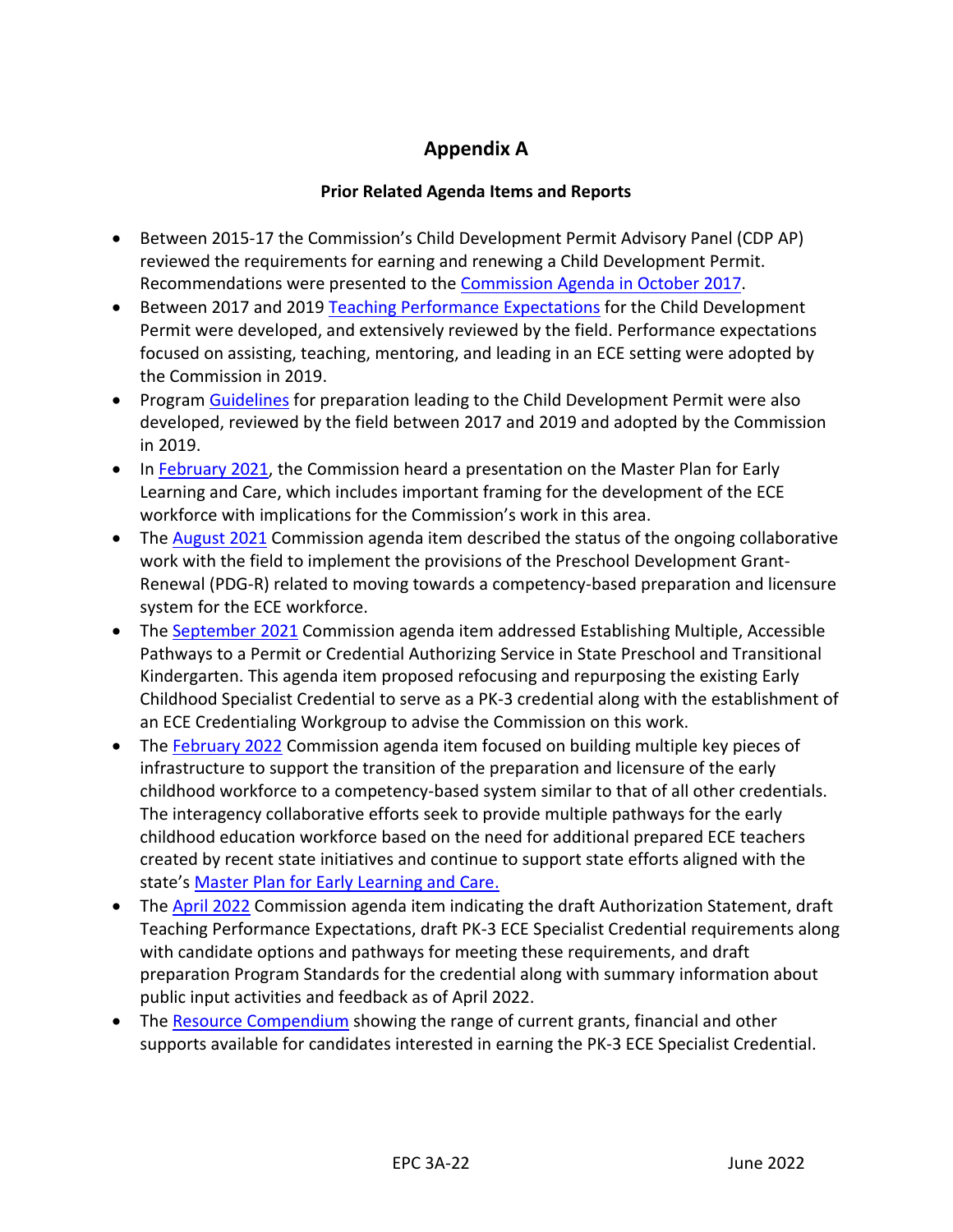# **Appendix B**

### **ECE Credentialing Workgroup Members 2021-22 PRESCHOOL AND ELEMENTARY PRACTITIONERS**

<span id="page-23-0"></span>

| <b>Name</b>            | <b>Affiliation</b>                                       |
|------------------------|----------------------------------------------------------|
| Erika Minnett Holman   | Los Angeles Unified School District                      |
| Veronica Mejorado      | Long Beach Unified School District Head Start            |
| Anna Arambula Gonzalez | <b>Fresno Unified School District</b>                    |
| Danette Brown          | La Habra Elementary School District (CTA Representative) |
| Amy Kassorla Weisberg  | Topanga Elementary Charter School                        |
| Nicoli Ueda            | Los Angeles Unified School District                      |

### **FACULTY**

| <b>Name</b>             | <b>Affiliation</b>                             |
|-------------------------|------------------------------------------------|
| Kathryn Williams Browne | Skyline Community College (Commission Liaison) |
| <b>Bernadette Towns</b> | <b>Bakersfield College</b>                     |
| Raquel Ramirez Ochs     | Fresno City College                            |
| Michelle Galindo        | Southwestern College                           |
| Joya Chavarin           | <b>Berkeley City College</b>                   |
| Deborah Stipek          | <b>Stanford University</b>                     |
| Linda M. Platas         | San Francisco State University                 |
| <b>Helen Davis</b>      | <b>UCLA (UC Representative)</b>                |
| DeeDee Perez Granados   | CSU Bakersfield (CSU Representative)           |
| Jerrell Hill            | Pacific Oaks University (AICCU Representative) |
| Marissa Luna Lopez      | <b>UC Merced</b>                               |
| Andrea Golloher         | San Jose State University                      |
| Sharon Seidman          | <b>CSU Fullerton</b>                           |

### **EMPLOYERS**

| <b>Name</b>            | <b>Affiliation</b>                                        |
|------------------------|-----------------------------------------------------------|
| Jennifer Hicks         | Placer County Office of Education (CCSESA Representative) |
| Nina Buthee            | Every Child California (CDAA Representative)              |
| Ana Boyenga            | Atwater Unified School District (ACSA Representative)     |
| Deanna Mathies         | Fresno Unified School District                            |
| <b>Heather Pilgrim</b> | Oak Valley Union Elementary School District               |
| Lucia Garay            | San Diego County Office of Education                      |
| Mitchell Ha            | <b>Hayward Unified School District</b>                    |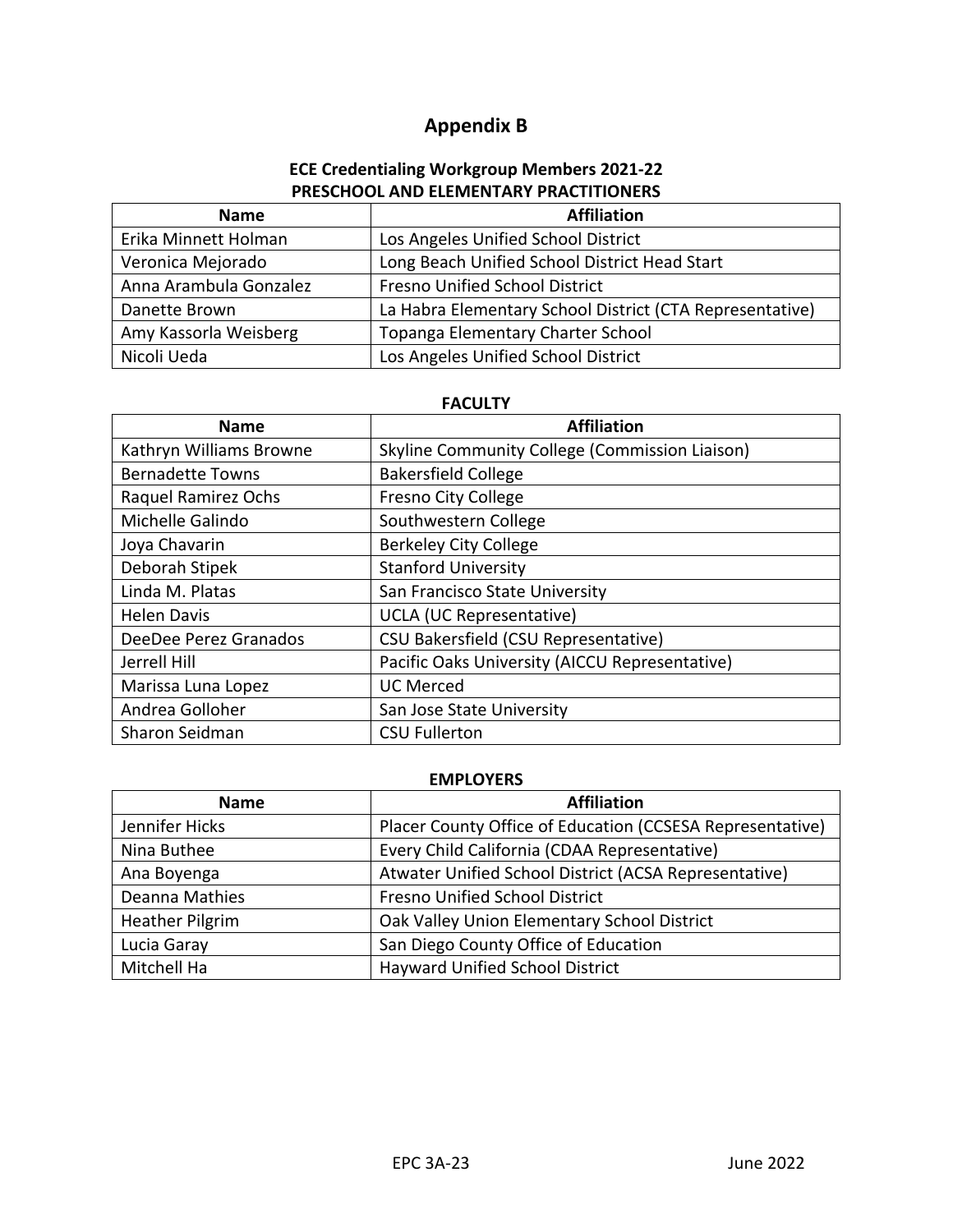### **OTHER PROFESSIONAL ORGANIZATIONS**

| <b>Name</b>        | <b>Affiliation</b>                                         |
|--------------------|------------------------------------------------------------|
| Ashley Williams    | Center for the Study of Child Care Employment, UC Berkeley |
| Carola Oliva-Olson | Institute for Racial Equity and Excellence                 |
| Patricia Lozano    | Early Edge                                                 |
| Chris Reefe        | California School Boards Association (CSBA Representative) |

### **CTC Staff to the ECE Credentialing Workgroup**

| Phyllis Jacobson | Amy Reising         |
|------------------|---------------------|
| Debbi Keeler     | Cassandra Henderson |
| Zoltan Sarda     | June Millovich      |

### **CDE Liaisons to the ECE Credentialing Workgroup**

Sheila Self **Alana Pinsler**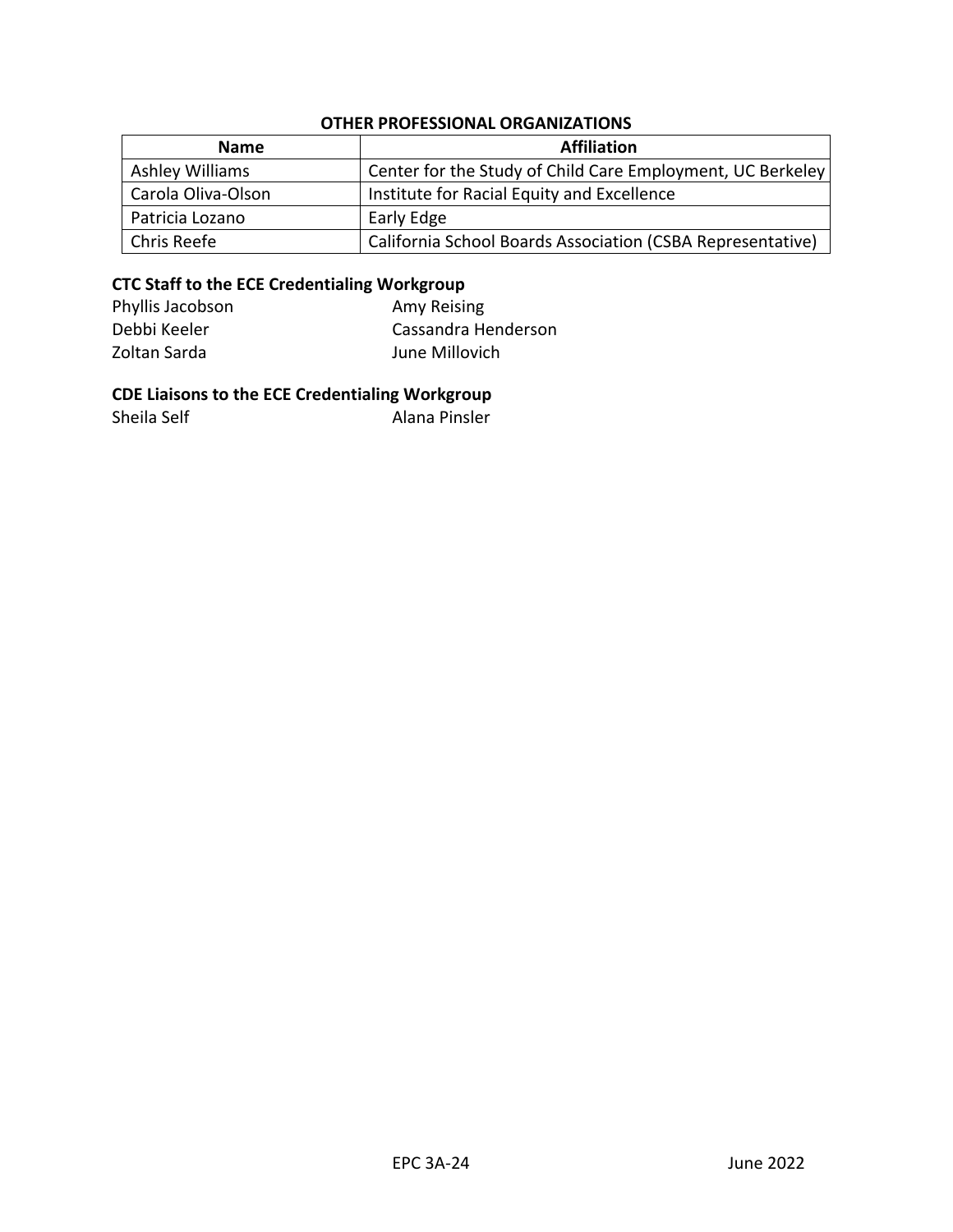# **Appendix C**

<span id="page-25-0"></span>

| ECE Credentialing workgroup Summary of Meetings Heid and Meeting Objectives |                                                                         |  |
|-----------------------------------------------------------------------------|-------------------------------------------------------------------------|--|
| <b>Meeting Date</b>                                                         | <b>Meeting Objectives</b>                                               |  |
| December 16, 2021                                                           | 1. Clarify the context for the work, the charge to the Workgroup and    |  |
|                                                                             | the timeline                                                            |  |
|                                                                             | 2. Review Early Childhood Education (ECE) Teaching Performance          |  |
|                                                                             | Expectations (TPEs) and Multiple Subject Credential TPEs and draft      |  |
|                                                                             | a unique working set of TPEs for the PK-3 ECE Specialist Credential     |  |
| January 13, 2022                                                            | 1. Review the draft PK-3 ECE Specialist TPEs developed through          |  |
|                                                                             | meeting one input                                                       |  |
|                                                                             | 2. Review the adopted Literacy TPEs and identify concepts to include    |  |
|                                                                             | in the draft PK-3 ECE Specialist TPEs                                   |  |
|                                                                             | Review the draft ECE Education Specialist TPEs and identify<br>3.       |  |
|                                                                             | concepts to include in the draft PK-3 ECE Specialist TPEs               |  |
|                                                                             | 4. Review early numeracy concepts                                       |  |
| February 3, 2022                                                            | 1. Review the Multiple Subject Subject Specific Pedagogy TPEs and       |  |
|                                                                             | identify potential modifications or additions for the PK-3 ECE          |  |
|                                                                             | Specialist Credential                                                   |  |
|                                                                             | 2. Learn how other states have approached similar credentialing work    |  |
|                                                                             | to help inform the development of the PK-3 ECE Specialist               |  |
|                                                                             | Credential                                                              |  |
|                                                                             | 3. Develop shared understanding of the statutory requirements for a     |  |
|                                                                             | credential, discuss proposed requirements for the PK-3 ECE              |  |
|                                                                             | Specialist Credential, and identify current and potential additional    |  |
|                                                                             | options for meeting these requirements                                  |  |
|                                                                             | 4. Provide input into the framing of the questions for the focus groups |  |
|                                                                             | as part of the field engagement activities                              |  |
| February 24, 2022                                                           | Develop an understanding of the purpose and role of Program<br>1.       |  |
|                                                                             | Standards and review the Draft PK-3 ECE Specialist Preparation          |  |
|                                                                             | Program Standards                                                       |  |
|                                                                             | Discuss the content of the 24 units as one of the options for<br>2.     |  |
|                                                                             | meeting the requirements for Multiple Subject teachers under            |  |
|                                                                             | Education Code 48000 (g)                                                |  |
|                                                                             | 3. Discuss potential credential pathways and options for the PK-3 ECE   |  |
|                                                                             | <b>Specialist Credential</b>                                            |  |
|                                                                             | 4. Discuss potential questions for use with focus groups around the     |  |
|                                                                             | PK-3 ECE Specialist Credential                                          |  |

### **ECE Credentialing Workgroup Summary of Meetings Held and Meeting Objectives**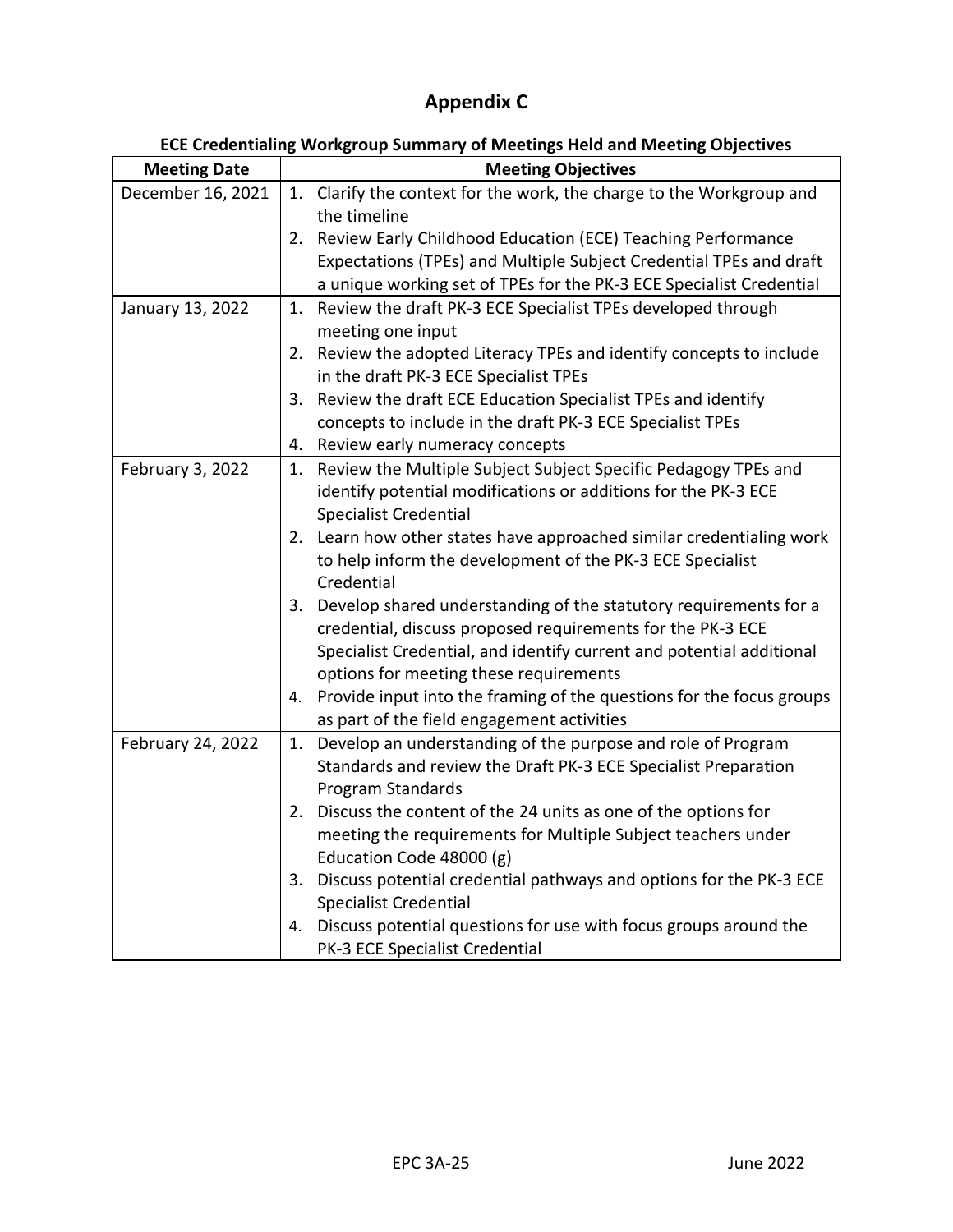| <b>Meeting Date</b> | <b>Meeting Objectives</b>                                            |
|---------------------|----------------------------------------------------------------------|
| March 10, 2022      | Learn about the work of the ECE TPA Design Team and<br>1.            |
|                     | development of the draft ECE CalTPA, including                       |
|                     | the CalTPA Theory of Action, Assessment Design Standards, and the    |
|                     | three ECE Pilot instructional performance assessment cycles          |
|                     | Continue the discussion on Preparation Program Standards             |
|                     | Discuss the draft PK-3 ECE Specialist Credential authorization<br>3. |
|                     | statement                                                            |
|                     | Review of next steps and timeline of future activities<br>4.         |
| June 2, 2022        | Review of Proposed Authorization Statement, Credential               |
|                     | Requirements, Teaching Performance Expectations, and Program         |
|                     | Standards to be presented at the June 2022 Commission meeting.       |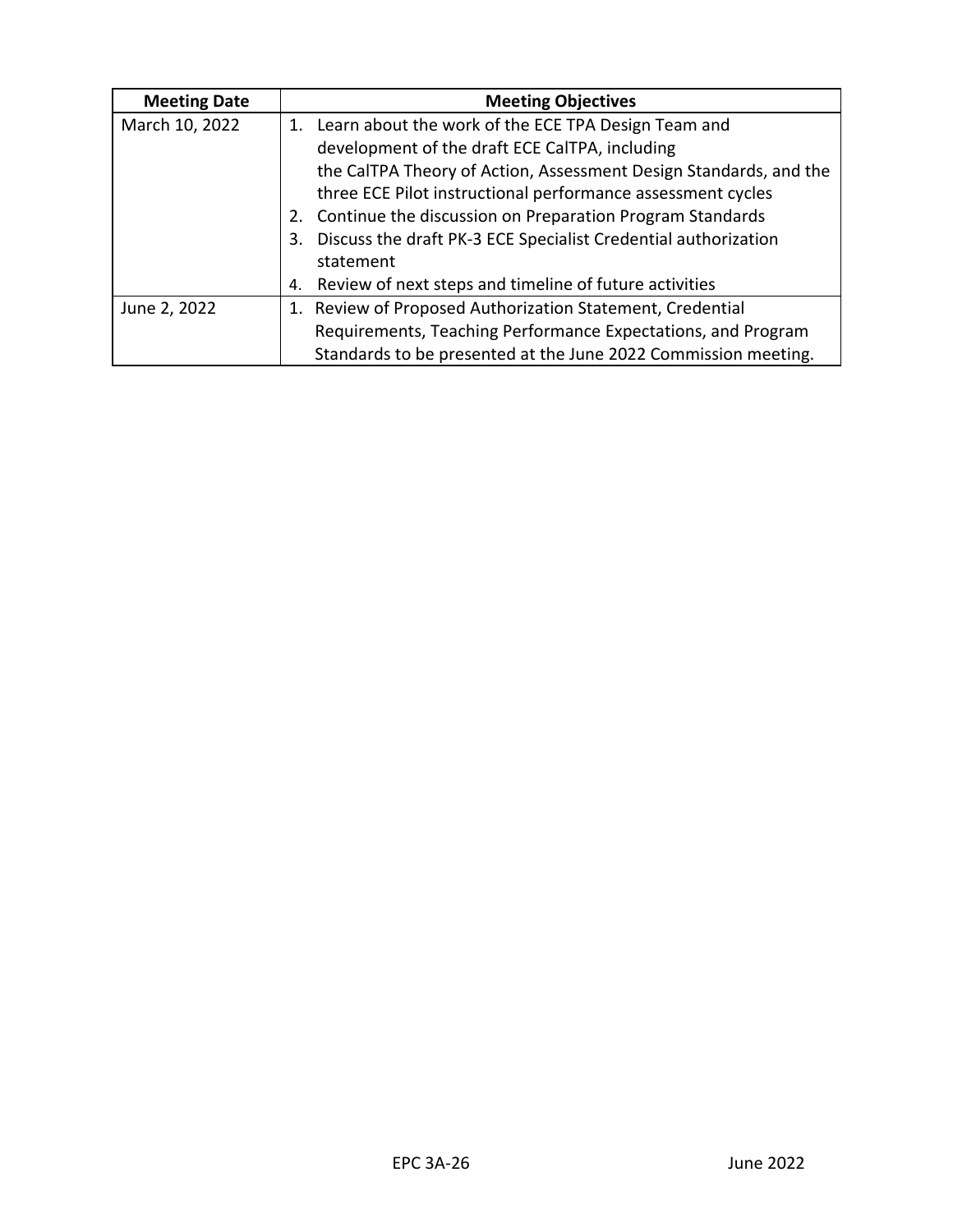### **Appendix D**

### <span id="page-27-0"></span>**Staff Summary of Public Input from the Survey on Potential PK-3 ECE Specialist Credential Requirements**

As a follow up to the ECE Agenda item presented to the Commission on April 8 (Item 3H) that focused on the development of the PK-3 ECE Specialist Credential, the Commission was interested in receiving additional feedback from experts in the field to help guide further development of the requirements for earning the PK-3 ECE Specialist Credential.

The PK-3 ECE Specialist Credential Input Survey was developed in response to the Commissions direction. The survey focused on Tables 2, 3, 5, 6, 7, and 8 as presented to the Commission on April 8 that specifically focused on the proposed requirements of this credential. The survey was presented in the form of questions and a variety of options that would be available to meet each requirement. The selections noted on the survey were based on feedback from the ECE Specialist Credentialing Workgroup and public input from the April Commission meeting. Participants that completed the survey were able to select a variety of options and provide general comments on each requirement. The survey was distributed via the PSD News, ECE mailing list, existing ECE Peer Review and ECE CalTPA design teams, our CDE partners, and our IHE networking groups. The survey was sent out on April 22, 2022, and closed on May 10, 2022.

The results indicated that 376 participated in the survey. A summary of both quantitative and qualitative data is listed below with the top three choices noted in red corresponding to each table. Comment responses ranged from short sentences to paragraphs. Every comment was read and categorized into emerging themes. Comments that were made are noted. Below is a summary of the data collected.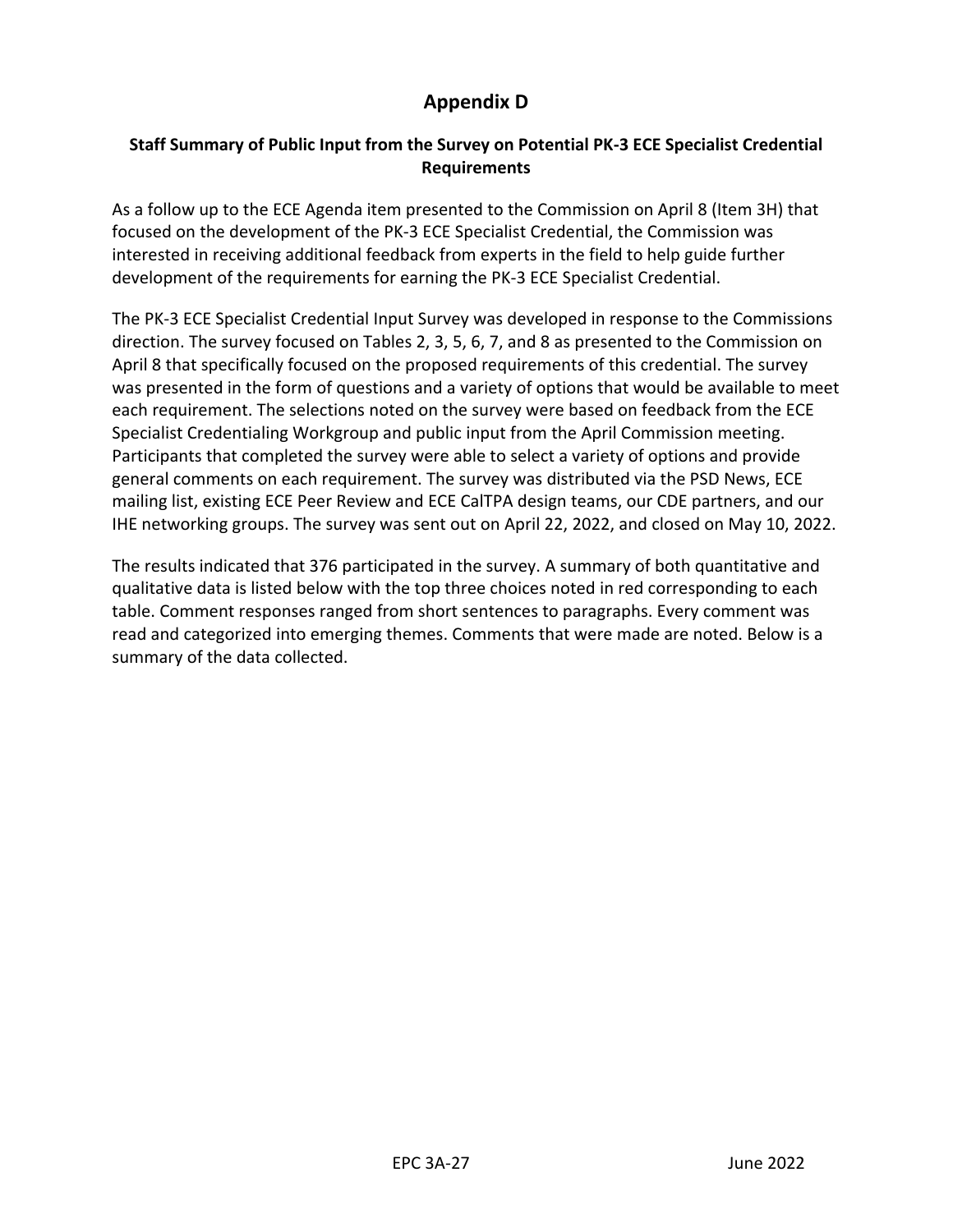1. **What options should satisfy the Basic Skills requirement for the PK-3 ECE Specialist Credential? (Choose all that apply)**





- 1. Pass the CBEST exam, currently required for the multiple subject credential **199**
- 2. Pass the CSU Early Assessment Program or the CSU Placement Exam **108**
- 3. Achieve Qualifying Score on the ACT or SAT **98**
- 4. College Board Advanced Placement (AP) **76**
- 5. Pass a Basic Skills Exam from another state **132**
- 6. Meet the Basic Skills requirement through undergraduate coursework (e.g., Intersegmental General Education Transfer Curriculum (IGETC), CSU General Education Certification) - **265**
- 7. Meet the Basic Skills requirement through a combination of coursework and CBEST Subtests **184**
- 8. Other **61**

### **Top Three Selected Items**

- Meet the Basic Skills requirement through undergraduate coursework (eg., Intersegmental General Education Transfer Curriculum (IGETC), CSU General Education Certification) – **265**
- Pass the CBEST exam, currently required for the multiple subject credential **199**
- Meet the Basic Skills requirement through a combination of coursework and CBEST Subtests - **184**

### **Findings Summary for Table 2**

The majority of responses to this question (31) indicated that the BSR requirement could be met through course work and/or a degree in ECE/CD. In addition (25) felt that they were comfortable with including multiple options for meeting the Basic Skills Requirement (BSR). A total of (13) respondents shared they thought the exam should be eliminated altogether and eight thought differently that the exam should stand in its current form. Additional responses included there should be available a combination of ECE courses, degrees, and experience (8), some sort of an ECE exam to meet BSR (6), and experience in ECE should satisfy the BSR (6).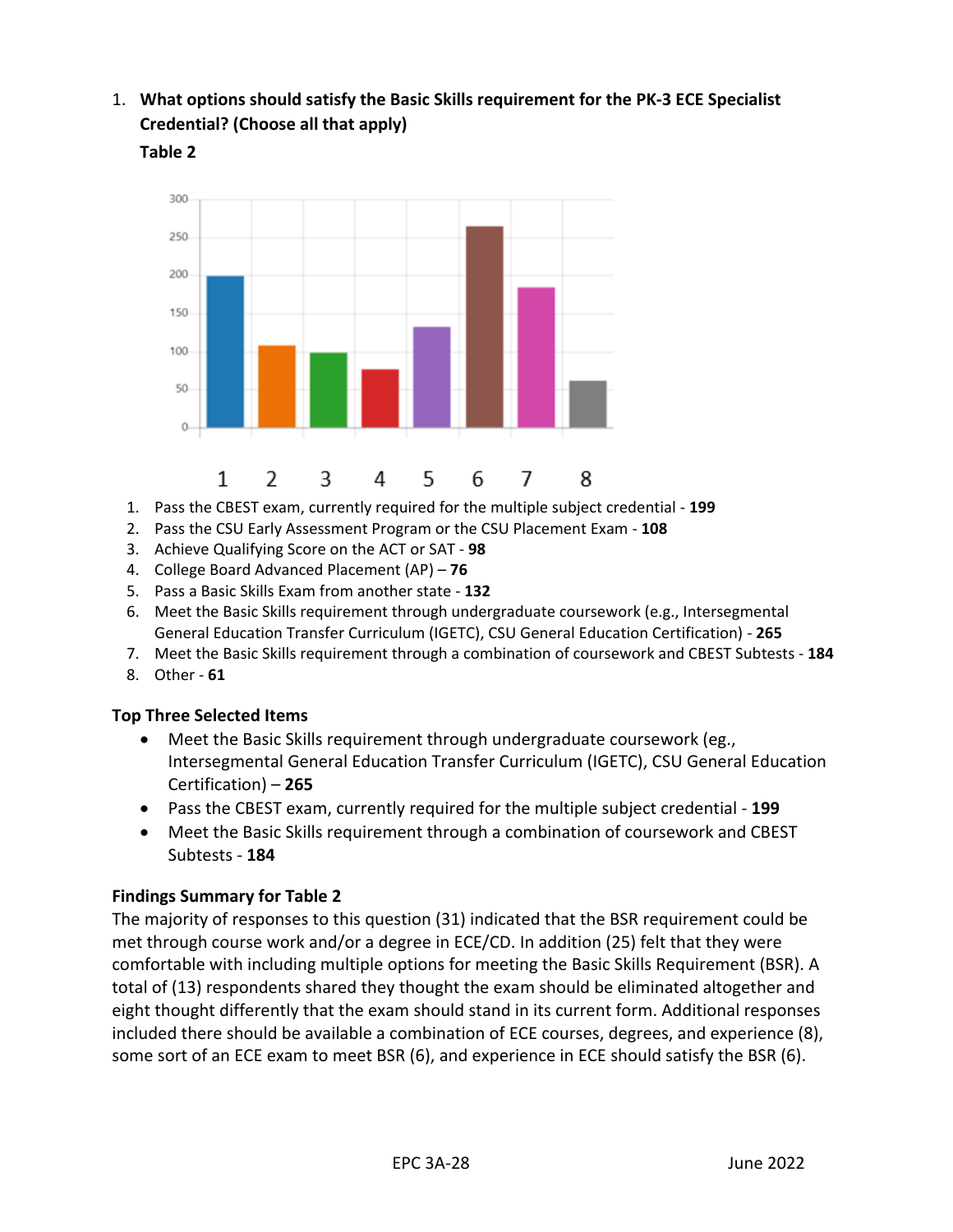### **Comments: 149 total logged responses**

- 31 responses noted a NA or no response
- 31 responses noted that the BSR requirement could be met through course work and/or a degree in ECE/CD
- 25 responses noted they were comfortable with including multiple options for meeting the Basic Skills Requirement (BSR)
- 17 responses noted individual comments that included:
	- o Salaries need to be considered when adding requirements/credentials
	- $\circ$  Since we have a shortage of teachers, we need to make sure they are qualified. Too much schooling will turn many teachers off from going into the field
	- o Although the CSU Early Assessment Program or the CSU Placement Exam are still options, candidates can no longer obtain the appropriate test scores to verify completion. Will this option be phased out at some point? It is misleading to many students.
	- o CSEFL Teaching Pyramid training NAEYC Ethical Code of Conduct
	- $\circ$  Loving children, personality matters!! Warm, positive, and passionate. I had MS students having negative personality and projected it to others around them, which can be a disaster to children.
	- $\circ$  I don't believe we can access the CSU EAP and Placement exams any longer
	- $\circ$  There is a big difference in teaching a TK class Vs a 3<sup>rd</sup> grade classroom
	- $\circ$  We must be equity minded when it comes to demonstrating competency
	- o I recall some of my peers struggling to pass the CBEST due to language barriers, however, they were outstanding teachers which is something the CBEST does not test for
	- $\circ$  I have a master's in early childhood education, and I am told that I still do not have the English portion to be accepted into the credential program. How is that even possible or fair for Early Childhood educators?
	- o I suggest the TK-6 multiple subject credential would be appropriate
	- o Translated certificated (BA degree) in fields related (psychologist, Social Worker, Teacher) from out the country, should be considered and equivalent as completion of Child Development Units.
	- o Need to specify the subjects that would meet the criteria as approved by College Board Advanced Placement (AP)
	- $\circ$  Do not allow High School diplomas to serve as meeting basic skills or use the TOEFL to verify English Proficiency.
	- $\circ$  Lower grade requirement when using prior coursework to C rather than B and allow use of international test such as TOEFL to verify English proficiency in reading and writing
	- $\circ$  Where will we get the classes?? How will we get access to this program?? Who qualifies?? I'm a EEC teacher!!
	- o Where can I join the credential group or cohort?
- 13 responses noted a desire to eliminate the exam altogether
- 8 responses noted the CBEST should be required as it currently is defined
- 8 responses noted there should be available a combination of ECE courses, degrees, and experience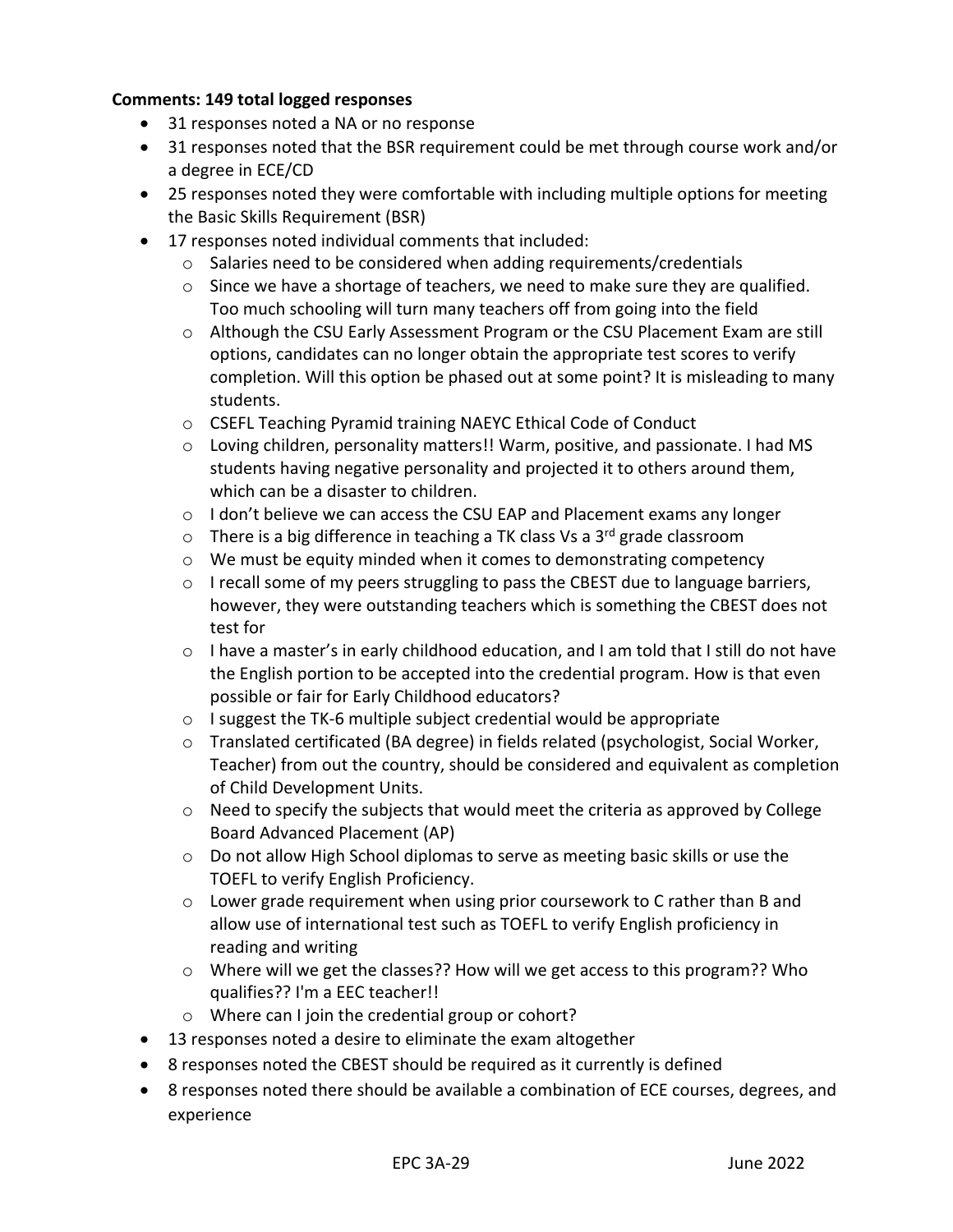- 6 responses noted that there should be some sort of an ECE exam to meet BSR
- 6 responses noted that experience in ECE should satisfy the BSR
- 4 responses noted other options should be considered including:
	- o Test passed by District should be considered. Some teachers have been in the field for 15 plus years.
	- o Knowledge on early childhood development, permits from the Teaching Credential
	- $\circ$  Holding another type of ECE credential such as early childhood special education should be able to meet the requirements of this new credential
	- o The current TK-6 Multiple Subject Credential would be appropriate
- **2. What options should satisfy the Subject Matter Competency requirement? (Choose all that apply)**

### **Table 3**



- 1. Completion of 24 units of Child Development aligned coursework **231**
- 2. Completion of a BA degree in Child Development including 24 units of ECE/Child Development **295**
- 3. Completion of a subject matter program approved by the commission (not presently available for PK-3) - **127**
- 4. Completion of any undergraduate degree (e.g., AA/AS, BA/BS) **129**
- 5. Completion of coursework at a regionally accredited 2- or 4-year college or university that addresses the domains of the subject matter requirements adopted by the commission in the content area of the credential - **167**
- 6. Completion of a master's degree or higher in ECE/Child Development **170**
- 7. Allow older prior coursework (10+ years) to count for experienced practitioners to address IHE recency requirements - **155**
- 8. Pass a PK-3 CSET focused on ECE/Child Development (not yet available) **152**
- 9. PK-3 subject matter exam passed in another state (e.g., Praxis) **104**
- 10. National Board Certification in ECE **117**
- 11. Other **44**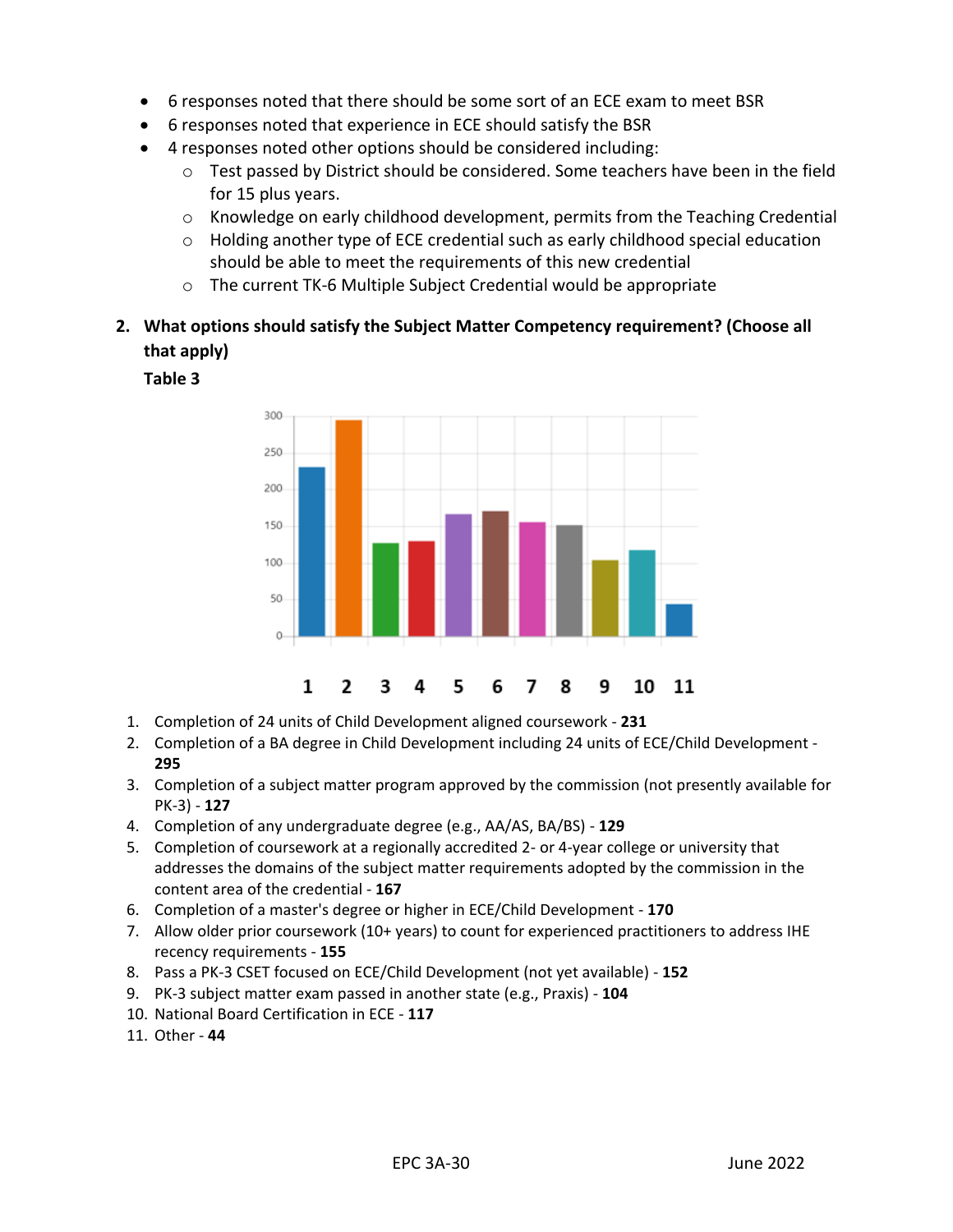### **Top Three Selected Items**

- Completion of a BA degree in Child Development including 24 units of ECE/Child Development - **295**
- Completion of 24 units of Child Development aligned coursework **231**
- Completion of a master's degree or higher in ECE/CD **170**

### **Findings Summary for Table 3**

The majority of responses to this question (21) indicated the importance of having 24 units in ECE and/or a CDP, with three noting the importance of CAP aligned courses. Many also responded (21) that multiple options should be offered for the subject matter requirements. In addition, (15) responses noted the need for CD/ECE units to be required. Others felt (13) that a BA in CD/ECE is needed to meet this requirement while a few expressed (5) that a BA should be sufficient to meet subject matter. Individual responses shared comments surrounding the challenges of meeting subject matter requirements for those already in the ECE field and the need for flexible options moving forward. Respondents also felt that 24 units in ECE/CD is important for those with a Multiple Subject Credential to fully understand the educational needs of young children.

### **Comments: 124 total logged responses**

- 27 responses noted a NA or no response
- 21 responses noted the importance of having 24 units in ECE and/or a CDP (3 mention CAP alignment)
- 21 responses noted multiple options should be offered for the subject matter requirements
- 19 responses noted individual comments that included:
	- $\circ$  The Bachelor's Degree in Child Development/Early Childhood is not widely accessible in CA during non-traditional days, times, hours or as online programs through the CSU/UC forcing students to attend private universities (including out of state) at higher tuition costs The Master's Degree or higher in ECE/Child Development is also not available online forcing students to attend private universities at higher tuition costs
	- o CSET should not be a requirement
	- $\circ$  Why are you pushing teachers to get a Credential from PreK through 3rd grade all we need is a PreK qualification I'm not interested in teaching 3rd graders
	- $\circ$  This should be a type of MS credential, not separate much like the variance within the Ed Specialist. The accommodations and flexibilities should be applied to traditional MS and MS ECE in the same way.
	- o Thank you for the flexible options to fulfill Subject Matter Competency. Current ECE professionals will have more motivation to apply for this credential if there are more options.
	- $\circ$  The vast majority of those that have been teaching PK would not qualify to teach if new competency requirements are required. Many will not go back to school to get more schooling for a degree that cannot pay them a living wage. I know PK teachers who have longevity at a center and gross pay is barely \$3000. Requirements will eliminate centers as families will only want their children at "schools".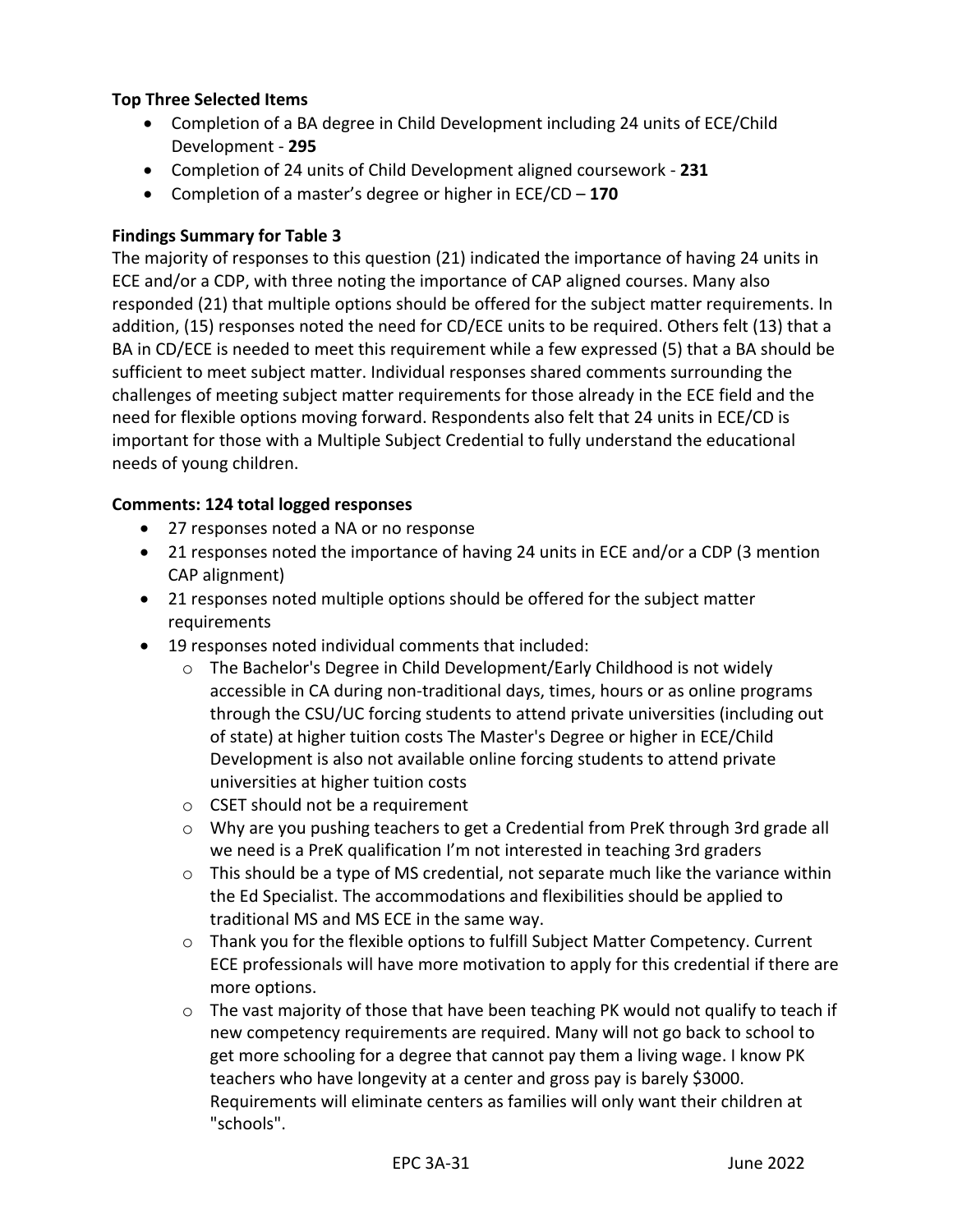- o It would be ideal to align across community colleges
- o Make the process as streamlined and UNCOMPLICATED and LOW COST as possible
- o There should be college level courses developed on the Preschool Learning Foundations and the TK-3 Student Content Standards.
- o 24 units would not cover the needed subject matter requirement for K-3 instruction.
- $\circ$  School Readiness is not part of ECE or Child Development nor a subject matter in PreK, TK or K - nor is required training on DRDP or ERS or the Learning Foundations -- and it should be required and mandated that Teachers take and have.
- o Avoid standardized exams, cost to the student.
- $\circ$  Flexibility since ECE teachers work 8 hr shifts versus Elementary 6 hrs. Be mindful of how this rolls out. Support and time with be appreciated.
- $\circ$  I think we should maximize the number of pathways to completing this requirement and we should particularly identify the pathways most likely to support candidates from historically marginalized communities to enter P-3 classrooms.
- o Just having any undergraduate degree does not qualify you to be an intentional teacher of small children.
- $\circ$  Teachers with a Multiple Subject Credential that was obtained more than ten years ago, and have proof of documentation of teaching Kindergarten during that time, should automatically qualify to teach TK. There needs to be some sort of "grandfathering" into this credential for teachers who have the experience with kindergarten students.
- o PK-3 teachers must be aware of the developmental needs of PK/TK students. As a former Kinder teacher, even going down from kinder to preschool/TK is different. The needs of 4-year old's completely change your expectations as a teacher. Being a teacher does not prepare you to teach little human beings, having the knowledge of their needs makes a difference.
- $\circ$  We do not support the creation of a new PK-3 specific CSET since the CSET has proven to be a significant and costly barrier to teacher candidates of color entering the teaching profession.
- o There are other ways of measuring knowledge. Testing creates barriers and should not be the only way to measure competence.
- o Will need more information, as to where, how, when this will take place!!!
- 15 responses noted the need for CD/ECE units to be required
- 13 responses noted that a BA in CD/ECE is needed to meet this requirement
- 5 responses noted that a BA should be sufficient
- 3 responses noted that working in the ECE field should satisfy subject matter competency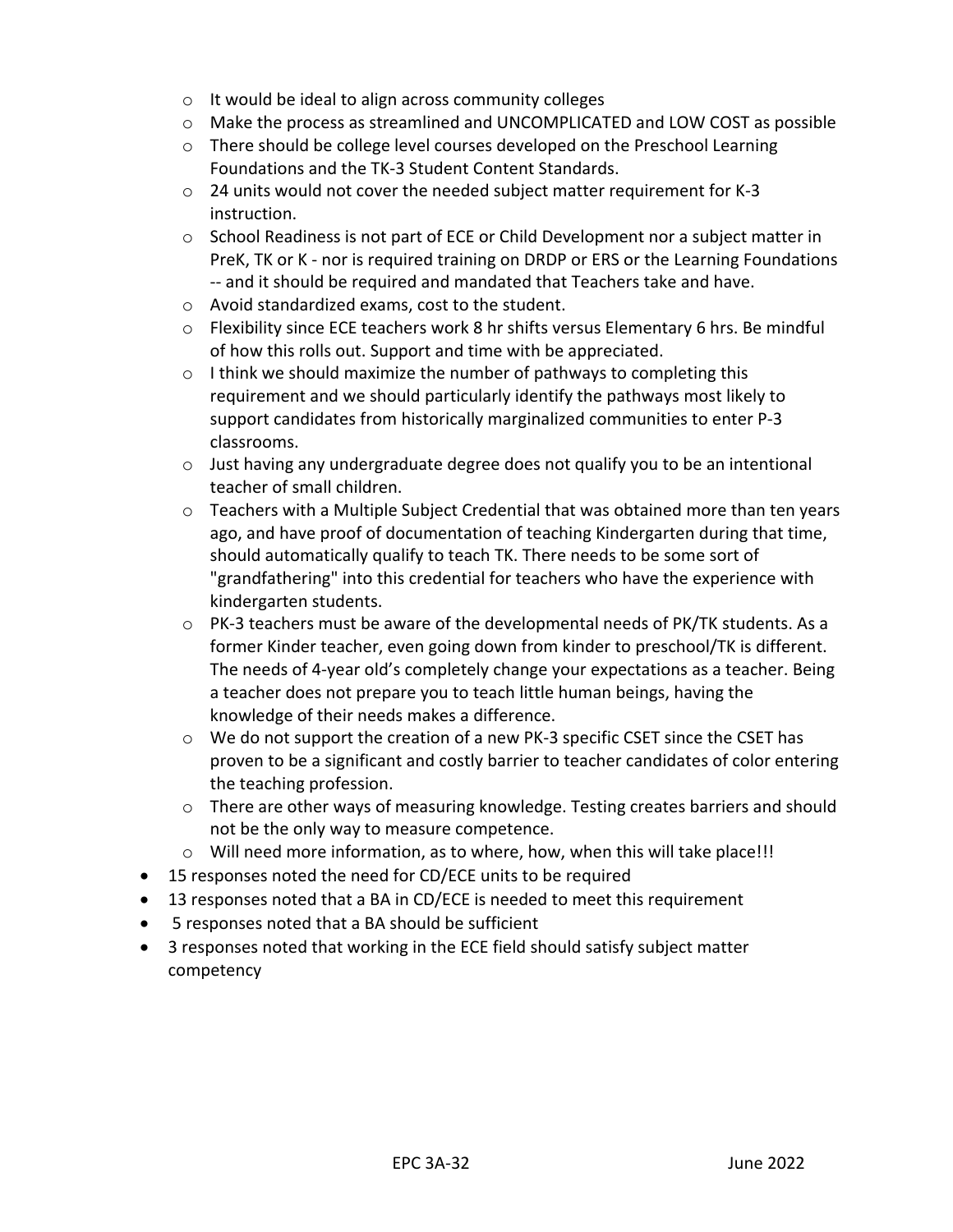**3. What pathways should be available to meet the PK-3 ECE Specialist Preparation Program requirement in addition to a BA degree? (Choose all that apply)**





- 1. Expedited pathway for experienced ECE teachers who hold a BA and Child Development Teacher Permit with additional preparation focused on K-3 standards and pedagogy, as needed to meet the requirements for the PK-3 ECE Specialist Credential – **300**
- 2. Expedited pathway for experienced Multiple or Single Subject Credential holders with additional preparation focused on adding PK Learning Foundations and pedagogy, as needed to meet the 24 ECE unit requirement for TK Funding under EC 48000 - **207**
- 3. Integrated/Blended Undergraduate Teacher Preparation Program **167**
- 4. Teacher Residency (work in a classroom under supervision of the teacher of record while completing preparation; provides a stipend) - **205**
- 5. Traditional 5th year teacher development program (post undergrad) **110**
- 6. Intern Teacher Development Program (provides teacher salary as teacher of record while completing preparation) -**226**
- 7. Masters Degree in ECE/Child Development **178**
- 8. Other **40**

### **Top Three Selected Items**

- Expedited pathway for experienced ECE teachers who hold a BA and Child Development Teacher Permit with additional preparation focused on K-3 standards and pedagogy, as needed to meet the requirements for the PK-3 ECE Specialist Credential – **300**
- Intern Teacher Development Program (provides teacher salary as teacher of record while completing preparation) – **226**
- Expedited pathway for experienced Multiple or Single Subject Credential holders with additional preparation focused on adding PK Learning Foundations and pedagogy, as needed to meet the 24 ECE unit requirement for TK Funding under EC 48000 – **207**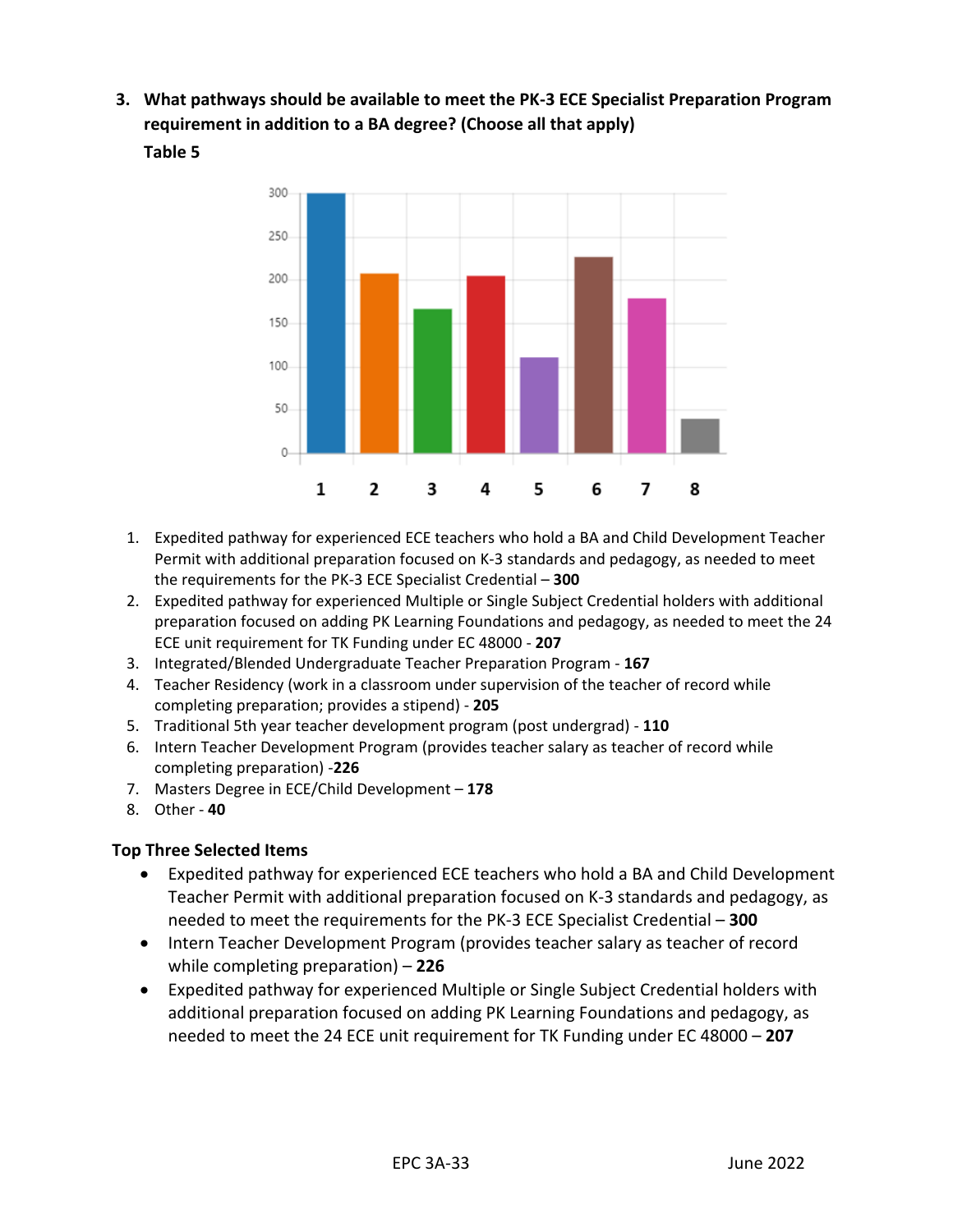### **Findings Summary for Table 5**

The majority of responses to this question (25) indicated the need for multiple pathways for preparation programs. Another (23) noted the suggestion of inclusion of courses in CD/ECE as a pathway in addition to a BA. In addition, (10) responses noted the need to include experience (e.g., 10 or more years in the field) as an option for ECE teachers to earn the PK-3 ECE Specialist Credential. As noted by seven respondents, it was felt that those who held a Masters in ECE should be able to use this as a pathway. Traditional pathways that are included for MS should be the same for the PK-3 ECE Specialist Credential as noted by 5 individuals. Individual comments included suggestions for examining other state requirements for the early learning credential options, having experience in an ECE class as an intern, and an understanding of the learning needs for K-grade 3.

### **Comments: 109 total logged responses**

- 29 responses noted a NA or no response
- 25 responses noted multiple pathways for preparation programs
- 23 responses noted the suggestion of inclusion of courses in CD/ECE as a pathway in addition to a BA
- 10 responses noted the need to include experience (e.g., 10 or more years in the field) as an option for ECE teachers to earn the credential
- 7 responses noted a Masters in ECE should count as a pathway
- 19 responses noted individual comments that included:
	- $\circ$  Why don't you examine other states and international countries? All the work has been done for you already.
	- $\circ$  Mentee's need mentors to support understanding of text and on the floor training. This is essential for a working relationship between mentee and teachers and all parties involved. English language learners and students with disabilities.
	- o Teacher Preparation has to have a component for Interning at an early childhood program. Not just a K-12 program.
	- $\circ$  ECE educators should be given enough time to prepare as the elementary school teachers are having paid time to prepare.
	- $\circ$  Internships should be available to those who hold early childhood degrees and have worked in an early childhood environment for the past 5 years as a teacher.
	- $\circ$  I think it is important for teachers seeking this opportunity to also have at least one course that really focuses on the differences that we see between K's and say third graders, and even fourth and fifth graders, as we need to know what we are preparing them for is not just about being "big preschoolers," but also to be sure we are including a big focus on developmental growth (Ericson) and ongoing peer relationships.
	- o The current residency program has a very low stipend that will keep potential, quality teachers from participating.
- 5 responses noted that traditional pathways that are included for MS should be the same for the PK-3 ECE Specialist Credential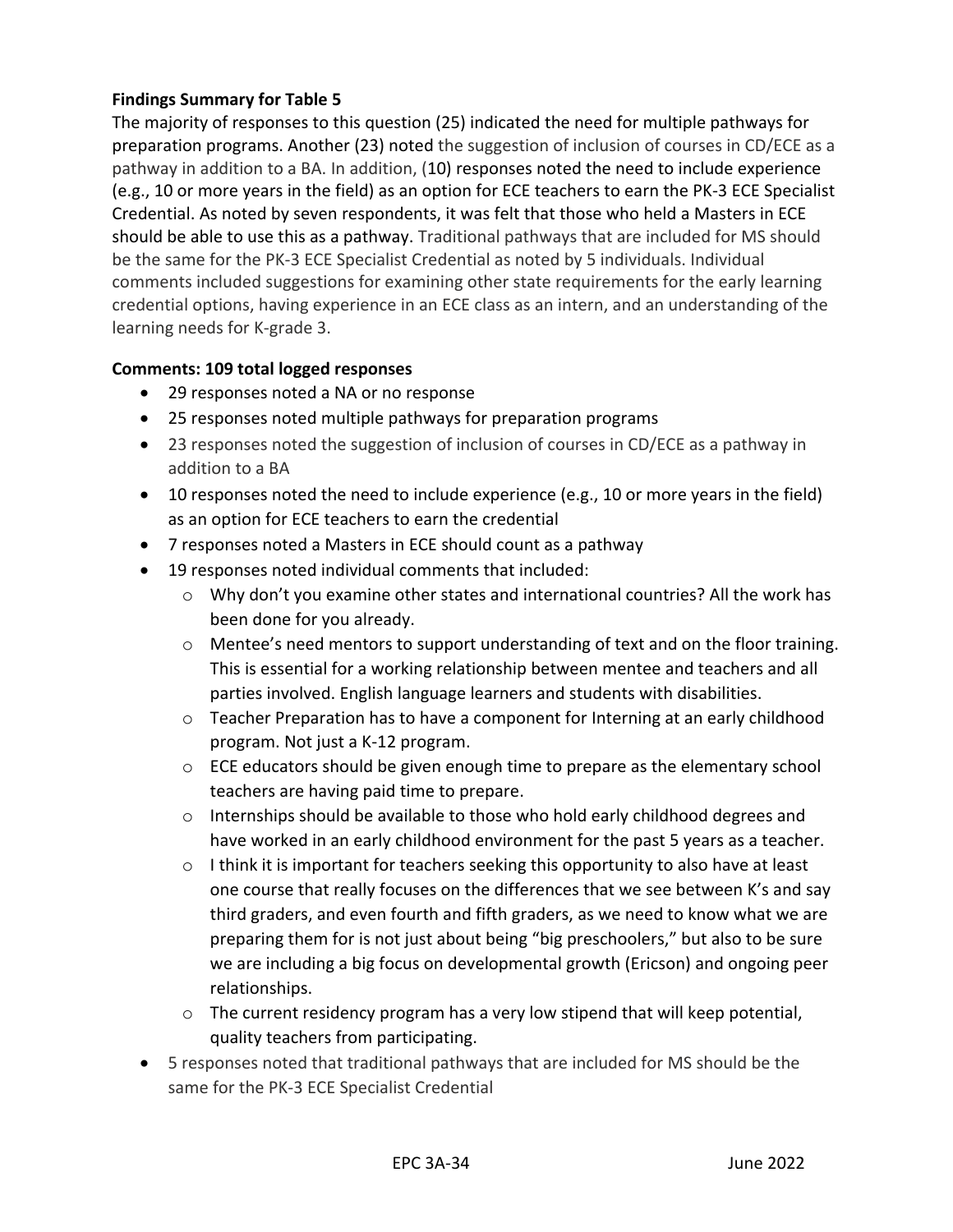### **4. What teaching experience options should be counted toward the Clinical Practice Hours requirement? (Choose all that apply)**

**Table 6** (No open response option was provided for respondents)



- 1. Prior Early Childhood clinical practice hours in a 2-year Community College (e.g., Prior clinical practice hours through Community College introductory lab, supervised field experiences such as a Practicum course) - **278**
- 2. Prior work experience in a preschool setting (e.g., California State Preschool Program, Head Start, private center-based preschool) as the teacher of record – **338**
- 3. Prior work experience in a non-school-based early childhood setting (e.g., home-based childcare) as the teacher – **139**
- 4. Clinical practice experience in a non WASC accredited practicum course **65**
- 5. Clinical practice experience in a 4-year degree only child development program **194**
- 6. Clinical practice experience in a Multiple Subject Teacher preparation program in grades TK-3rd grades – **170**
- 7. Other **43**

### **Top Three Selected Items**

- Prior work experience in a preschool setting (e.g., California State Preschool Program, Head Start, private center-based preschool) as the teacher of record – **338**
- Prior Early Childhood clinical practice hours in a 2-year Community College (e.g., Prior clinical practice hours through Community College introductory lab, supervised field experiences such as a Practicum course) – **278**
- Clinical practice experience in a 4-year degree only child development program **194**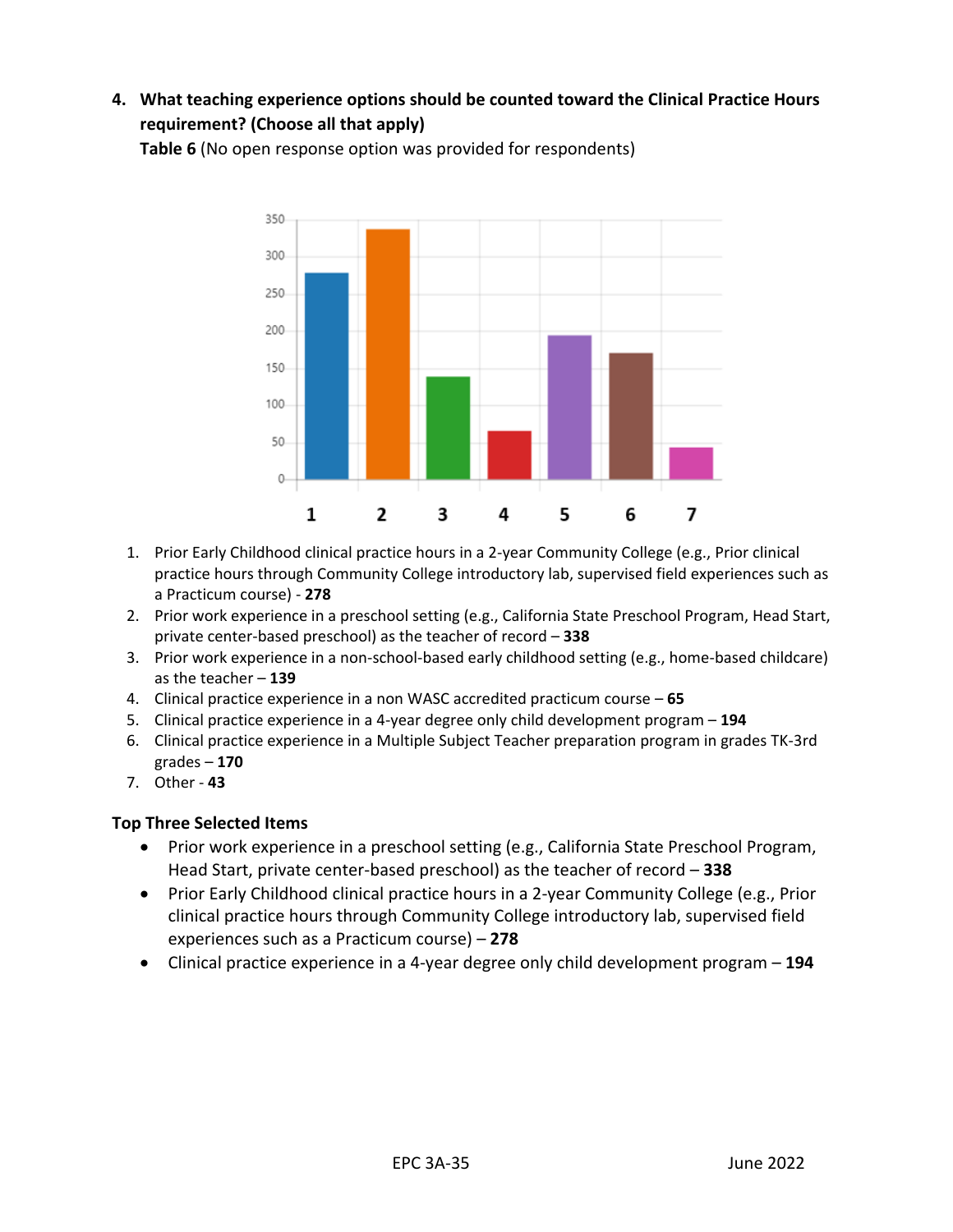**5. Which option should satisfy the Clinical Hours of Practice requirement? (Pease select one) Table 6** (No open response option was provided for respondents)



- 1. 300 hours **117**
- 2. 400 hours **48**
- 3. 500 hours **27**
- 4. 600 hours (currently required for the Multiple Subject Credential)- **133**
- 5. Other **51**

### **Top Three Selected Items:**

- 600 hours- **133**
- 300 hours **117**
- Other **51**
- **6. Given the Clinical Practice Hours you have identified above, in what PK-3 settings should the candidate in consultation with their program, complete the Clinical Practice Hours requirement?**

**Table 6**



1. Candidates (e.g., future teacher or educator) should complete clinical practice hours in two different age/grade group settings (e.g., TK and one of grades K-3rd) – **184**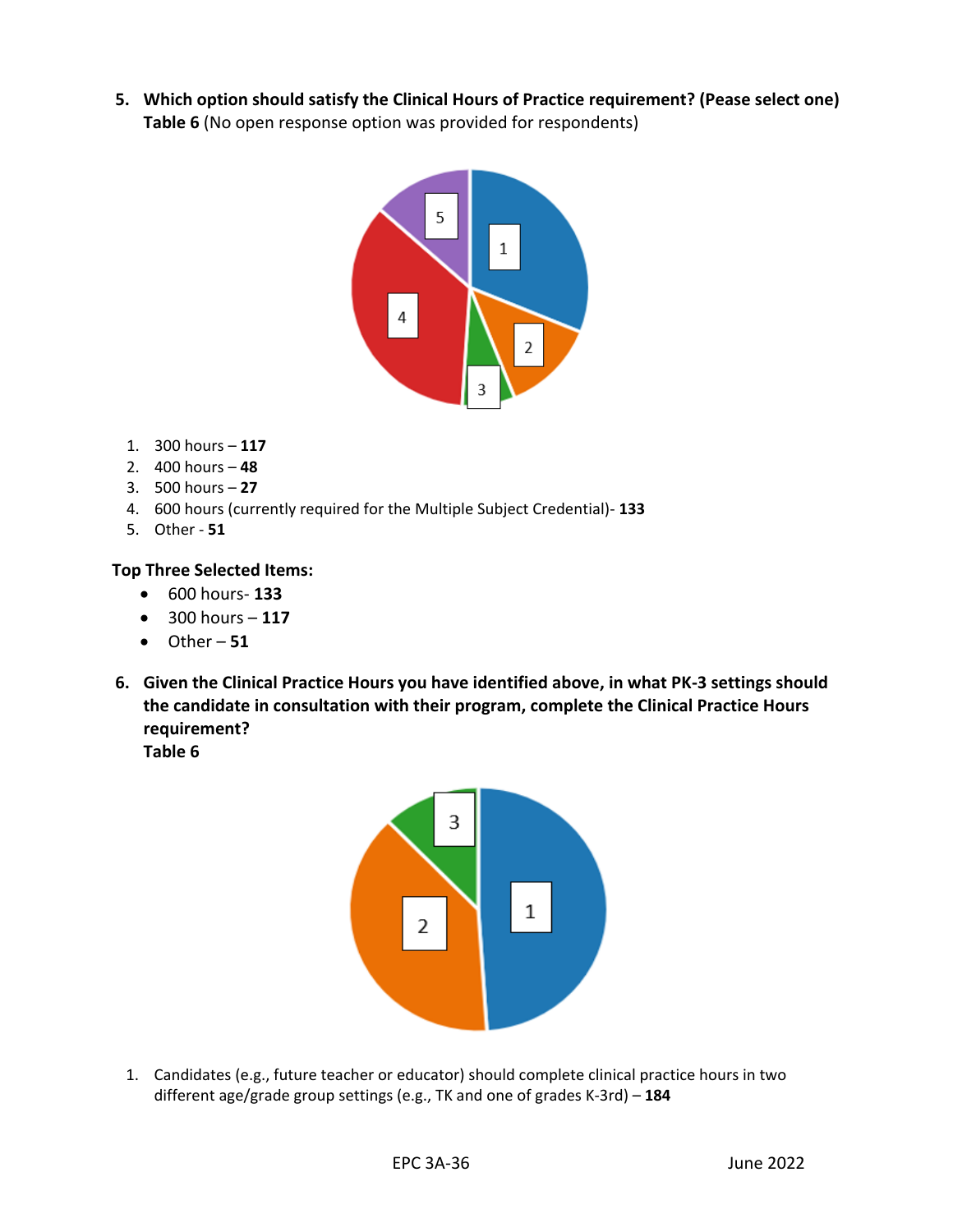- 2. Candidates should complete clinical practice hours in any age/grade group setting PK through  $3^{rd}$  **146**
- 3. Other **46**

### **Top Two Selected Items**

- Candidates (e.g., future teacher or educator) should complete clinical practice hours in two different age/grade group settings (e.g., TK and one of grades K-3rd) – **184**
- Candidates should complete clinical practice hours in any age/grade group setting PK through 3rd – **146**

### **Findings Summary for Table 6**

The majority of responses to this question (21) noted the importance of candidates completing clinical hours in two settings, including one PK/TK setting and one K-3 setting. Nineteen responses indicated that work experience should satisfy the clinical hours requirement, but only if the work experience was supervised. Eight more respondents suggested that all prior work experience should satisfy the clinical hours requirement. Five of the respondents noted that clinical hours should only have to be completed in the grade/age level that the candidate intends to teach. Twenty-four comments indicated that they had not further comment.

### **Comments: 103 total logged responses**

- 24 responses noted a "no", "n/a", or "no comment"
- 21 responses noted the importance of clinical practice in both PK-TK and K-3 levels
- 19 responses noted that only supervised work experience should fulfill the requirement
- 8 responses noted that work experience should fulfill the requirement
- 5 responses note that the candidate should only have to complete clinical hours in the age group setting that they intend to teach
- 4 responses noted the importance of mentors for PK-3 ECE Credential candidates. Children in grades PK, TK are so different from grades K-3. Mentors experienced in these grade level groups can assist with the transition.
- 3 responses noted that clinical hours should only be completed in grades PK-3
- 3 responses noted that only in-person clinical practice hours should count. Online hours are not sufficient.
- 2 responses noted that candidates should only receive credit for clinical hours if the program and the candidate's performance was high quality
- 2 responses noted that only setting should be required just as it is for Multiple Subject credential holders
- 2 responses noted that ECE Education Specialists should be required to attend and observe teachers at IEP meetings
- 1 response noted that there should be no clinical practice requirement. Coursework should fulfill the requirement.
- 1 response noted that current and not just past work experience should fulfill the requirement
- 1 response noted that all clinical hours previously completed in a degree course should fulfill the requirement
- 1 response noted that clinical hours should only be required of new candidates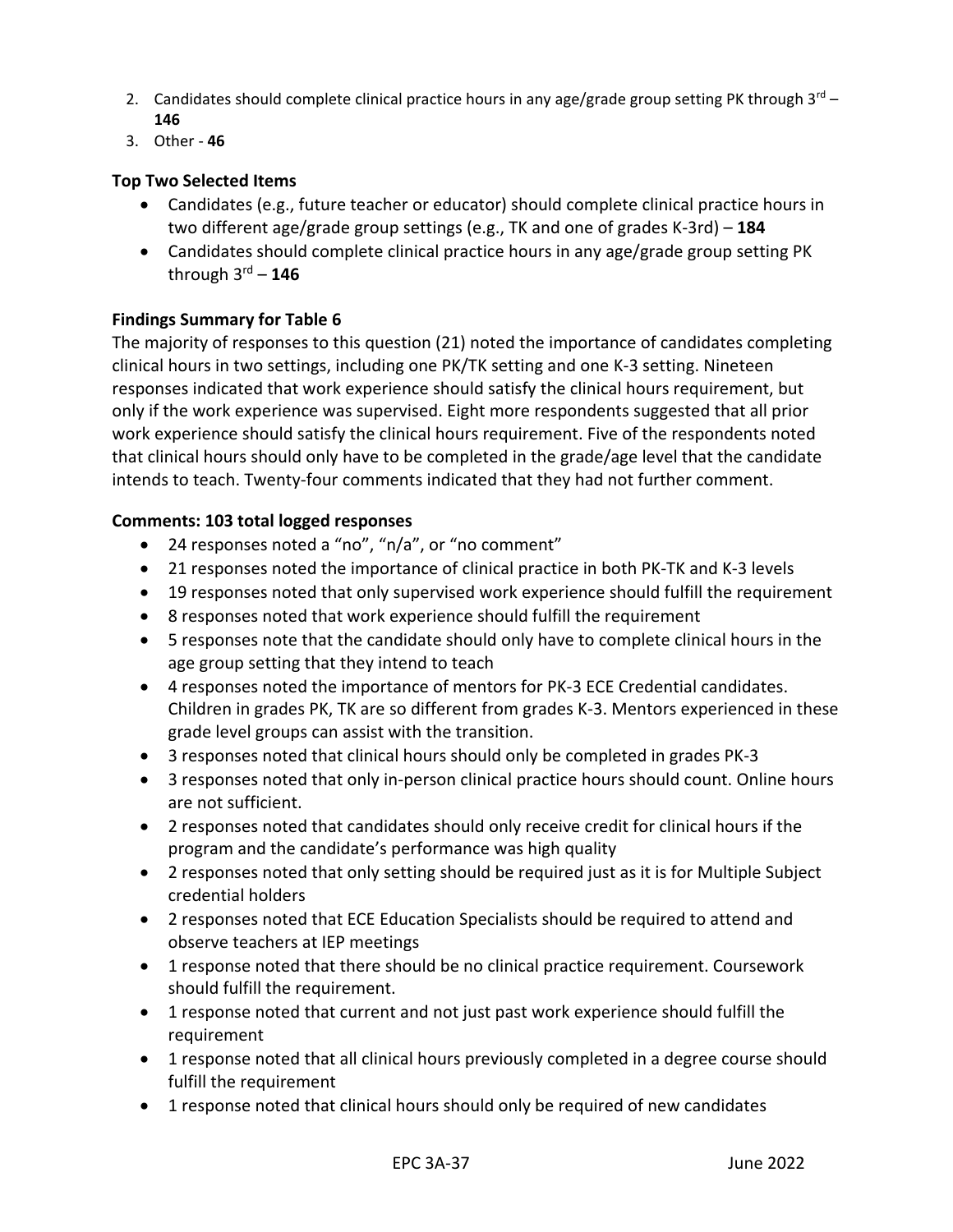- 1 response noted that clinical hours previously completed in an accredited community college should fulfill the requirement
- 1 response noted that clinical practice hours should include settings with children ages 0-5
- 1 response noted that clinical practice hours should be reduced
- 1 response noted that districts should be required to allow a leave of absence for employed candidates that have to complete clinical practice hours to obtain PK-3 ECE credential
- 1 response noted that salaries should be considered when credential requirements are established
- 1 response noted the ideal teacher preparation training would be to have an A.S degree in Early Childhood and a B.S in Elementary Education/Multiple Credential

### **7. What options should be available to meet the Teaching Performance Assessment (TPA) requirement for the PK-3 ECE Specialist credential candidate?**

**Table 7**



- 1. Either Multiple Subject (MS) or ECE TPA (when available), depending on clinical practice placement – **84**
- 2. Only ECE TPA when available (fall 2024/25- for PK-3 clinical practice placement settings) **122**
- 3. Only Multiple Subject (MS) TPA (for PK-3 clinical practice placement settings) **12**
- 4. A new TPA that combines elements of the MS and ECE TPAs **101**
- 5. Other **42**

### **Top Three Selected Items**

- Only ECE TPA when available (fall 2024/25- for PK-3 clinical practice placement settings) – **122**
- A new TPA that combines elements of the MS and ECE TPAs **101**
- Either Multiple Subject (MS) or ECE TPA (when available), depending on clinical practice placement – **84**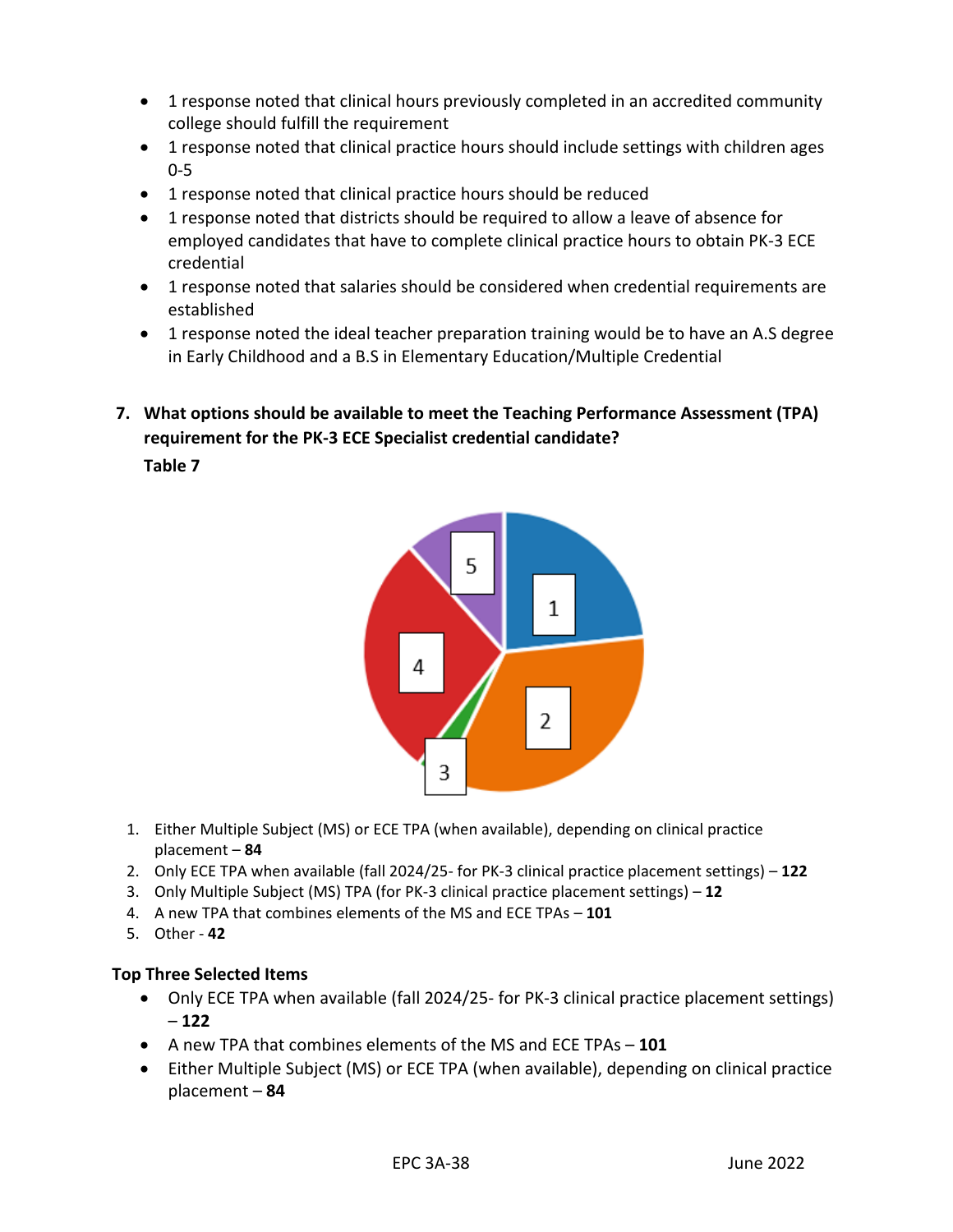### **Findings Summary for Table 7**

The majority of responses to this question (19) indicated that teachers with six or more years of experience should be exempt from the TPA requirement. Five responses requested elimination of the TPA requirement altogether, with three of those suggesting coursework should be accepted in lieu of the TPA. Four respondents indicated that the TPA should be focused on the specific needs of early childhood, and that it should not have a Multiple Subject focus. An additional 29 respondents noted no, NA, or no comment.

### **Comments: 85 total logged responses**

- 29 responses of "no", "n/a", or "no comment"
- 19 responses noted that the TPA should not be required of teachers with 6+ years of experience
- 5 responses requested elimination of the TPA requirement. Of these, 3 requested coursework in lieu of all credential qualifying tests and assessments.
- 2 responses noted that the TPA should be eliminate in favor of work experience
- 2 responses noted that there should be a new Early Childhood TPA
- 2 responses note that the ECE TPA should incorporate elements of Multiple Subject and ECE knowledge
- 1 response noted that this requirement is an important part of meeting the 2025-2026 Legislative goals
- 1 response pertaining to terminology/language incongruence. Noted that MS language is often used and that it feels like the CTC is trying to fit a MS focus into an ECE product.
- 1 response noted that performance assessment scores from previous years should be used if the candidate's work experience was completed in a ECE setting that was under the district umbrella
- 1 response noted that child development studies typically address birth through age 8 so all requirements should be more towards the ECE side rather than the typical teaching credential which can be for up through high school and very different than the unique needs of young children and their families. Their families are still very much a part of their school success in those earlier years.
- 1 response noted that much of the current TPA does not align with the TK setting
- 1 response noted that we need to be sure that we are assessing differences and quality in a variety of ways, so we best meet everyone's individual styles and knowledge
- 1 response noted that students should be supported to begin meeting TPA requirements at the community college level and via an ITEP program
- 1 response noted that the TPA should only be for the PK-3 ECE credential holder and not the permit holder
- 1 response noted that the TPA should require reflection and video recording
- 1 response noted that this should be a type of MS credential, not separate much like the variance within the Ed Specialist. The accommodations and flexibilities should be applied to traditional MS and MS ECE in the same way.
- 1 response noted that disparities in salaries need to be considered when adding requirements/credentialing
- 1 response noted that PK is very different from K-3
- 1 response noted that candidates should have a BA in Child Development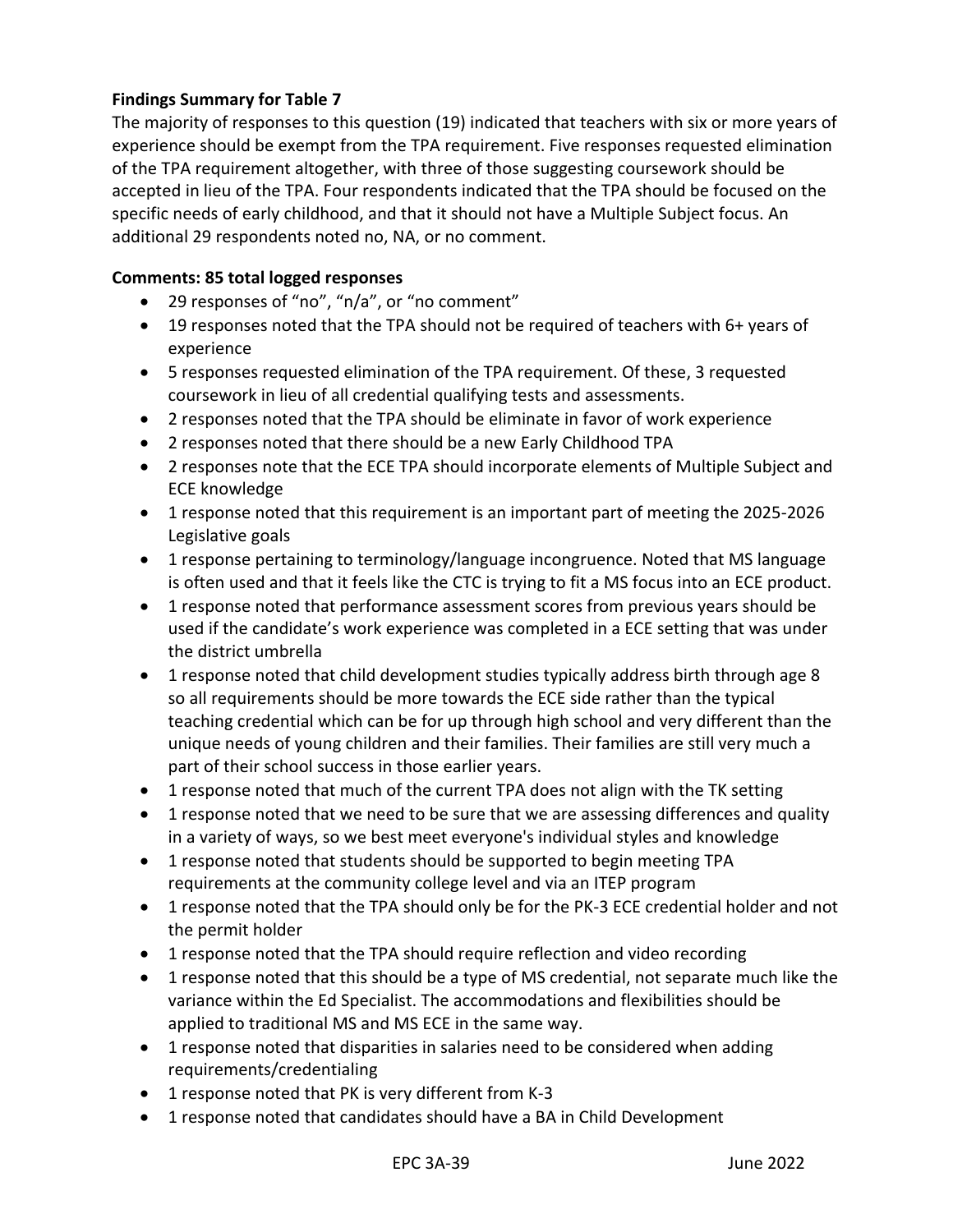- 1 response noted that the TPA should be eliminated in favor of assessments that are already commonly used in the ECE field
- 1 response noted that a TPA preparation course should be offered to candidates
- 1 response noted that candidates must have studied Early Childhood Development
- 1 response noted that candidates should be allowed to choose in consultation with their teacher preparation program which TPA the candidate would take, depending on the candidate's clinical practice context. The CTC should explore this option more closely with the ECE Workgroup they outline under Table 7.
- 1 response noted that the TPA version should match the current clinical placement. This matching is referred to in the table note, but the table itself seems to (wrongly) state that its based-on preference/choice: "Candidates in consultation with their programs could choose whether to do the MS TPA or the new ECE TPA when available."
- 1 response noted that all options should be uncomplicated and low cost
- 1 response noted that the options in the previous question predetermine that respondent will support the implementation of the TPA. There are enough barriers to becoming a teacher.
- 1 response noted that the TPA should be required
- 1 response noted that there is too much push down from K-12 into ECE. Multiple Subject is not the only way to address the TPA
- 1 response noted that the MS does not cover Best Practices in ECE, it must be combined with ECE TPAs. Otherwise, it could be detrimental to the young children's development.
- **8. What options should be available to meet the Reading Instruction Competency Assessment (RICA) requirement? Table 8**



- 1. Postpone the literacy competency assessment requirement and rely on program level assessments or coursework until the new literacy performance assessment is available (fall 2025) – **128**
- 2. RICA should not be required, coursework and program level assessments only **190**
- 3. The current RICA **43**
- 4. Other **15**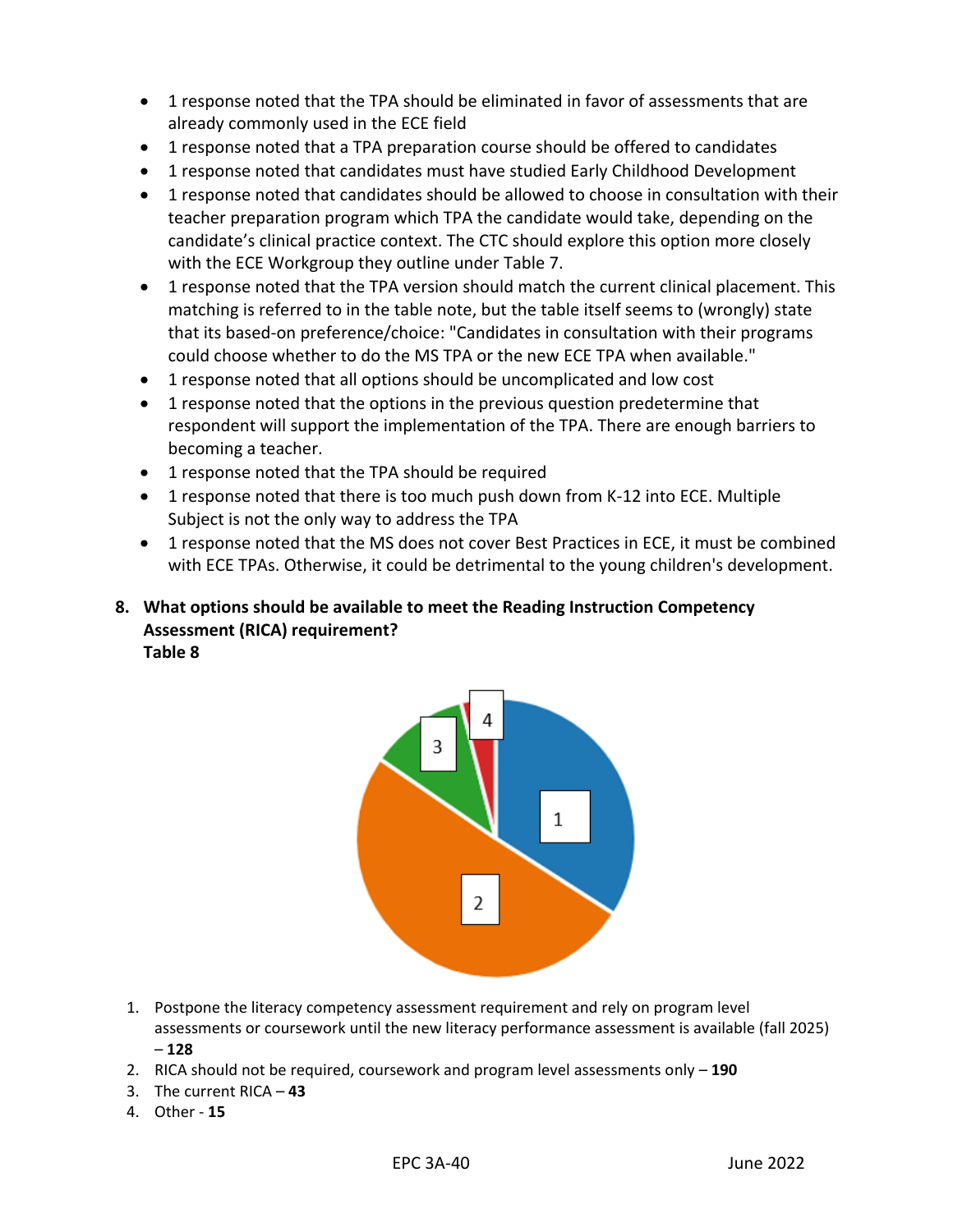### **Top Three Selected Items**

- RICA should not be required, coursework and program level assessments only **190**
- Postpone the literacy competency assessment requirement and rely on program level assessments or coursework until the new literacy performance assessment is available (fall 2025) – **128**
- The current RICA **43**

### **Findings Summary for Table 8**

The majority of responses (24) to this question indicated that the RICA is a barrier to those who desire to enter the teaching profession, and that this test should not be required. A total of 8 responders noted that experience and coursework should be honored in lieu of the RICA. An additional 5 comments supported the implementation of RICA and noted that new teachers should be able to demonstrate specific skills in teaching reading. Another 5 responders noted that the RICA requirement should be postponed until the new RICA is available. There were 29 responses where the responder indicated that they had no further comments to add.

### **Comments: 90 total responses logged**

- 29 responses noted: no, N/A, no comment, or none
- 24 responses requested the elimination of the RICA or stated that is a barrier to people wanting to enter the teaching profession
- 5 responses noted the importance of new teachers being able to demonstrate knowledge of how to teach reading and noted that the RICA meets the standard for demonstrating this knowledge
- 8 responses noted that experience, coursework background should be honored
- 5 responses noted that the RICA requirement should be postponed until the new RICA is available
- 3 responses noted that preschool children need early literacy exposure, but they do not learn to read
- 2 responses noted: I know very little about RICA
- 2 responses noted that there should continue to be both coursework and test options (when new test is ready) to satisfy this requirement
- 1 response noted that this should be a type of MS credential, not separate much like the variance within the Ed Specialist. The accommodations and flexibilities should be applied to traditional MS and MS ECE in the same way.
- 1 response noted: Without knowing what the new literacy performance assessment will cover, it's hard to know. It is critical that P-3 holders have a deep understanding of the early, emergent literacy skills. Far too often, Kindergarten readiness assumes that critical aspects are a given: alphabetic principle, cryptanalytic intent, etc. These are covered in the Preschool learning foundations. K -3 teachers should know to look for this if a reader is struggling.
- 1 response noted that POLL strategies and SEAL models should be used instead of RICA
- 1 response noted that so much has to be developed both for the credential Teacher and the permit Teacher. Most of the training for 24 units has been unchanged and goes back to the very early 70's -- time to renew and refresh this coursework to include anti-bias,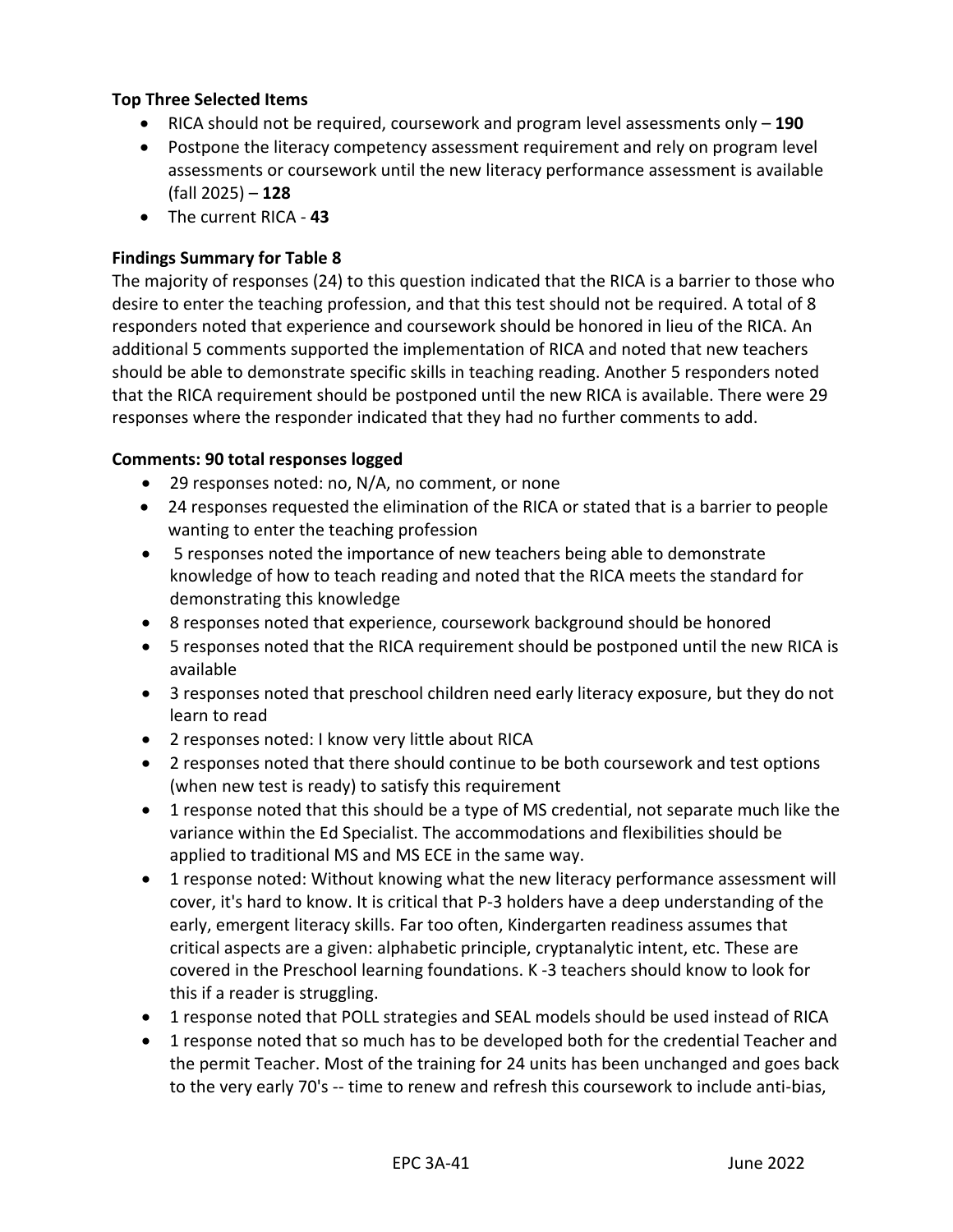ethnic studies, dual language learning, inclusion, classroom management skills, working with parents...

- 1 response noted that the importance of effective phonemic awareness instruction needs to be emphasized in the new specialist credential program no matter what Reading Instruction Competency Assessment is used
- 1 response noted that disparities in salaries need to be considered when adding requirements/credentialing
- 1 response noted that we should make the process as streamlined and UNCOMPLICATED and LOW COST as possible
- 1 response noted that the new RICA should be a video based reflective assessment should be developed for the PK-3 credential because of the unique opportunity for a teacher to support a student group from the emergent reading levels into building confident readers
- 1 response noted that this credential should be a combination of what we know about how children learn in the early years and what are best practices in k-3rd grade. It is not just a credential that only focuses on K -3rd.
- 1 response noted: I was able to do the RICA after coursework for my credential, that was awesome. If it is before student teaching, it is harder to really understand case studies without the real-life practice of doing it
- 1 response noted: Please do not rush into this. There is time to flesh out the details of this credential. This new credential has the potential to possibility or negatively students seeking a full-time teaching position in a TK-3 classroom. This is our change to identify and eliminate barriers that former credentials may have placed individuals (many from underserved populations). We need time to flesh out as many barriers as possible. This is especially true for our teachers currently teaching in ECE classrooms.
- 1 response noted: "Meet the Basic Skills requirement through a combination of coursework and CBEST Subtests", Pass the CSU Early Assessment Program or the CSU Placement Exam", "Meet the Basic Skills requirement through undergraduate coursework (eg., Intersegmental General Education Transfer Curriculum (IGETC), CSU General Education Certification)."